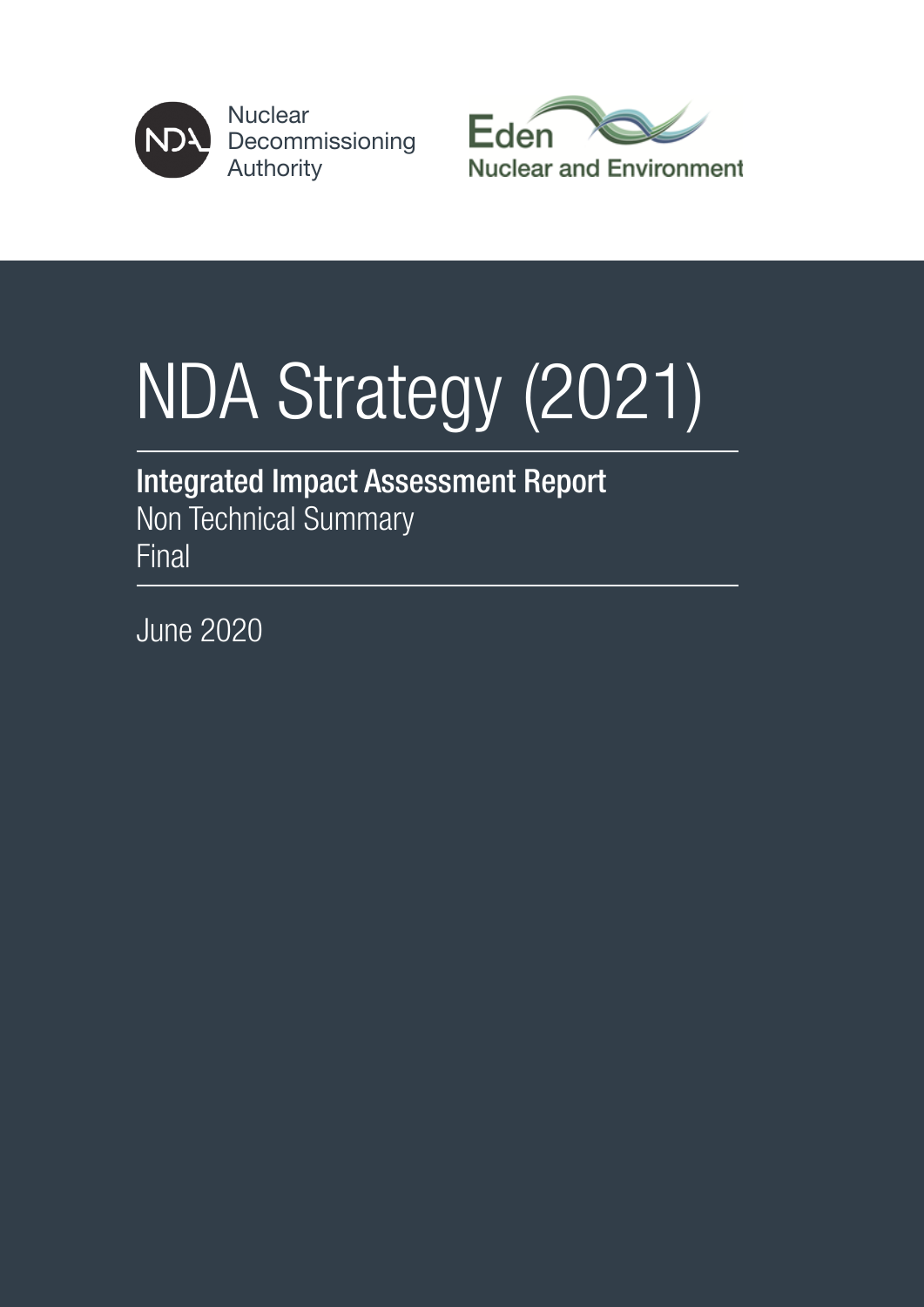# **Contents**

| 1.0                                                  |                                                                                                                                                                                                                                                                                              | 1                                                              |
|------------------------------------------------------|----------------------------------------------------------------------------------------------------------------------------------------------------------------------------------------------------------------------------------------------------------------------------------------------|----------------------------------------------------------------|
| 1.1<br>1.2<br>1.3                                    | <b>The NDA Mission</b><br>The NDA Estate<br>NDA Strategy (2021)                                                                                                                                                                                                                              | 1<br>1<br>$\overline{2}$                                       |
| 2.0                                                  |                                                                                                                                                                                                                                                                                              | $\boldsymbol{4}$                                               |
| 2.1<br>2.2<br>2.3<br>2.4                             | <b>Introduction</b><br>Environment<br>Socioeconomics<br><b>Health</b>                                                                                                                                                                                                                        | 4<br>4<br>5<br>5                                               |
| 3.0                                                  |                                                                                                                                                                                                                                                                                              | 6                                                              |
| 3.1<br>3.2<br>3.3<br>3.4<br>3.5                      | Themes, Topics and Credible Options<br><b>Site Decommissioning and Remediation</b><br><b>Spent Fuels</b><br><b>Nuclear Material</b><br><b>Integrated Waste Management</b>                                                                                                                    | $6\phantom{1}6$<br>$6\phantom{1}6$<br>$\overline{7}$<br>8<br>9 |
| 4.0                                                  |                                                                                                                                                                                                                                                                                              | 11                                                             |
| 4.1<br>4.2<br>4.3<br>4.4<br>4.5<br>4.6<br>4.7<br>4.8 | Introduction<br>Requirements of SEA, SeIA and HIA<br><b>Geographic Scope</b><br><b>Temporal Scope</b><br><b>Key Assessment Steps</b><br><b>Proposed Assessment Framework and Guide Questions</b><br><b>Assumptions and Uncertainties</b><br><b>Response to Informal Scoping Consultation</b> | 11<br>11<br>11<br>12<br>12<br>12<br>12<br>12                   |
| 5.0                                                  | Integrated impact assessment of the NDA Strategy (2021)                                                                                                                                                                                                                                      | 14                                                             |
| 5.1<br>5.2<br>5.3<br>5.4<br>5.5<br>5.6<br>5.7        | Introduction<br><b>Site Decommissioning and Remediation</b><br><b>Spent Fuels</b><br><b>Nuclear Materials</b><br><b>Integrated Waste Management</b><br><b>Cumulative Effects</b><br><b>Mitigation</b>                                                                                        | 14<br>14<br>21<br>26<br>30<br>32<br>34                         |
| 6.0                                                  |                                                                                                                                                                                                                                                                                              | 35                                                             |
| 6.2                                                  | <b>Next Steps</b>                                                                                                                                                                                                                                                                            | 35                                                             |
| 7.0                                                  |                                                                                                                                                                                                                                                                                              | 36                                                             |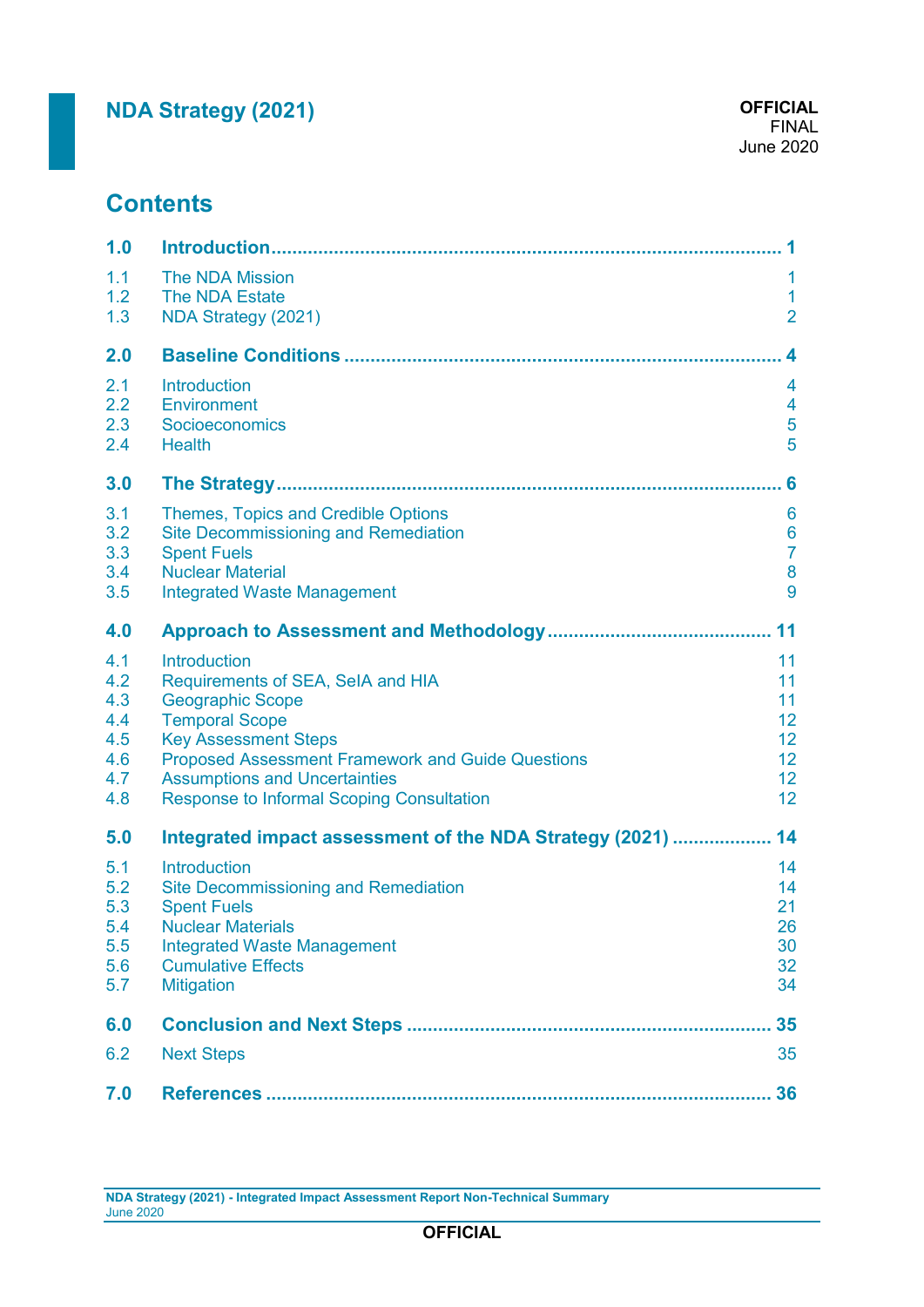# **1.0 Introduction**

### **1.1 The NDA Mission**

The Nuclear Decommissioning Authority (NDA) is a non-departmental public body established under the Energy Act 2004. The NDA's mission is to deliver safe, sustainable and publicly acceptable solutions to the challenge of nuclear clean-up and waste management.

### *1.1.1 The UK's Nuclear Legacy*

The NDA has responsibility for overseeing the clean-up and decommissioning of 17 of the UK's civil, public-sector nuclear sites (see Figure 2-A and Subsection [1.2\)](#page-2-0). These range from Sellafield, a complex decommissioning site, to previously operational nuclear power stations and nuclear research **facilities** 

Decommissioning old nuclear facilities produces radioactive waste. This is material that has no further use and is above a certain (very low) level of radioactivity. It is also produced by operational nuclear facilities. Over the years the UK has accumulated a substantial legacy of radioactive waste from various civil nuclear and defence programmes. Radioactive waste also arises in non-nuclear industries, for example where radioactive materials are used for medical and industrial purposes.

In the UK, radioactive wastes are classified according to the type and quantity of radioactivity they contain and how much heat this radioactivity produces [1]. There are four main categories of radioactive waste:

- High Level Waste (HLW) waste that is sufficiently radioactive for the energy released as it decays to significantly increase its temperature and the temperature of its surroundings. This heat generation has to be taken into account in the design of storage and disposal facilities.
- Intermediate Level Waste (ILW) waste with more than 4 gigabecquerel (GBq)<sup>1</sup> per tonne of alpha activity<sup>2</sup> or 12 GBq per tonne of beta/gamma activity, but that does not produce significant heat.
- Low Level Waste (LLW) contains relatively low levels of radioactivity, not exceeding 4 gigabecquerel (GBq) per tonne of alpha activity, or 12 GBq per tonne of beta/gamma activity.
- Very Low Level Waste (VLLW) a sub-category of LLW with specific activity limits.

These categories are generally grouped into Higher Activity Waste (HAW), which includes HLW, ILW and some LLW, and Lower Activity Waste (LAW), which includes the majority of LLW and all VLLW.

The NDA develops nuclear decommissioning plans and implements them through an estate-wide Strategy. This Strategy sets the pace and priority of decommissioning activities across the estate, and ensures the safe management of spent fuels, nuclear materials and radioactive wastes. The Strategy is based on a process of identifying and selecting preferred options which balance safety, cost and security with achieving benefits for the environment and society.

### <span id="page-2-0"></span>**1.2 The NDA Estate**

The NDA estate includes reactors, chemical plants, research and development facilities, fuel fabrication and reprocessing facilities, waste treatment facilities and waste stores. Some plants date from the 1940s and 1950s, including a number of the legacy ponds and silos at Sellafield. These facilities are ageing and contain significant quantities of spent fuel, presenting some of the highest risks in the estate and representing some of the NDA's greatest decommissioning challenges.

 $\frac{1}{1}$  A gigabecquerel is a unit of radioactivity. It is equivalent to one billion radioactive atoms decaying every second.

 $2$  Alpha, beta and gamma radiation are different types of radiation. They are caused by different physical processes and have different properties.

**NDA Strategy (2021) - Integrated Impact Assessment Report Non-Technical Summary 1** June 2020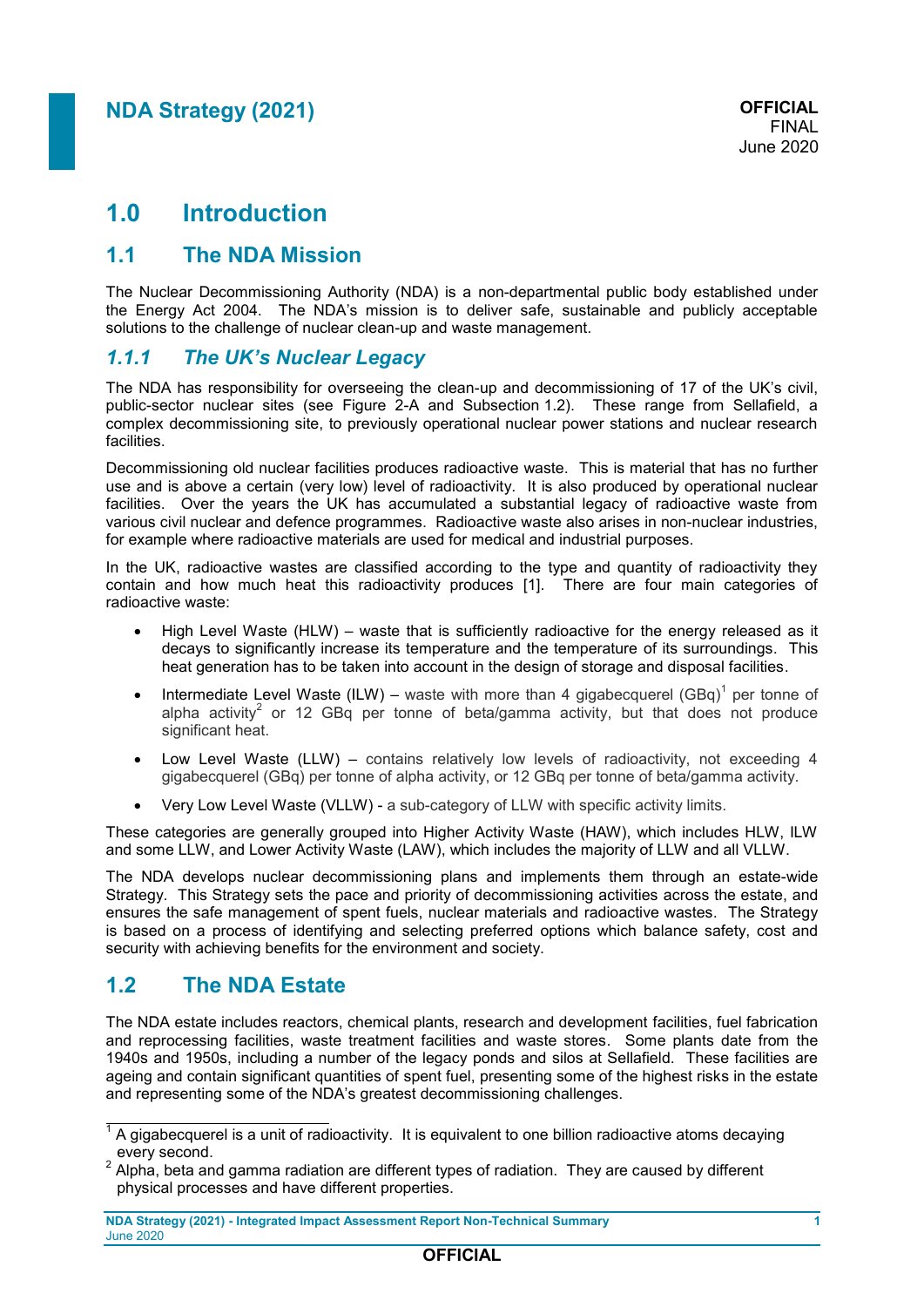A few facilities across the estate continue to form an essential part of the nation's nuclear infrastructure, which means they must continue to be operated safely and effectively until they have fulfilled their purpose.

### **1.3 NDA Strategy (2021)**

Under the Energy Act 2004, the NDA is required to publish a Strategy setting out its strategic direction for activities across its estate. This Strategy is subject to periodic review, formal public consultation and approval by ministers. The first Strategy was published in 2006, with subsequent updates published in 2011 and 2016.

The Nuclear Decommissioning Authority (NDA) is undertaking its third five-year review of its Strategy, in accordance with the Energy Act 2004. The Strategy reviews the NDA's strategic position, establishing and maintaining its strategic direction over activities across its sites. The strategies that have been selected are carried out by site licence companies (SLCs), which manage the sites on the NDA's behalf and under its strategic guidance.

The version currently under development is the NDA Strategy (2021) (otherwise referred to as the 'Strategy'). The NDA is committed to ensuring that the development of its Strategy is in accordance with the requirements of the European Union's Strategic Environmental Assessment (SEA) Directive and transposing UK SEA Regulations.

The SEA includes environmental considerations, and some health and socio-economic considerations. The NDA also wishes to adhere to good practice by conducting a Health Impact Assessment (HIA) and a Socio-economic Impact Assessment (SeIA). The NDA has incorporated the SEA, HIA and SeIA in an Integrated Impact Assessment (IIA), which includes more detailed assessments of health and socio-economic effects, as well as the statutory requirements of the SEA. Therefore, in the context of this report, the term SEA refers only to the environmental assessments. The health and socioeconomic consideration that form part of the legally required SEA are covered under the HIA and SeIA.

IIAs are used by planners and policy makers to inform options, policies and strategies. They draw together different types of assessment to provide a broad and holistic perspective which can be easily communicated to stakeholders.

This document is the Non-Technical Summary of the IIA that accompanies the NDA Strategy (2021) document. It provides an overview of the Strategy's potential environmental, socio-economic and health effects. The full IIA Report is split into three volumes:

- **Volume 1:** consists of an introduction, the project background, descriptions of preferred and credible options, the approach to assessment and methodology, results of the assessment, the measures identified to mitigate risks and enhance opportunities, and conclusions and next steps.
- **Volume 2:** provides the detailed assessment of preferred options and reasonable alternatives.
- **Volume 3:** consists of a baseline report and review of relevant policy and legislation.

For further information on the IIA please refer to the main report. Where appropriate, references to the main report are provided throughout this document.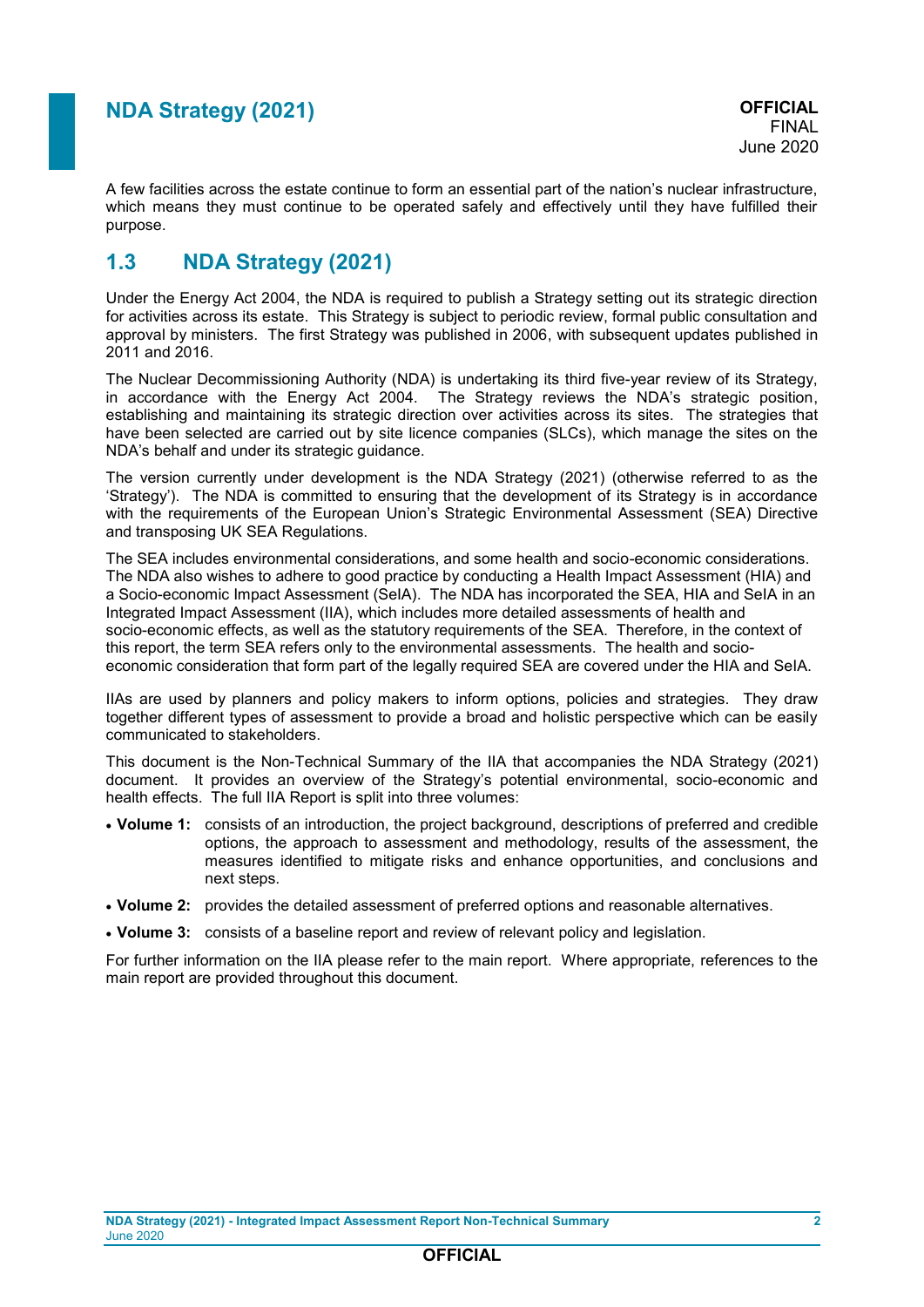

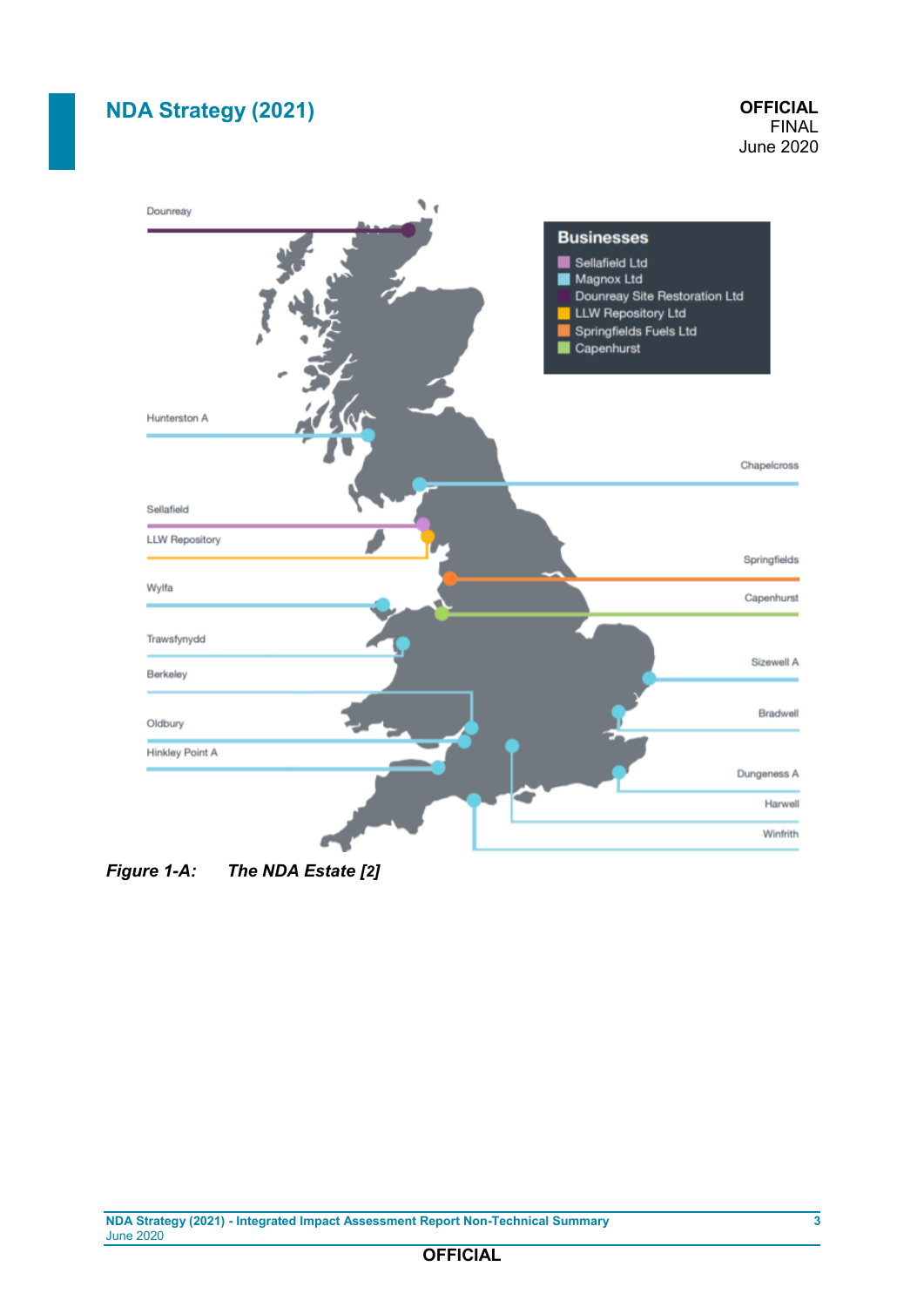# **2.0 Baseline Conditions**

### **2.1 Introduction**

To inform the assessment, information was collected on the baseline environmental, health and socioeconomic conditions at each of the NDA sites. This information covers both existing conditions and future conditions that would be likely to evolve assuming there are no further changes to the NDA Strategy. The results of this exercise are presented in Volume 3 of the IIA Report, which includes a description of the 17 sites comprising the NDA estate.

Understanding the baseline at each of the NDA sites is important, both for determining the nature and extent of potential impacts of the Strategy and for identifying options which may improve environmental. social and health conditions.

The key issues highlighted by the baseline data gathering exercise are outlined below.

### **2.2 Environment**

ÿ

From an environmental perspective, some of the main issues at the sites are associated with the use of materials and resources and the generation, storage and treatment of wastes. Substantial volumes of waste (radioactive and, especially, non-radioactive) are produced as sites undergo decommissioning. Following retrieval, the higher-activity radioactive waste (HAW) is stored in purpose-built facilities pending treatment or disposal. The non-radioactive waste and LLW are treated for reuse or recycled where possible or, as a last resort, transported to authorised disposal sites. Waste management creates a range of additional environmental issues around air quality, noise, landscape, radiological discharges, energy use and carbon emissions.<sup>3</sup>

Due to their industrial nature, many of the NDA sites are prominent features in their landscapes and are widely visible across surrounding areas.

Most of the sites are in coastal locations, which could put them at risk from changes in the coastal environment. This may include increased rates of erosion, changes in tidal surges or sea level rise. Such changes are likely to be caused or accelerated by climate change.

Many of the sites have areas of chemical and radiological land contamination which may require remediation as part of decommissioning. The nature, extent and severity of such contamination varies from site to site, and across different parts of a site. Management of such contamination is an important element in moving sites towards their site end state.

Across the sites, there is ongoing management of radiological discharges and wastes. At a number of sites, radiological discharges continue within authorised limits, while others have seen discharges reduce or cease since the end of the operational phase. Decommissioning can cause short-term increases in discharges of radioactivity, before reducing overall radiological risks.

During the course of nuclear operations, many of the NDA sites have drawn water from and make discharges to water bodies. Some sites continue to do this. Such abstractions and discharges have been made within regulatory limits and, in most cases, have decreased since the operational phase ended. The Sellafield site continues to abstract water to support ongoing operations. Decommissioning activities undertaken at other sites may also continue to affect the water environment through abstraction and discharges.

Energy use and carbon emissions are important issues at NDA sites. Decommissioning activities such as demolition and operational activities such as reprocessing at Sellafield require energy and generate direct and indirect carbon emissions.

<sup>3</sup> 'Carbon emissions' is a conventional term used in place of greenhouse gas emissions, which are typically measured using units of 'carbon equivalents'  $(CO<sub>2</sub>e)$ . As such, the term 'carbon emissions' refers to all greenhouse gas emissions for the purposes of this assessment.

**NDA Strategy (2021) - Integrated Impact Assessment Report Non-Technical Summary 4** June 2020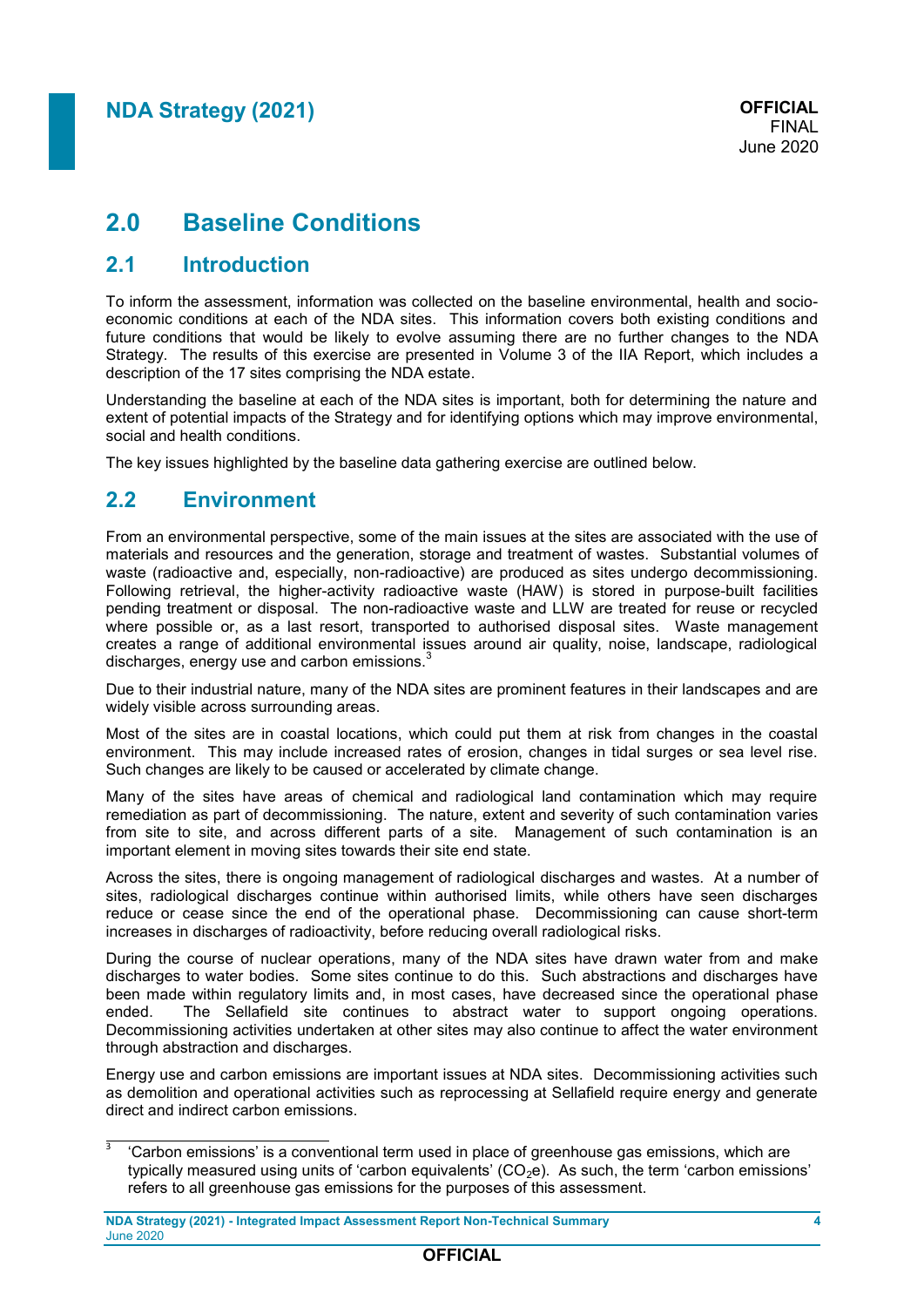### **2.3 Socioeconomics**

Due to their remote locations, many NDA sites are major employers in the surrounding area., Due to the varying nature of nuclear operations ongoing at each of the sites, the jobs supported range from construction and demolition work to specialist nuclear, civil engineering and managerial positions.

Similarly, some of the sites have been and continue to be major sources of investment into their local and regional economies. This investment comes not just from employment but also from multiplier effects and activities in the sites' supply chains.

At one time or another, each of the sites in the NDA's estate has been considered a national asset, supplying electricity derived from nuclear power or advancing the nation's nuclear capabilities through experimental research. Some sites contain facilities that continue to serve as national assets and must be maintained as such until they have fulfilled their purpose. Sellafield is one such site, although it is rapidly approaching a focus solely on decommissioning. Others continue to undergo decommissioning and may eventually be divested for redevelopment to become local assets. An example of this is the transfer of some of the research facilities at Berkeley Centre (owned by the NDA and adjacent to the Berkeley reactor decommissioning site) to South Gloucestershire and Stroud College, with a view to providing training in the renewable energy and nuclear sectors.

<span id="page-6-0"></span>The demand for nuclear skills comprises existing generation, decommissioning, civil new build, defence and research and development [3]. Uncertainty in the number and nature of new build facilities creates ambiguity in predicting future workforce demand profiles. There is potential for the pool of available qualified nuclear staff to be in increased demand between now and 2030 [\[3\]](#page-6-0), which could potentially impact the NDA mission at any time. As a result of an aging workforce and potential increase in demand from new build, a net inflow of staff is required into the industry, along with redeployment of skilled workers [\[3\]](#page-6-0). However, the number of staff anticipated to be required at NDA sites is expected to reduce, with some decommissioning sites anticipated to have no staff within the next 10 years [4].

### **2.4 Health**

Across the sites, radiological health risks are an important consideration. Whether demolishing an office block or management of HLW arising from spent fuel reprocessing, radiological safety remains a key priority. This will continue to be the case until the sites have reached their end states, at which point the residual risks presented by radioactive substances remaining on-site (if any) are, and will continue to be, consistent with regulatory risk and dose guidance levels, without the need for controls. The use of safety cases, minimisation of waste, adherence to 'as low as reasonably achievable' (ALARA) principles and requirements to demonstrate the use of 'best available techniques' (BAT) help to ensure risks to workers, the public and the environment are minimised and kept well within statutory limits.

However, the main health risks arising from activity at NDA sites come from conventional sources, such as construction, demolition and transport. The environmental impacts of construction works can affect health. Changes in air quality can lead to increased risk of cardiovascular and respiratory illness. Increases in noise levels and alterations to the landscape can lead to disturbance and annoyance, while changes in water quality may result in adverse health effects if the water is used for drinking or recreation. Increases in traffic due to the movement of materials, plant and workers has the potential to increase the risk of road accidents on routes leading to and from the sites.

Such environmental effects can also affect the attractiveness of local recreational and amenity features, which might lead to declines in levels of physical activity undertaken by the local population.

Mental health and well-being is another important health issue relating to activities across the NDA estate. Increased stress and anxiety can be experienced by those living close to industrial sites which generate noise, dust and other environmental effects. On the other hand, by providing and maintaining employment opportunities and encouraging investment into the local community, sites can positively influence the mental health and well-being of the local population.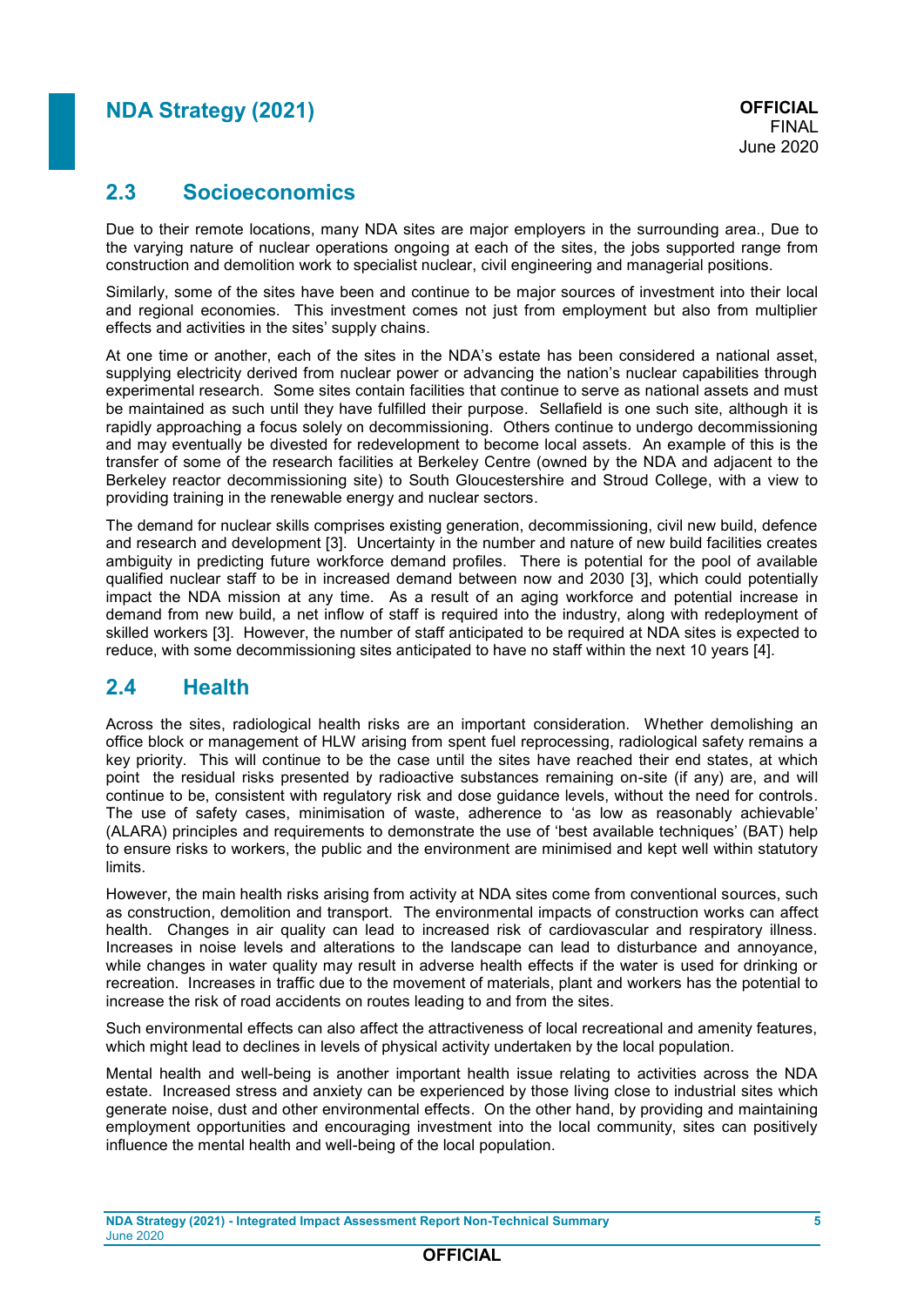# **3.0 The Strategy**

### **3.1 Themes, Topics and Credible Options**

As set out in the Strategy, there are four driving strategic themes under which the NDA groups its core activities:

- Site Decommissioning and Remediation
- Spent Fuels
- Nuclear Materials
- Integrated Waste Management

These four driving themes are supported by a fifth theme: 'Critical Enablers'. This theme covers other aspects of the NDA's activities (such as transport and logistics, public and stakeholder engagement and land and property management) which support the overall delivery of the NDA mission. For the purpose of the assessment, Critical Enablers have been considered, where relevant, under each of the four driving themes.

Within each driving strategic theme, activities may be further broken down into topic strategies. For example, the Spent Fuels strategy is split into three individual topics: Spent Magnox Fuel, Spent Oxide Fuel and Spent Exotic Fuel. These topic strategies form part of the overarching Strategy.

For each strategic theme and topic, a number of credible options have been identified and defined. These options, which are described in papers produced by the NDA and published on its website, are the focus of this IIA.

Note that the intention of the IIA Report is to provide an indicative assessment of current credible options but not to preclude the adoption of other management options in the future. This recognises the fact that some options not currently considered to be credible or preferred because of their level of technical development may become more credible in the future as technology matures. Changes in government policy and site-specific considerations can also influence the credibility of strategic options over time.

### **3.2 Site Decommissioning and Remediation**

The Site Decommissioning and Remediation theme outlines the NDA's approach to decommissioning redundant facilities, securing the land required for decommissioning activities and the means by which contamination of ground and groundwater will be managed. Such decisions are made on a case-bycase basis.

This strategic theme is divided into four topics:

### <span id="page-7-0"></span>*3.2.1 Decommissioning*

There are three broad credible options for Decommissioning:

- 1. **Decommissioning at a pace**
- 2. **Decommissioning slowly but without interruption**
- 3. **Deferred decommissioning,** which involves one or more periods when the facility is purposely made safe for a period of quiescence, during which only routine maintenance activities would be carried out

### *3.2.2 Land Quality Management*

Land Quality Management involves managing risks to people and the environment from radioactive and non-radioactive contamination in ground and groundwater. This is done through prevention and remediation (including control and monitoring).

**NDA Strategy (2021) - Integrated Impact Assessment Report Non-Technical Summary 6** June 2020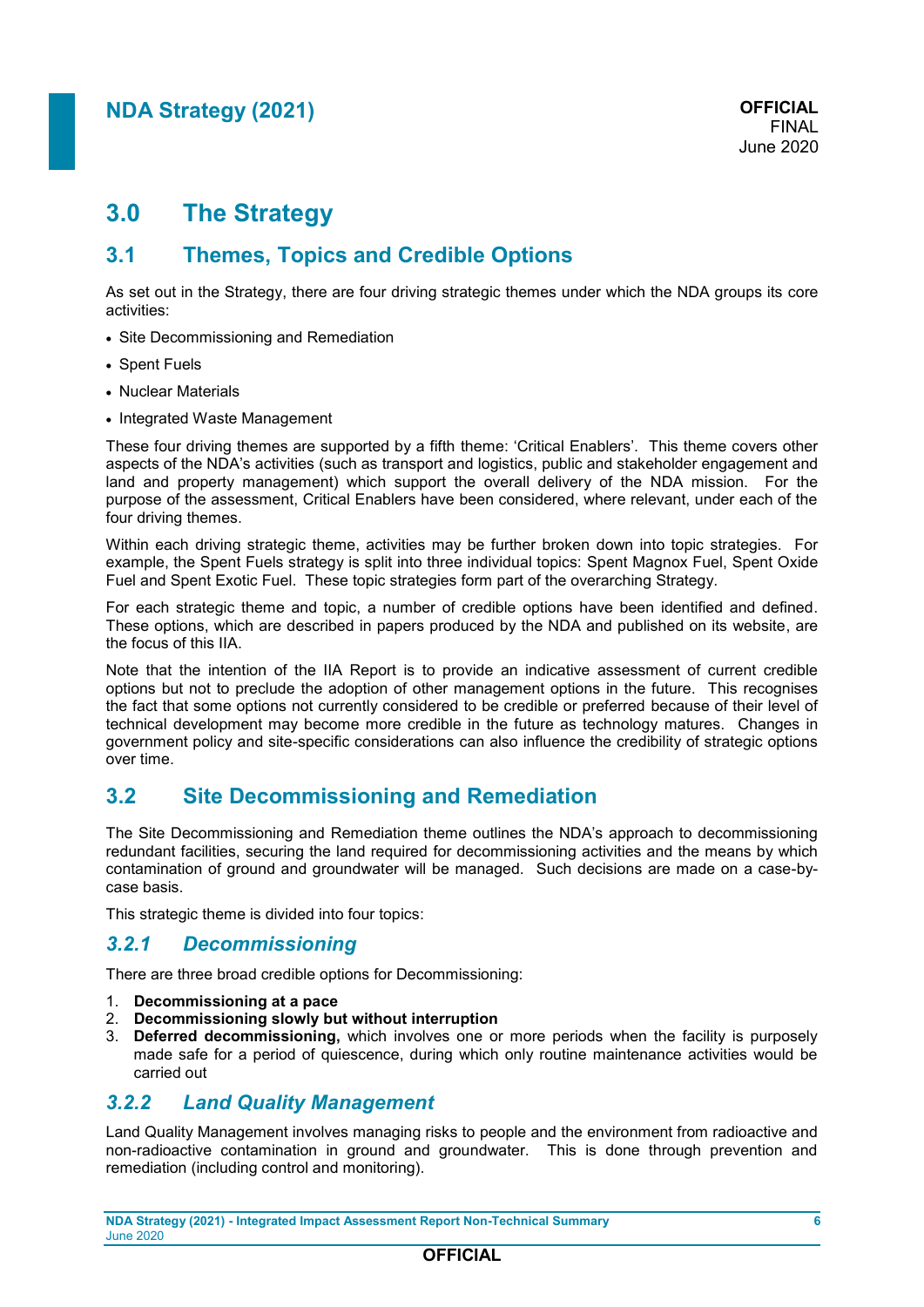Four credible options have been identified for Land Quality Management. These are:

- 1. *In situ***: management without intervention** (e.g. monitored natural attenuation or monitored natural decay)
- 2. *In situ***: management with intervention** (e.g. enhanced bioremediation or physical treatment)
- 3. *Ex situ***: management for reuse** (this may involve a process such as soil washing to make material suitable for reuse)
- 4. *Ex situ***: excavation for disposal** (this option involves removing the material from the ground and transferring it to an authorised waste disposal site)

### <span id="page-8-0"></span>*3.2.3 Site End States*

Every NDA site will have an agreed site end state. The site end state sets out the long-term restoration objectives for the site, considering the land's next planned use or probable future uses. For many NDA sites, the end state is not scheduled to be achieved for many decades, so it is important to ensure there is flexibility in the long-term site remediation plans. Over time, the description of the end state becomes more detailed as decommissioning progresses and a clearer picture of the site's characteristics emerges.

A wide range of issues could affect a site's proposed site end state, such as changes in policy and regulations, advances in technology and changes in the desires of a community. It may not be realistic or necessary to remediate a site completely (i.e. removing all hazards so that the site may be suitable for any use). For some sites, remediation will focus on preparing the site for a specified beneficial use.

There are three credible options for the Site End States strategy:

- 1. **Leave the hazard where it is and prevent use**
- 2. **Make land suitable for next planned use**
- 3. **Remove the hazard completely so that the risk does not need to be controlled**

### *3.2.4 Land Use*

Whilst the Site States strategy describes the condition to which designated land and associated structures and infrastructure need to be restored, Land Use is about understanding how sites can be used following the end of decommissioning or during interim periods between decommissioning and remediation activities.

There are three options for Land Use:

- 1. **Retain land as an NDA asset / liability**
- 2. **Retain land on behalf of government as a national asset**
- 3. **Divest the land (leasehold or freehold) for social, environmental or economic benefit**

### **3.3 Spent Fuels**

Within the Spent Fuels theme, there are three individual topic strategies, reflecting the three groups of spent fuels for which the NDA is responsible. Spent fuel is fuel that has been used in a nuclear reactor.

### *3.3.1 Spent Oxide Fuel*

Oxide fuel is a type of fuel used in advanced gas-cooled reactors (AGRs) and pressurised water reactors. The two credible options available for managing spent oxide fuel are:

- 1. **Continued interim storage of fuel in existing facilities pending treatment and packaging prior to disposal to a geological disposal facility (GDF) (baseline scenario)**
- 2. **Build new storage facilities and interim store pending treatment and packaging prior to disposal to a GDF (credible alternative option to be assessed in detail)**

**OFFICIAL**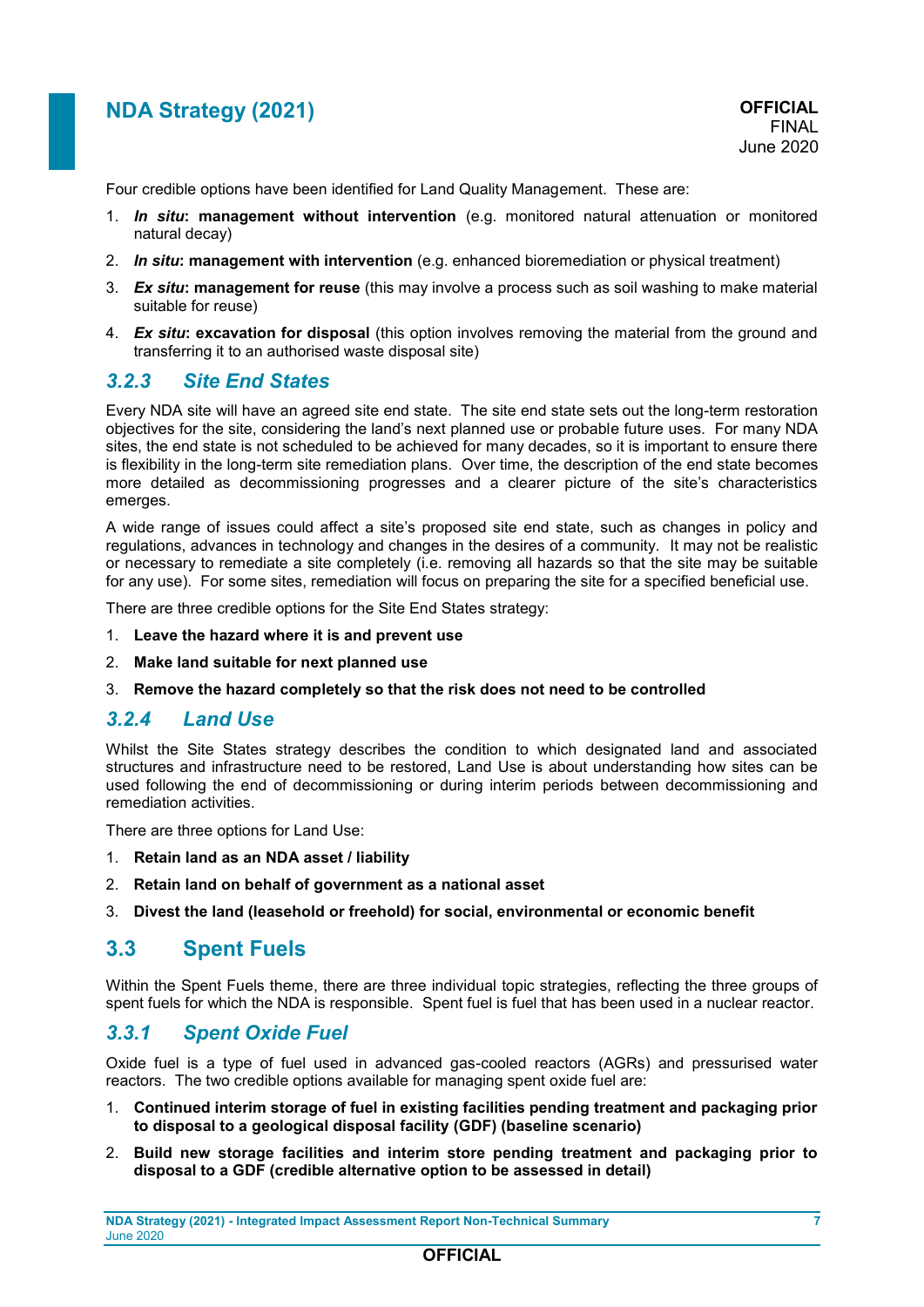### *3.3.2 Spent Magnox Fuel*

Magnox fuel is the type of fuel used in Magnox reactors. Three credible options were assessed for managing the remaining inventory of spent Magnox fuel:

- 1. **Continue as planned, maximise the reprocessing of suitable spent Magnox fuel prior to ending operations around the end of the 2020/21 financial year. Interim store remaining material pending treatment and packaging prior to disposal to a GDF (baseline scenario).**
- 2. **Stop reprocessing of suitable spent Magnox fuel early and interim store the remaining material pending treatment and packaging prior to disposal to a GDF (credible alternative option assessed in detail).**
- 3. **Extend reprocessing operations to ensure all suitable spent Magnox fuel is reprocessed and interim store Magnox spent fuel not suitable for reprocessing pending treatment and packaging prior to disposal to a GDF (credible alternative option assessed in detail).**

### *3.3.3 Spent Exotic Fuel*

Exotic fuel covers a range of minor fuel types, such as those used in experimental reactors. Exotic spent fuel management options differ from the options for Magnox and Oxides, primarily due to the unique nature of the inventory, which has mostly been produced from experimental research into nuclear reactor technologies. Within the inventory, there are several different forms of exotic spent fuel. However, the high-level strategy for exotic fuels is similar to that for all NDA fuels, which is to consolidate, interim store and eventually dispose (pending a decision on the appropriate disposal facility). The consolidation of exotic fuels is currently continuing across the NDA estate

Work to identify and develop credible options for the disposition of spent exotic fuels that cannot be managed using existing facilities was ongoing at the time of writing the 2016 IIA. Therefore, it did not identify credible options for these fuels. However, since 2016, credible options for the ongoing management of exotic spent fuels have been identified and developed. No decisions have yet been made on the long-term management options for exotic spent fuels, although only a small quantity will need bespoke solutions. The rest will be managed alongside Magnox and AGR fuels. The following credible options have been identified for each of the different exotic spent fuels:

- 1. **Consolidate exotic spent fuels at Sellafield, and interim store in existing or modified facilities pending treatment and packaging prior to disposal in a GDF.**
- 2. **Consolidate exotic spent fuels at Sellafield, build new storage facilities and interim store pending treatment and packaging prior to disposal in a GDF.**

### **3.4 Nuclear Material**

This strategic theme comprises plutonium and uranium. As these materials could still be used, for example as fuel for new reactors, they are not automatically considered waste. It sets out the NDA's approach to dealing with the inventory of nuclear materials stored on some of its sites.

### *3.4.1 Plutonium*

Three credible options exist for managing the NDA inventory of civil plutonium:

- 1. **Continued safe and secure storage, renovating and replacing stores as required** (baseline scenario)
- 2. **Build facilities to make fuel to enable use in a third-party reactor prior to storage and disposal to a GDF** (credible alternative option assessed in detail)
- 3. **Build facilities to condition and treat plutonium prior to storage and disposal to a GDF**  (credible alternative option assessed in detail)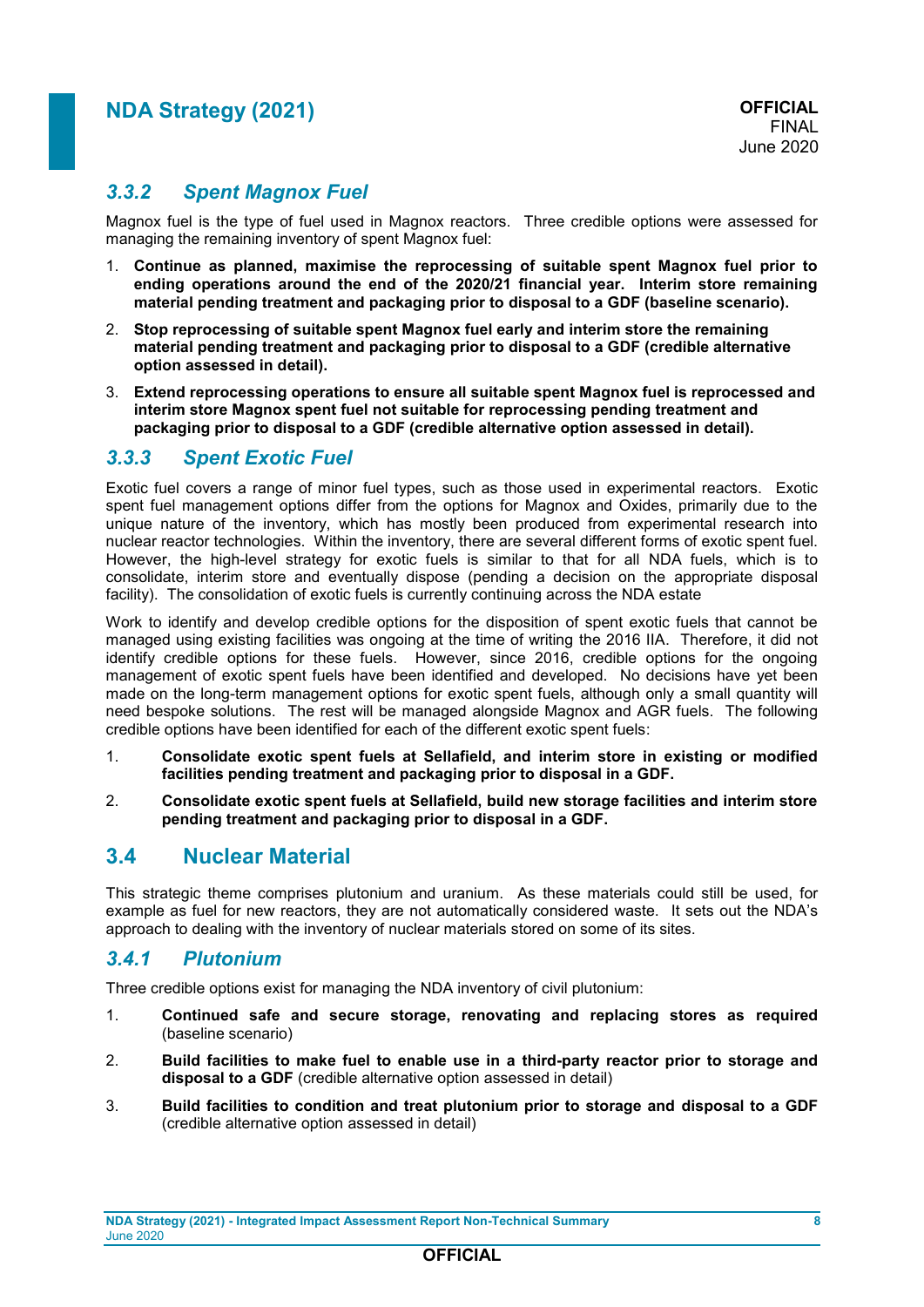### *3.4.2 Uranium*

The credible options for managing the uranium inventory are:

- 1. **Continued safe and secure storage pending sale for reuse**
- 2. **Continued safe and secure storage pending conditioning to an appropriate form for disposal**

### <span id="page-10-1"></span>**3.5 Integrated Waste Management**

The Integrated Waste Management theme considers how the NDA manages all forms of waste arising from operation and decommissioning of its sites. The strategy is broken down into: Radioactive Waste, Liquid and Gaseous Discharges and Non-radioactive Waste.

### *3.5.1 Radioactive Waste*

The NDA Strategy for radioactive waste management covers two groups of radioactive waste: HAW and Solid LLW.

#### **Higher-activity Waste (HAW)**

<span id="page-10-0"></span>HAW includes HLW, ILW and a relatively small volume of LLW that is unsuitable for management under the *UK Strategy for Management of Solid LLW from the Nuclear Industry* [5], in most cases because of the nature of the radionuclides contained in the waste.

In England and Wales, the government policy is for HAW to be disposed of in a GDF and using alternative disposal systems. The Scottish government policy is that the management of higher activity radioactive waste should be in near-surface facilities. As the NDA's strategy is selected to meet the requirements of these policies, there is no strategic decision for the NDA to make (although the NDA works closely with government to identify and develop solutions). The NDA's strategic position for the management of HAW is to comply with and deliver these government policies.

As the initial stage of the HAW management route is fixed (i.e. retrieve the waste from the sites) and the end stage is also fixed (i.e. geological disposal or alternative disposal systems in England and Wales and near-surface management in Scotland), the intermediary stage must involve some form of treatment, conditioning and / or packaging to make the waste suitable for disposal. From an NDA perspective, it is during this stage that there is the greatest scope for strategic decision-making.

Credible management options available during this stage revolve around two issues:

- where the waste is stored; and
- where the waste is treated.

The assessment has considered the treatment and storage of HAW, for which there are three credible options:

- 1. **Storage / treatment at local (on or near-site) facilities**
- 2. **Storage / treatment at regional facilities**
- 3. **Treatment at national facilities<sup>4</sup>**

#### **Solid LLW**

ÿ

The NDA strategy for managing solid LLW, including VLLW, is consistent with the UK Nuclear Industry LLW Strategy [\[5\]](#page-10-0). Therefore, from an NDA perspective, there are no strategic decisions to make and no credible options require assessment as the UK Nuclear Industry LLW Strategy has been assessed separately.

<sup>4</sup> Storage of wastes in a single national facility is not considered to be credible owing to the existence of numerous suitable storage facilities across the country.

**NDA Strategy (2021) - Integrated Impact Assessment Report Non-Technical Summary 9** June 2020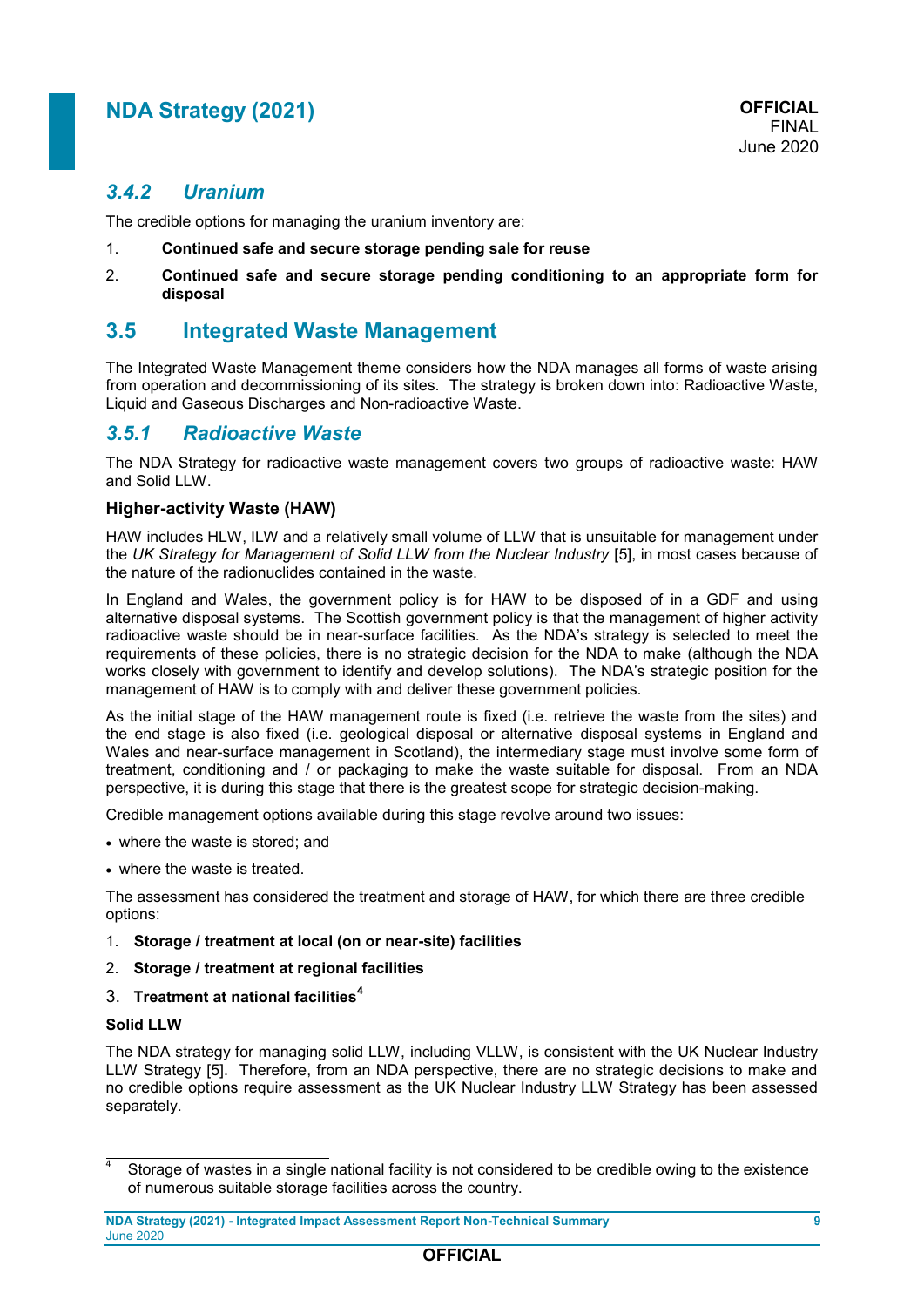### *3.5.2 Liquid and Gaseous Discharges*

<span id="page-11-1"></span>In June 2009, the UK government published its revised *UK Strategy for Radioactive Discharges* to inform decision-making by industry and regulators  $[6]$ <sup>5</sup> This sets out how the UK will implement its obligations under the OSPAR Radioactive Substances Strategy 2020 intermediate objective [7]. As the NDA has a significant role in the development and implementation of the *UK Strategy for Radioactive Discharges*, a separate strategy for the NDA estate is not required.

### <span id="page-11-0"></span>*3.5.3 Non-radioactive Waste*

The UK has a well-established, comprehensive and prescriptive regulatory regime for the management of non-radioactive waste. Waste management strategies have been developed at national, regional and local levels by the UK government, devolved administrations and local and regional authorities. The NDA has collated the established practices and principles that underpin these strategies and implements them across its estate.

 5 The strategy was reviewed by the Department for Business, Energy and Industrial Strategy (BEIS) in 2018 [\[8\]](#page-11-0) and it was concluded that good progress against the targets has been made; the strategy was not updated.

**NDA Strategy (2021) - Integrated Impact Assessment Report Non-Technical Summary 10** June 2020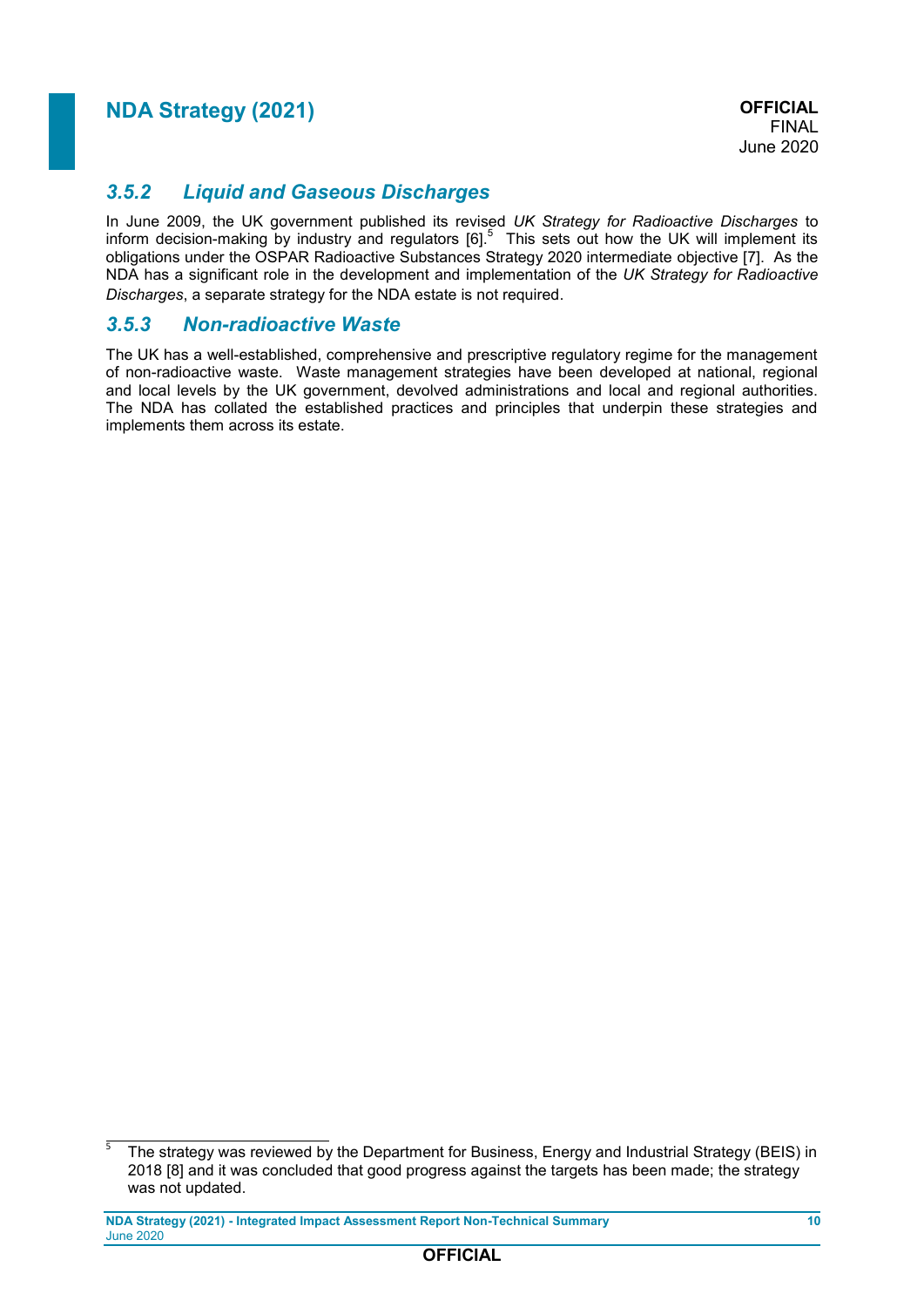# **4.0 Approach to Assessment and Methodology**

### **4.1 Introduction**

The IIA of NDA Strategy (2021) comprises the combined results of an SEA, **Error! Bookmark not defined.** HIA and SeIA. Each assessment has been completed by relevant specialists, with ongoing dialogue to ensure consistency and effective information sharing across them. The results of both the SEA and SeIA have been used to inform the HIA.

### **4.2 Requirements of SEA, SeIA and HIA**

### *4.2.1 Strategic Environmental Assessment (SEA)*

The NDA is committed to ensuring that the development of its Strategy is in accordance with the requirements of the European Union's SEA Directive and transposing UK Regulations.

SEAs became a statutory requirement following the adoption of European Directive 2001/42/EC (the SEA Directive) *'on the assessment of the effects of certain plans and programmes on the environment'*. The SEA Directive was transposed into UK legislation on the 20 July 2004 as *Statutory Instrument No. 1633 – The Environmental Assessment of Plans and Programmes Regulations 2004* ("the SEA Regulations").

### *4.2.2 Health Impact Assessment (HIA)*

NDA Strategy (2021), which covers activities at each of the 17 sites that make up the NDA estate, could have potential effects on public health. In order to understand the potential risks for health effects associated with the Strategy, an HIA has been undertaken.

By incorporating the HIA into the IIA, the NDA is aiming to implement good practice and integrate the HIA into its strategic decision-making.

#### *4.2.3 Socio-economic Impact Assessment (SeIA)*

Employees at NDA sites generally number in the hundreds. Given their largely remote locations, this makes many of the sites important providers of employment and contributors to the local and, in some cases, regional economy. Changes at the sites as they move through their respective decommissioning programmes therefore have the potential to affect the socio-economic characteristics of local communities, particularly by affecting those directly employed at the sites and organisations in the sites' supply chains.

The potential for the NDA Strategy to have socio-economic implications is a key consideration in its development, as underlined by a requirement in the Energy Act (2004). By incorporating an SeIA into the IIA, the NDA is aiming both to implement good practice, by giving due regard to socio-economic considerations, and to integrate the SeIA into its strategic decision-making.

### **4.3 Geographic Scope**

The geographic scope of the assessment covers the UK, as the 17 sites which comprise the NDA estate are spread across these countries with the exception of Northern Ireland.

Anything beyond the geographic scope set out in policy has been considered beyond the scope of the assessment – for example, the storage and disposal of HAW using international facilities.

The Baseline Report (contained in Volume 3 of the IIA Report) uses a geographic boundary of between 100 m and 5,000 m around each site for topics considered at a local scale.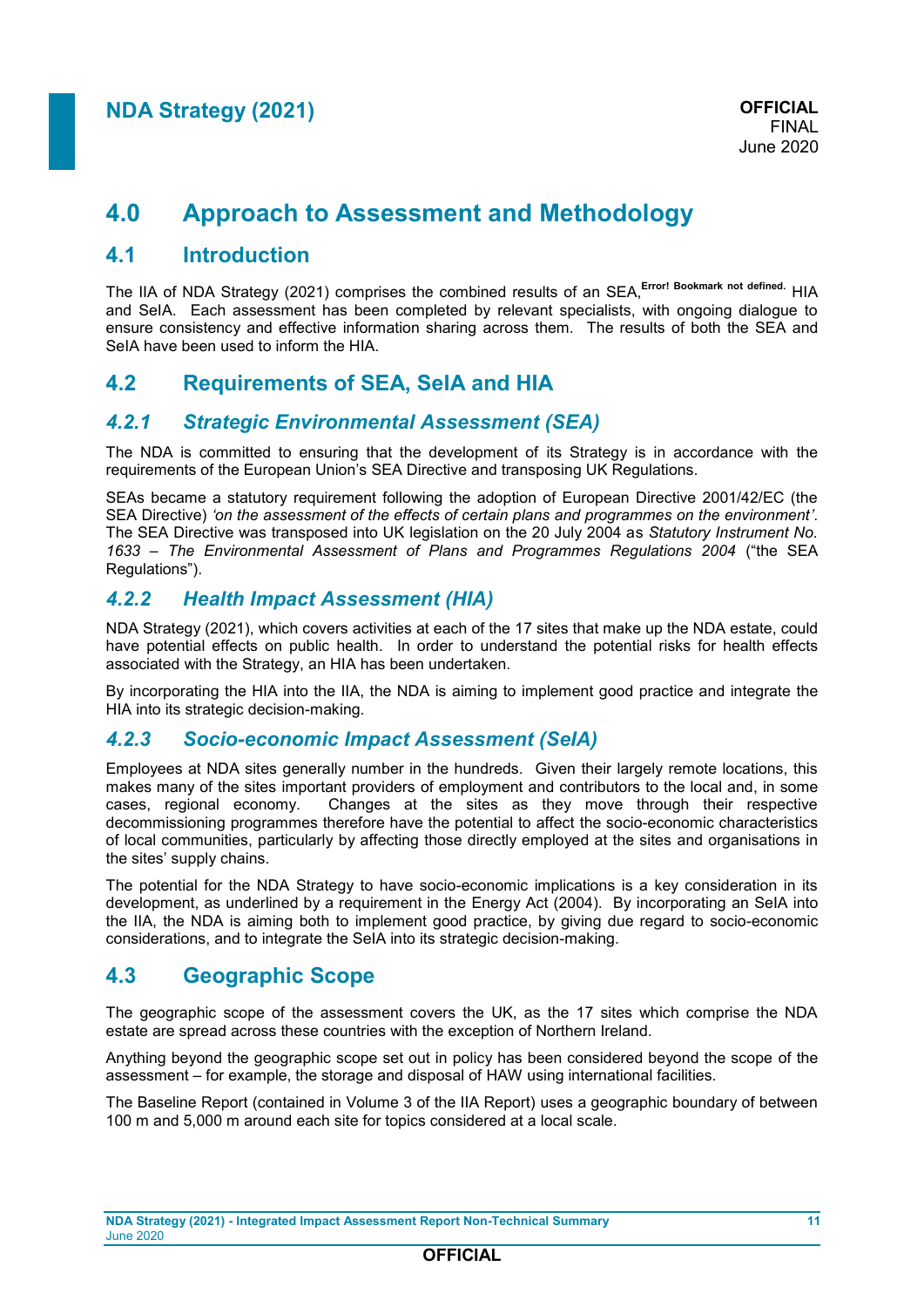### **4.4 Temporal Scope**

It is assumed that the Strategy will be in operation until the final site in the NDA estate achieves its stated end state. This is anticipated to be Sellafield in the year 2120. However, it is also assumed that the Strategy will be reviewed and updated on a 5-year cycle throughout this period.

It is important to note that, in reality, such dates are not fixed, as new technologies may be developed which speed up decommissioning programmes. Similarly, unforeseen circumstances may extend decommissioning timescales.

The exact timescales over which impacts will occur is uncertain. The NDA Strategy covers the next hundred years and it is difficult to assess how the strategy will develop over this timescale or what its effects will be. Therefore, the results in this IIA are only indicative..

### **4.5 Key Assessment Steps**

To perform the assessment, a set of key steps was used. These were:

- 1. identify the risks of (or opportunities arising from) the effects of the strategic options identified in the Strategy, and how they might occur;
- 2. identify any existing measures to meet legislative requirements and existing forms of mitigation across the NDA estate which may already address the risks;
- 3. where the risk of (or opportunity arising from) an effect remains, assess the potential significance (based on the magnitude of the effect and the sensitivity of the receptors), where possible taking into account uncertainties and factors which may cause the significance to vary;
- 4. recommend further mitigation and enhancement measures; and
- 5. recommend monitoring and response mechanisms.

For some options, insufficient information was available to conduct step 3. Instead, assessment of these options focused on identifying and discussing environmental, socio-economic and health effects and their management and mitigation, as well as opportunities for potential benefits.

### **4.6 Proposed Assessment Framework and Guide Questions**

In order to support the IIA, guiding questions were used to cover the range of environmental, health and socio-economic issues relevant to the assessment. These questions are the same as were used in the IIA of the last Strategy (2016).

The assessment guide questions used in the IIA can be found in IIA Report: Volume 1 – Appendix B.

### **4.7 Assumptions and Uncertainties**

To support the assessment and ensure transparency and robustness, a set of assumptions and uncertainties have been documented in a register. The register is presented in IIA Report: Volume 1 - Appendix A.

### **4.8 Response to Informal Scoping Consultation**

The IIA of Strategy (2016) has been reviewed and updated to reflect Strategy 2021. As the IIA was updated rather than produced as a new document, a scoping workshop was not held. Instead, a scoping report was produced summarising the planned changes to the IIA and circulated to representatives of Statutory Consultees in an informal review process. Review comments were collated and addressed in the updates made to the IIA.

Some of the main points raised by the reviewers, and the actions taken to address them, are listed in the following points.

```
NDA Strategy (2021) - Integrated Impact Assessment Report Non-Technical Summary 12
June 2020
```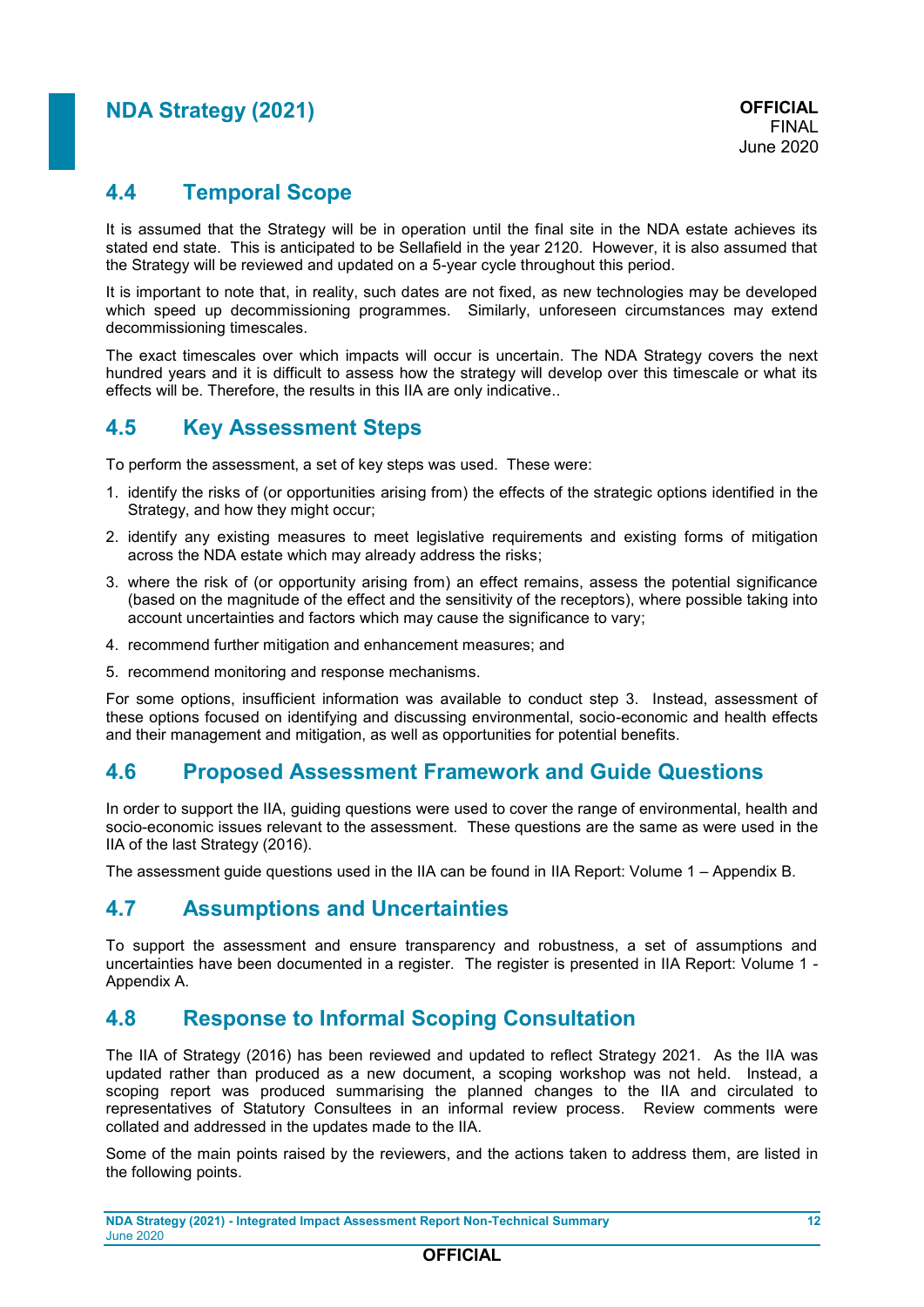- It was suggested that flora should be added as a receptor under the landscape assessment topic.
	- o **Action taken –** flora was added as a receptor.
- <span id="page-14-0"></span> A number of additional references were recommended for use in updating the IIA. These included, for example, Dynamic Coast project reports [9], Scotland's *Landscape Character Assessment* [\[1010\]](#page-14-0), the *State of Nature* Scotland Report [11], the UK *State of Nature Report* [12], the *Nature Networks Evidence Handbook* [13] and the 25 Year Environment Plan [14].
	- o **Action taken –** the suggested sources were used in the relevant reports.
- The requirement for biodiversity net gain was not referenced consistently throughout the scoping report.
	- o **Action taken –** the requirement for biodiversity net gain was incorporated in Volumes 1 and 3 of the IIA.
- It was suggested that extreme heat, drought and subsidence could be considered with respect to climate change.
	- o **Action taken** Although it is too early to assess impacts of these issues on the NDA Strategy, it has been recommended (Volume 3, Section 4.3.2) that these issues might be considered in future IIAs for future NDA Strategies
- It was noted that some NDA sites are valued as a result of their iconic design or appearance.
	- o **Action taken –** this has been added to consideration of Cultural Heritage.
- Changes to text regarding land use were suggested to include agricultural land quality.
	- o **Action taken –** the suggested text was added to Volume 1 of the IIA.
- It was noted that some temporary landscape or visual impacts could occur during decommissioning.
	- o **Action taken –** text on landscape and visual impact was added to cover temporary impacts during decommissioning.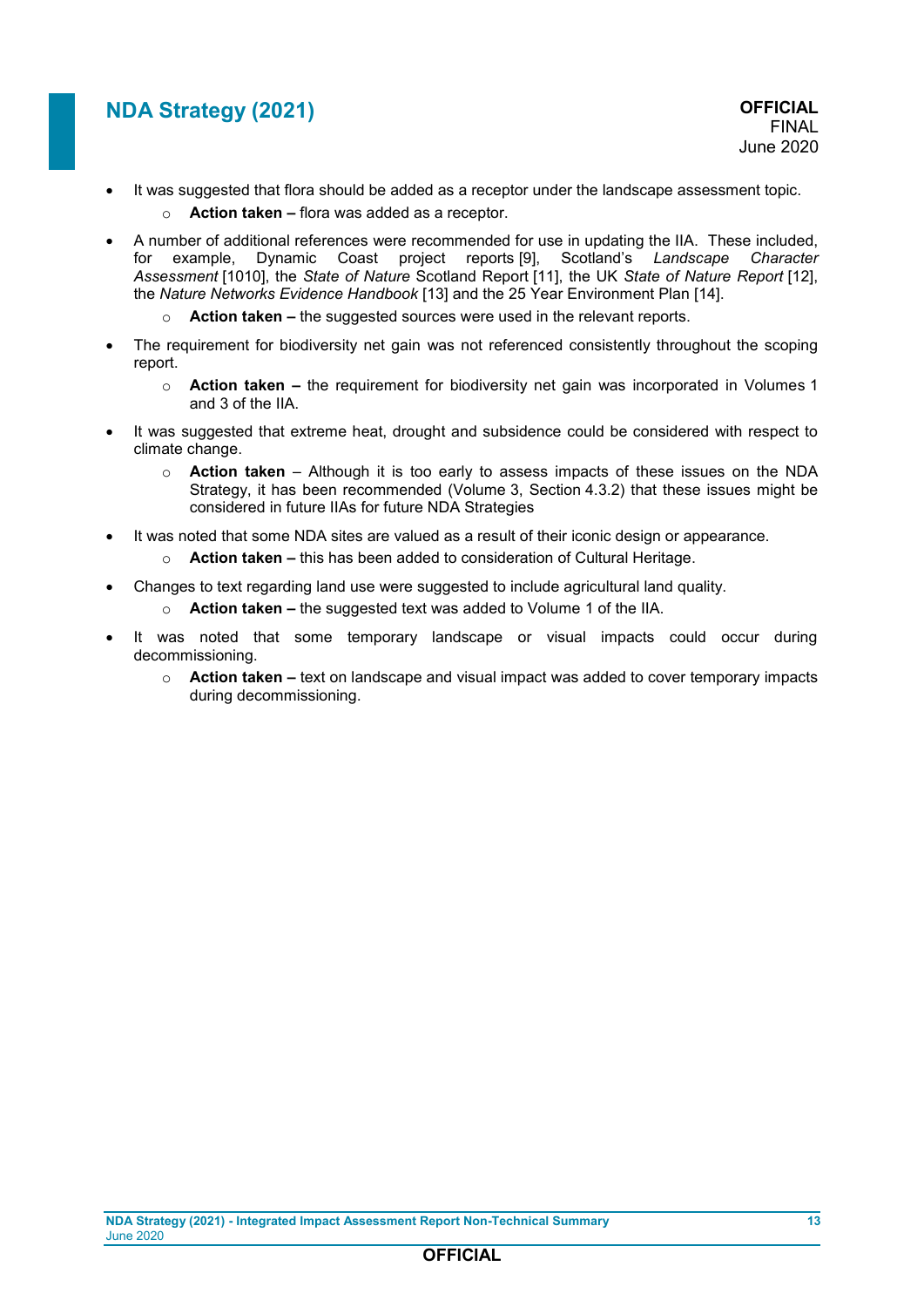# **5.0 Integrated impact assessment of the NDA Strategy (2021)**

### **5.1 Introduction**

This chapter presents the findings of the IIA. It explains the risks and opportunities arising from the environmental, socio-economic and health effects of the NDA Strategy (2021). It is split by theme and topic.

### **5.2 Site Decommissioning and Remediation**

### *5.2.1 Decommissioning*

Decommissioning involves decontamination and full or partial dismantling of facilities following the end of operations and the removal of operational material and waste (sometimes known as post-operational clean out). The approach to decommissioning is developed on a case-by-case basis, reflecting the specific nature of the facility in question. The NDA estate includes reactors, chemical plants, research facilities, waste management facilities, and fuel fabrication and reprocessing plants, all of which present different decommissioning challenges.

#### **Strategy (Preferred Option)**

The NDA's strategy is to decommission its sites as soon as reasonably practicable, taking account of lifecycle risks to people and the environment and other relevant factors. There are three broad credible options for implementing this strategy, with each option being preferred under specific conditions. There are three broad credible options for implementing this strategy, with each option being preferred under specific conditions. These are decommissioning at a pace, decommissioning slowly without interruption, and deferred decommissioning, where decommissioning may pause for a time to allow radioactive contamination to decay, reducing the radiological risks during decommissioning. Generally, the NDA's preference is to not defer decommissioning, except where there are clear benefits from deferring work. Where deferred decommissioning is preferred, there needs to be a clear and well documented case for this.

#### **Potential Effects**

#### **Environmental Risks and Opportunities**

Decommissioning at a pace offers an environmental opportunity in terms of reducing the hazard and risks associated with land and facilities most quickly. This allows access to subsurface contamination, which can then be managed more efficiently. This could lead to short-term improvements to the landscape and air and water quality. Additionally, decommissioning at a pace can make use of existing infrastructure which might otherwise need to be maintained or upgraded if decommissioning were to be deferred. Decommissioning more slowly would still offer these benefits, but hazard reduction and improvements to landscape and air and water quality would be realised over a longer timeframe than if a site was decommissioned at a pace.

In some cases, deferring decommissioning can provide an opportunity to allow natural radioactive decay, which reduces the radiological risk to the public and the environment during decommissioning and may reduce the level of physical activity needed to clean up a site or facility. This reduction in physical activity may reduce environmental impacts such as noise and vibration, air and water pollution. If there are short-lived radionuclides, then deferred decommissioning may reduce the waste management burden, with potential knock-on implications in terms of reduced transport. Decommissioning slowly could also enable these benefits to be realised, depending on the order in which facilities were decommissioned.

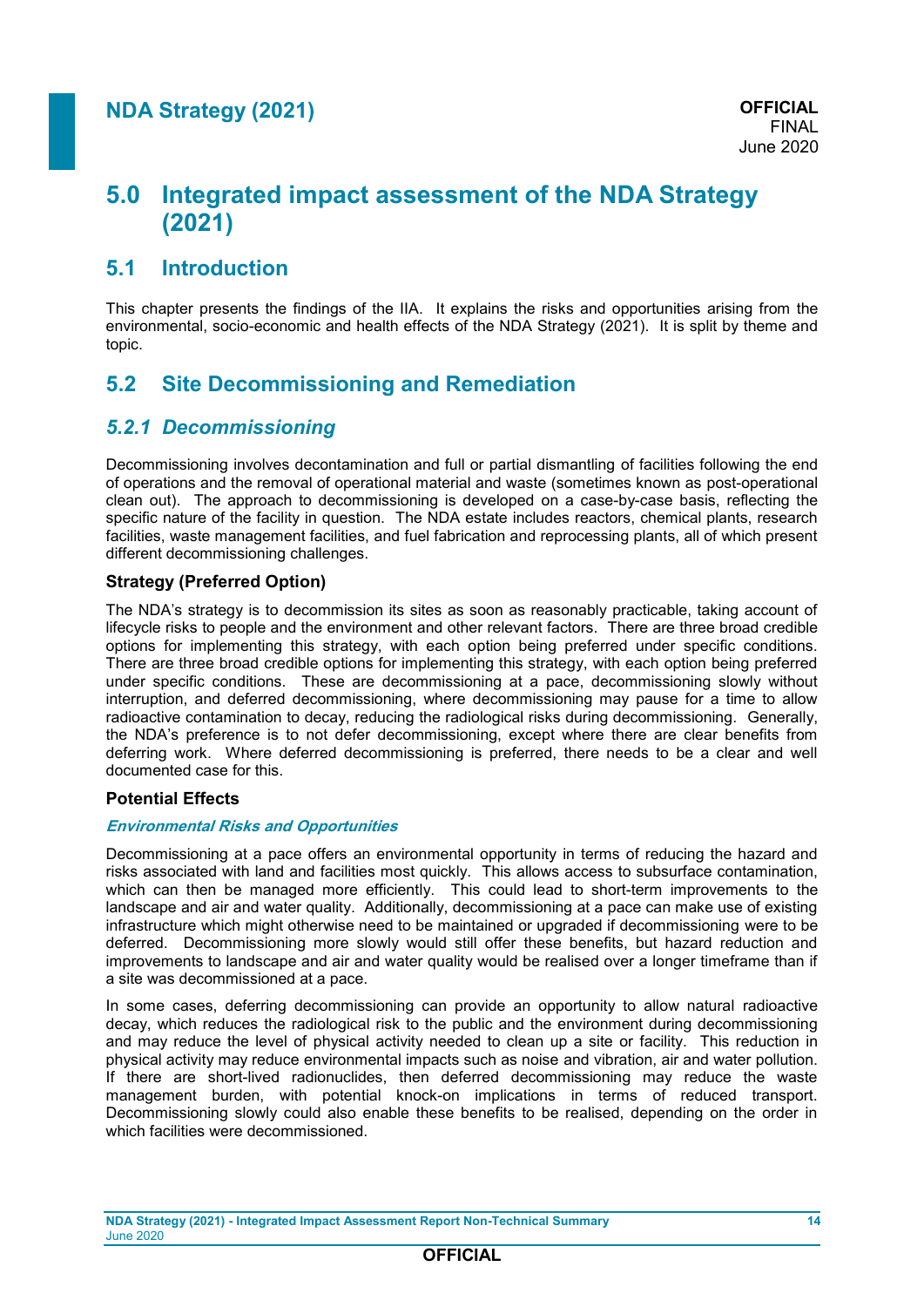The use of deferred decommissioning is highly dependent on site-specific considerations, such as the nature of the contamination and the facilities being decommissioned. It may not always be suitable, in which case such opportunities may not be realised.

Decommissioning at a pace could put a strain on waste management and storage facilities, as greater volumes of waste would arise in the short-term. These would need to be disposed or stored until an appropriate disposal facility was available. There may also be some strain on waste management and storage facilities from slower decommissioning (without a period of deferral), depending on the order in which facilities are decommissioned and the type of waste generated. Slower and deferred decommissioning may allow more time to plan appropriate management routes for waste generated, as well as allowing transport movements to be spread out over time. However, there may be a trade-off in terms of extended duration of impacts on land use and the landscape, particularly in the case of deferred decommissioning due to the period of deferral.

#### **Socio-economic Risks and Opportunities**

Decommissioning slowly without interruptions offers opportunities in terms of maintaining a skilled workforce and jobs in the supply chain. It can also mean that land becomes available for alternative uses more quickly than if decommissioning is deferred. Decommissioning at a pace would make land available for alternative uses soonest. Such uses may include supporting new facilities or providing some other form of socio-economic or environmental benefit (see Section [5.2.4\)](#page-20-0).

A key socio-economic risk associated with decommissioning at a pace is the potential for skills and the workforce to be 'locked up' on a particular site or area of a site. This may prevent other sites or areas receiving attention, which could have further implications from an environmental and health perspective. This may also occur if a number of sites are being decommissioned slowly over the same time period.

A risk associated with deferred decommissioning is the potential for jobs and skills to be lost during periods of deferral due to a decline in demand. However, deferred decommissioning would offer the opportunity to maintain some jobs and the possibility of reusing facilities during the deferral period.

#### **Health Risks and Opportunities**

Under the decommissioning at a pace option, it is likely that more intensive activity would be required to clean up the site or facility. This could lead to higher magnitude environmental impacts in the short term, which may have implications for health. Intensive demolition or excavation works, for example, could result in changes in air quality, which might lead to slightly increased risks of cardiovascular and respiratory illnesses amongst the local population.

Decommissioning more slowly without interruption and deferred decommissioning may provide opportunities to spread out environmental impacts (and associated health impacts) over time, but at the risk of incurring negative effects on mental health and well-being due to extended impacts on the landscape and land use. As deferring decommissioning allows time for radioactive decay, doses received by workers may be lower (noting that in either case doses to workers will be managed and minimised as far as reasonably practicable). It may also be possible to reduce worker doses during slower decommissioning by planning to decommission some facilities later in the schedule to allow time for radioactive decay.

Maintenance of jobs over a longer period of time under the slower and deferred decommissioning options could offer mental health and well-being benefits (although there would be a decline in jobs during periods of deferral under that option) and may enable attention (in terms of resources, skills and workforce) to be diverted to sites and facilities where health risks are higher. This could be considered an additional health opportunity of slower or deferred decommissioning.

Decommissioning at a pace could have a negative impact on workers' and their families' mental health and well-being, as once a site is decommissioning the workforce is no longer required there, so workers would have to relocate to other sites or seek employment in a different industry. Decommissioning slowly and deferred decommissioning may also require workers to relocate, depending on the decommissioning programme, with associated mental health and well-being impacts on workers and their families.

**NDA Strategy (2021) - Integrated Impact Assessment Report Non-Technical Summary 15** June 2020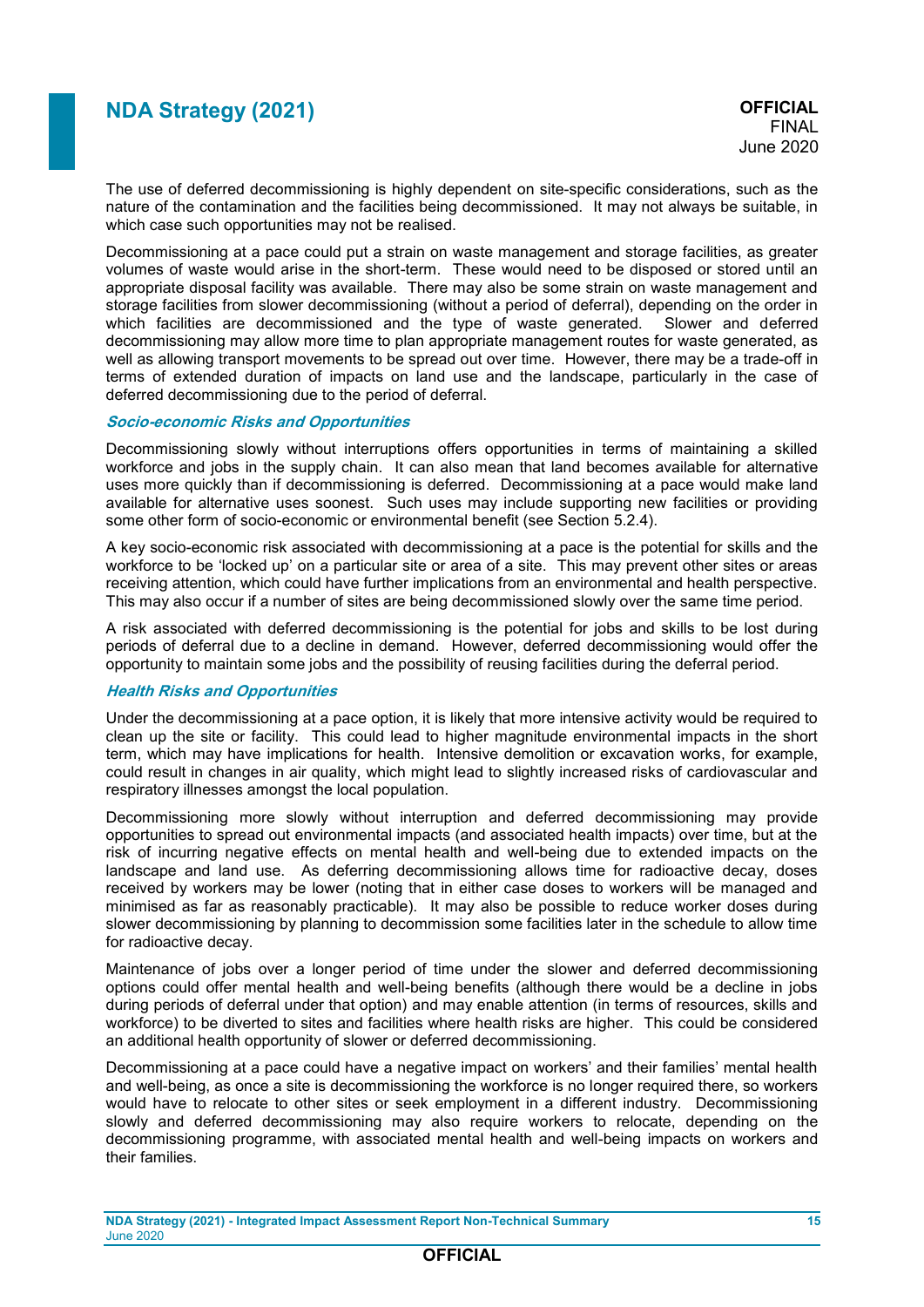#### **Alternatives**

As all three decommissioning approaches are considered to be preferred options under certain conditions, there are no alternative credible options requiring assessment.

### *5.2.2 Land Quality Management*

The Land Quality Management topic involves managing risks to people and the environment from radioactive and non-radioactive contamination in the ground and groundwater. This is done through prevention and remediation (including control and monitoring).

Decisions over how remediation is carried out, including whether contaminated land is treated *in situ* or *ex situ*, are made on a case-by-case basis taking into account a range of relevant factors. Such factors include the nature of the contamination, the risks to people and the environment and the site interim and end state (see Section [5.2.3\)](#page-18-0).

#### **Strategy (Preferred Option)**

Risk to people and the environment is the NDA's primary and enduring consideration in deciding how to manage land contamination. This risk is determined in part by the nature, extent and likely behaviour of any contamination.

The NDA strategy is to employ early, risk-based decision making to ensure remediation is proportionate to the level of risk. At higher levels of risk, there is less flexibility in the way land quality is managed. Often the decision is driven by the need to reduce risk. Action will be taken as soon as reasonably practicable to minimise the time at risk. As levels of risk decrease, the strategy is to take account of sustainable development to promote socio-economic opportunities and maximise environmental protection.

Due to decisions being taken on a case-by-case basis, there is no single preferred option for this strategy. Instead, there are four credible options which may each be preferred under certain conditions.

#### **Potential Effects**

#### **Environmental Risks and Opportunities**

*In situ* management without intervention, due to the minimal activities required, has very few environmental risks; providing it has first been established that the contamination is not spreading or getting worse. As the contamination would be left where it is to allow natural attenuation  $6$  to take place, there would be very low energy use and waste generation, few vehicle movements and little pollution. However, use of the option is highly dependent on the nature of the contamination being correctly understood and whether potential pathways exist which might lead to effects on receptors (people, water, flora and fauna). As such, this option may not always be suitable. In the event that the contaminant does not attenuate naturally and remains in a relatively unchanged form for an extended period of time, there would be very few long-term environmental opportunities offered by this option in terms of improving land quality.

*In situ* management with intervention offers opportunities in terms of improving land quality and avoids many of the adverse environmental effects (such as air and noise emissions) associated with options that include excavation. Such opportunities may come with a trade-off in terms of environmental risks in the short and medium term. For example, intervention could involve processes which use energy and generate pollutant emissions. Intervention also involves disturbing contaminants and may increase the risk of contaminants spreading or being released.

*Ex situ* management for reuse would have short-term impacts associated with excavation activities. This may include transport of plant and equipment, energy use and emissions of air pollutants. Energy may also be used in treating excavated material. The main environmental opportunity offered by the *ex situ* management for reuse option is the avoidance of waste, which under the disposal option would

 $\frac{6}{6}$  By 'natural attenuation', we mean a reduction in the hazard posed by the contamination over time. This could be a result of radioactive decay, natural chemical and biological processes or dispersion of the contamination.

**NDA Strategy (2021) - Integrated Impact Assessment Report Non-Technical Summary 16** June 2020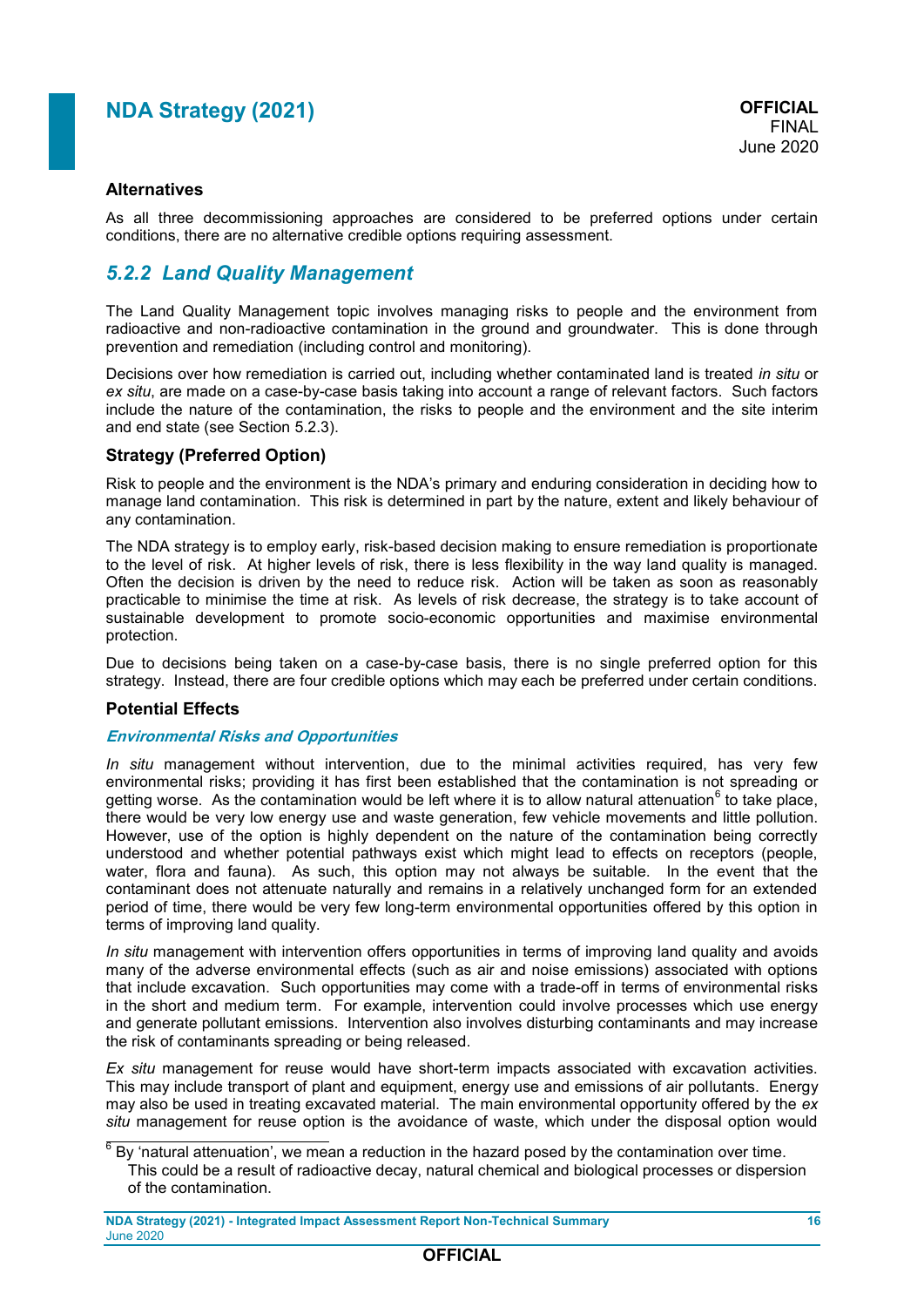require transport to an authorised site. Reusing existing material may also help to reduce material requirements for other developments at a site. This could have environmental implications in terms of avoiding transport movements and carbon emissions.

*Ex situ* excavation for disposal is the option with the greatest environmental risks, as there would be short-term impacts from changes in air quality, noise and vibration, and landscape from the excavation activities, followed by longer-term impacts of transporting wastes to suitable disposal facilities.

#### **Socio-economic Risks and Opportunities**

From a socio-economic perspective, *in situ* management without intervention offers the least socioeconomic opportunities, as employment would largely be restricted to monitoring activities. There would also be few opportunities to enhance knowledge and skills or provide education and training.

In contrast, *in situ* management with intervention would provide a range of opportunities to enhance knowledge and develop skills, although the extent of these opportunities would largely depend on the intervention technology used. There may also be opportunities for education, training and employment.

*In situ* management with intervention gives greater control over timescales than management without intervention, which can help free up land for alternative uses more quickly.

*Ex situ* management for reuse and *ex situ* excavation for disposal would each create employment and may lead to economic investment, but would be unlikely to create many opportunities in terms of enhancing knowledge and skills or education and training.

Finally, removing contaminated material from the ground can provide greater control over timescales, allowing the land to be freed up for alternative uses more quickly (see Section [5.2.4\)](#page-20-0).

#### **Health Risks and Opportunities**

All options would offer health opportunities as the hazard would be removed or reduced. Intervention and excavation potentially offer the most opportunities from a health perspective, as the time at risk is reduced. However, there is a trade-off in terms of short-term environmental impacts which may influence health. For example, works to excavate contaminated material and transport it off-site could lead to changes in air quality which might influence the risk of cardiovascular and respiratory illnesses, while increased traffic might influence the risk of road accidents on the local transport network.

#### **Alternatives**

The four credible options outlined above may each be considered preferred under specific conditions and could all be used to implement the NDA strategy. Therefore, there are no other options requiring assessment.

#### <span id="page-18-0"></span>*5.2.3 Site End States*

The NDA owns significant quantities of land, of which around one quarter is designated land that has been assigned by the government for decommissioning and remediation. As part of its responsibilities to government, the NDA is required to propose the end state for the designated land at each of its sites. The site end state describes the condition to which the site (land, structures and infrastructure) will be taken and, where necessary, should be accompanied by a description of the controls required to protect people and the environment from any residual hazards.

Site end states define objectives for the ongoing management of structures, infrastructure and land quality. They also have implications for the management of spent fuels, nuclear materials and waste arising from operational and decommissioning activities.

Since Strategy (2016), the NDA has worked with regulators and the government to ensure that the regulatory regimes in the UK are flexible enough to accommodate a range of end states and that residual controls do not restrict future use of land unnecessarily. Significant progress has been made, including the publication of the *Guidance on Requirements for Release from Radioactive Substances Regulation* [15] by the environment agencies and discussion of amendments to the *Nuclear Installations Act 1965*.

**NDA Strategy (2021) - Integrated Impact Assessment Report Non-Technical Summary 17** June 2020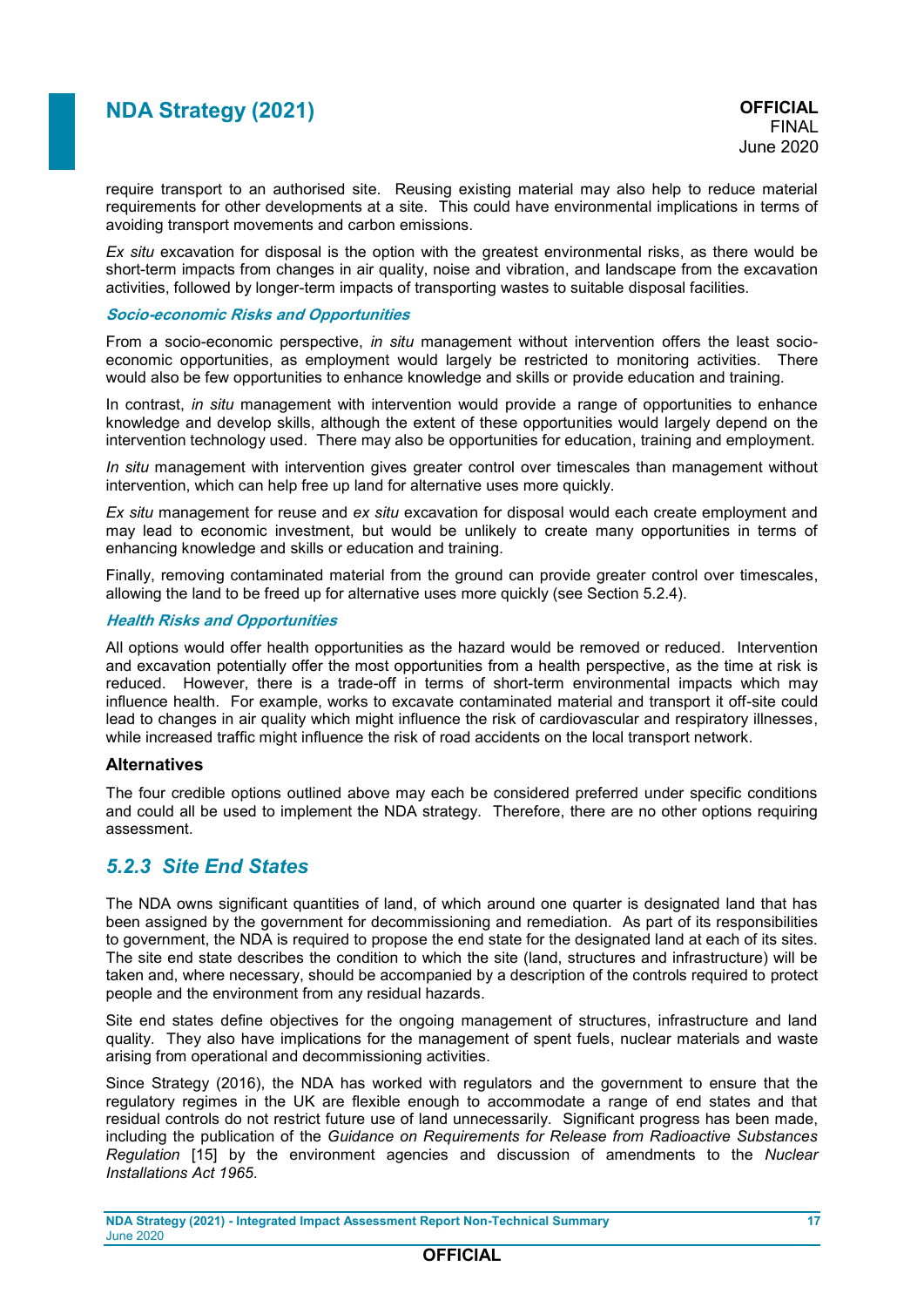#### **Strategy (Preferred Option)**

The NDA strategy is to employ pragmatic, risk-based remediation objectives that enable beneficial reuse of sites wherever possible. This recognises that there may be both risks and opportunities associated with decommissioning and remediation activities. In some cases, there may be a tipping point beyond which remediation does more harm than good.

As a site gets closer to the end of its decommissioning process, the end state will need to be defined in increasing levels of detail. As far as possible, this should be informed by a clear view of the future land use to ensure the safety of future users and maximise beneficial reuse of structures, infrastructure and land (see Section [5.2.4\)](#page-20-0).

The NDA's preferred option to achieve this strategy is to take its sites, on a site-by-site basis, to a condition suitable for their next planned use (in line with relevant planning requirements) or their probable future use(s) where remediation occurs before the next use is planned.

#### **Potential Effects**

The next-planned-use option ensures that the level of intervention (taking into account the cost, energy use and risk to workers) and the volume of waste generated are appropriate (no more or less than required) to meet the requirements of the site's next planned use. Whilst this can help to ensure that environmental, health and socio-economic risks are minimised, the exact nature and extent of risks (and therefore impacts) will be dependent on the next planned use and the activities needed to make the land suitable for it.

#### **Environmental Risks and Opportunities**

Activities required to make land suitable for the next planned use are likely to generate a range of shortto long-term environmental impacts, including changes in air, water and soil quality, the generation of carbon emissions and wastes, and changes to habitats or landscape. The exact extent of such impacts and whether they were a risk or opportunity would depend on the next planned use and the current state of the land. For example, in order to make the land suitable for use as a car park, the extent of physical activity (and thus the magnitude of associated environmental impacts) may be reduced when compared to making the land suitable for use as a residential development. There would be various environmental opportunities, including opportunities to remove contamination, improve long-term air, water and soil quality at the site, enhance biodiversity and remove structures or facilities which have adverse landscape and visual impacts.

#### **Socio-economic Risks and Opportunities**

Under the preferred option there would be opportunities to enhance knowledge and develop skills. Regardless of the next planned use for a site, a degree of remediation may need to take place to make the site safe. Generally speaking, the greater the extent of intervention required, the greater the opportunities may be for developing knowledge and skills and promoting education and training, though this is not always the case. Such intervention would generate employment.

A further socio-economic opportunity associated with this option is the potential for reuse or divestment of the land which, following remediation, may become a local or national asset.

#### **Health Risks and Opportunities**

The main health opportunity associated with taking sites to a condition suitable for their next planned use is the removal of hazards which may affect land, water and air quality. Removal of such hazards may also free the land up for alternative uses, which could include amenity or recreational features. Creation of such features could increase levels of physical activity undertaken by the local population, thereby providing health benefits.

Remediation of a site to a condition suitable for its next planned use has the potential to generate adverse environmental impacts in the short to medium term, though these would be reduced compared to making a site suitable for any foreseeable use. Such impacts could have adverse implications for health. For example, an increase in air pollutant emission could influence the risk of cardiovascular and respiratory illnesses amongst the local population.

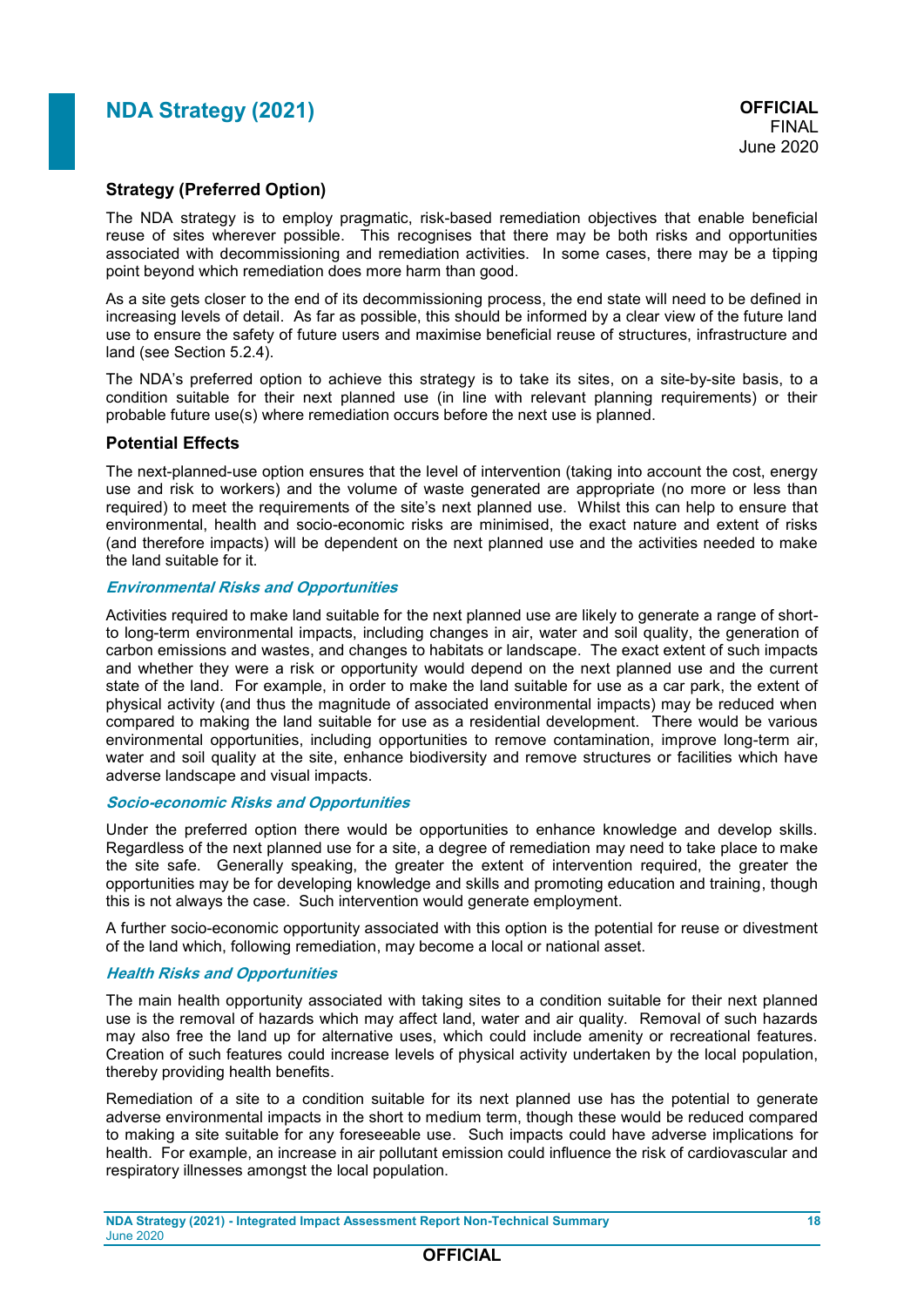Making land suitable for its next planned use may offer further opportunities to facilitate dialogue with stakeholders, which can have a positive effect on community cohesion and may lead to mental health and well-being benefits.

#### **Alternatives**

#### **Leave the Hazard Where it is and Prevent Use**

This option would not involve physical activity to improve the condition of the site, but may involve minimal activity to maintain, stabilise it or prevent further contamination. For the most part, it would rely on controls (legal or administrative tools or actions such as restrictions on land use, environmental monitoring requirements, and site access and security measures) to manage risks to people and the environment.

This option is only suitable in extreme cases where remediation is very difficult and turning the site into a disposal site (that needs to be managed by preventing use) is preferable to attempting extensive and costly remediation in order to create a new facility or alternative land use.

Managing the risk using controls could offer some opportunities from an environmental perspective in terms of reducing the physical activity needed in the short and medium term (and therefore the magnitude of impacts). This might include avoiding pollution-generating activities such as excavation, vehicle movements and energy use.

Under this option, no environmental opportunities would be realised in terms of improving water and soil quality at the site in the long-term. The hazard would also still exist in a relatively unaltered form (although monitoring would be used to ensure risks did not increase). This could have potential health implications.

Preventing the site from being reused would limit socio-economic opportunities but may lead to some employment to undertake monitoring activities.

#### **Remove the Hazard Completely so that the Risk Does not Need to be Controlled**

Under this option, the site would be restored to a condition where it can be used for any foreseeable use without the need for additional remediation or management controls. The level of intervention required to achieve this would likely exceed that required under the other two credible options.

This may mean that environmental impacts (both adverse and beneficial) associated with intervention activities are greater. For example, removing the hazard completely would likely lead to highmagnitude adverse impacts in terms of air quality, noise and vibration, carbon emissions, energy use and waste in the short to medium term, but may result in long-term improvements in air, water and soil quality, as well as positive habitat, landscape and visual impacts. It is also likely that greater volumes of waste would be generated that may then need to be removed from the site.

Due to the increased level of intervention required to make the land suitable for any foreseeable use, there may be a range of socio-economic opportunities provided, including employment, development of skills and opportunities for education and training. Such opportunities could have positive health effects in terms of mental health and well-being. On the other hand, removing the hazard completely would likely take longer, and thus the land would not be made available for reuse as early as it would be under the next-planned-use option. This could limit the attainment of socio-economic opportunities such as investment into the local economy and jobs.

From a health perspective, removing the hazard completely may offer greater long-term health opportunities than the two other credible options, depending on the disposal route. However, in the short to medium term, the greater level of intervention required could increase health risks as environmental impacts would likely be of higher magnitude.

### <span id="page-20-0"></span>*5.2.4 Land Use*

The NDA's Site End States strategy describes the condition to which designated land and associated structures and infrastructure need to be restored. In support of this, its Land Use strategy explores how

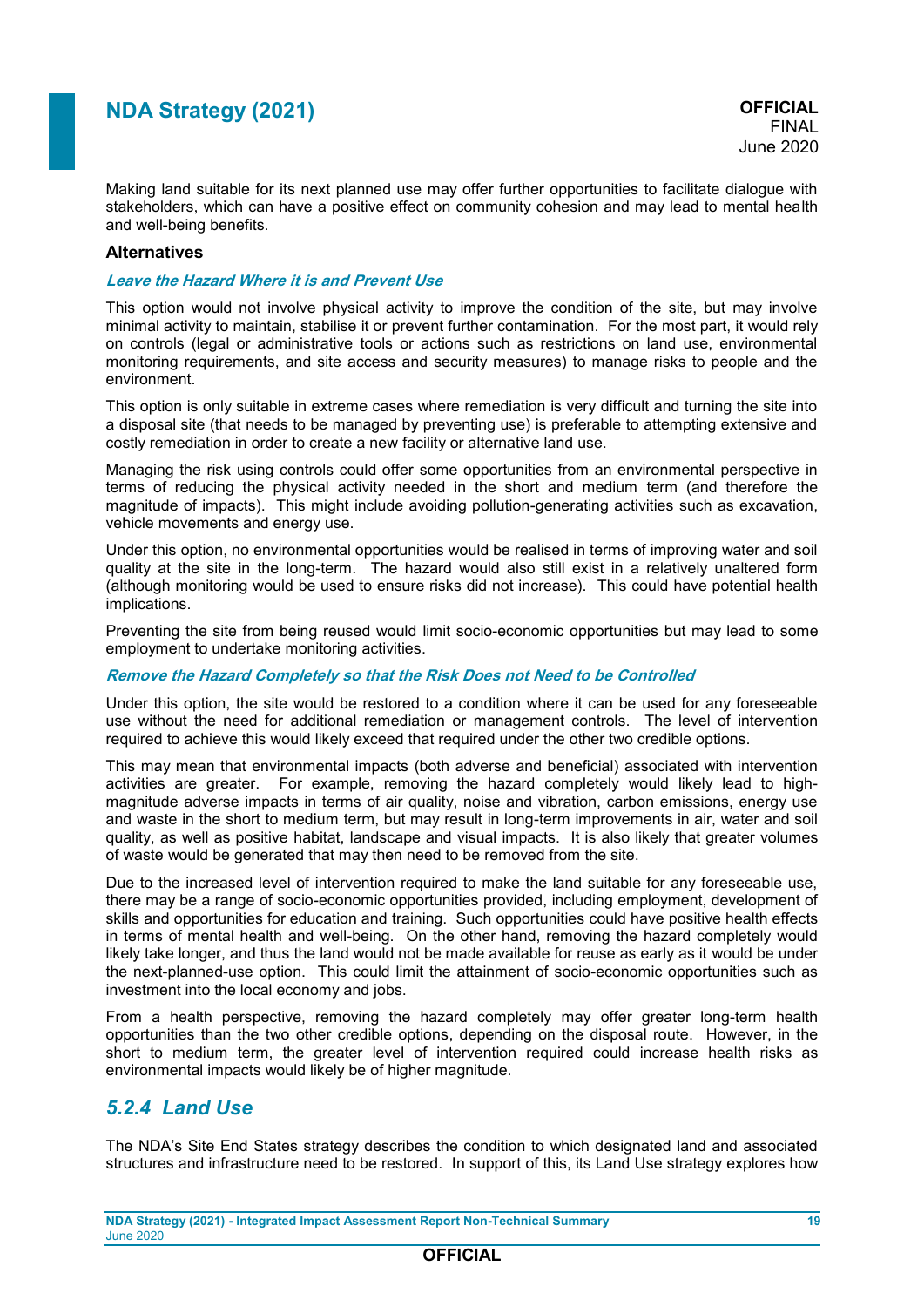land can be used either following completion of decommissioning and remediation activities or on an interim basis prior to achieving the site end state.

#### **Strategy (Preferred Option)**

The NDA strategy is to identify credible uses for its land either when decommissioning and remediation is complete or on an interim basis prior to achieving the site end state. Part of this commitment is an aspiration to encourage the reuse of brownfield land over greenfield land, in line with government policy.

The NDA is committed to investigating reuse opportunities, recognising that there is a need to balance the cost of achieving an end state against the socio-economic or environmental value the next use will bring.

Whilst the NDA's preferred option is to divest the land for some benefit, it is recognised that there may be situations in which the land may need to be retained as a government asset or as an NDA liability.

#### **Potential Effects**

#### **Environmental Opportunities**

Decommissioning and clean-up of sites may facilitate development of new nuclear build. This could offer a number of environmental opportunities, including the avoidance of environmental impacts associated with development of new sites. Such development at existing sites would also offer opportunities by providing a low-carbon, low-land-footprint form of power generation, which could have a positive impact from climate change and landscape appearance perspectives.

Environmental opportunities may be provided if sites are converted into nature conservation sites or habitats. This could help to promote biodiversity and improve local landscapes.

#### **Socio-economic Opportunities**

Clean-up and closure of the NDA sites may provide socio-economic opportunities if a community service or facility can be established. This might include a business park or some other facility which provides benefits to the local economy. Such development would likely support employment and could lead to opportunities to enhance knowledge and skills.

Development of a college or research establishment could promote opportunities for education and training. An example of this is the transfer of some of the research facilities at Berkeley Centre (owned by the NDA and adjacent to the Berkeley reactor decommissioning site) to South Gloucestershire and Stroud College with a view to providing training in the renewable energy and nuclear sectors.

If land is used to support the new generation of nuclear build this could provide an opportunity to create a national asset, providing jobs and economic investment into the community or region.

#### **Health Opportunities**

Creation of recreational or amenity space or some other form of community facility could lead to health opportunities from improvements in mental health and well-being, as well as having positive physical health implications if it leads to increased levels of physical activity.

In addition, the actual process of determining a future land use in itself may offer health opportunities if it promotes community cohesion through an effective stakeholder consultation process.

#### **Alternatives**

The alternative credible options to divesting the land for some socio-economic or environmental benefit are to either retain the land as a government asset or to retain the land as an NDA liability. Such options would offer little in the way of opportunities, and would only be preferred in the event that a more suitable use could not be identified.

### **OFFICIAL**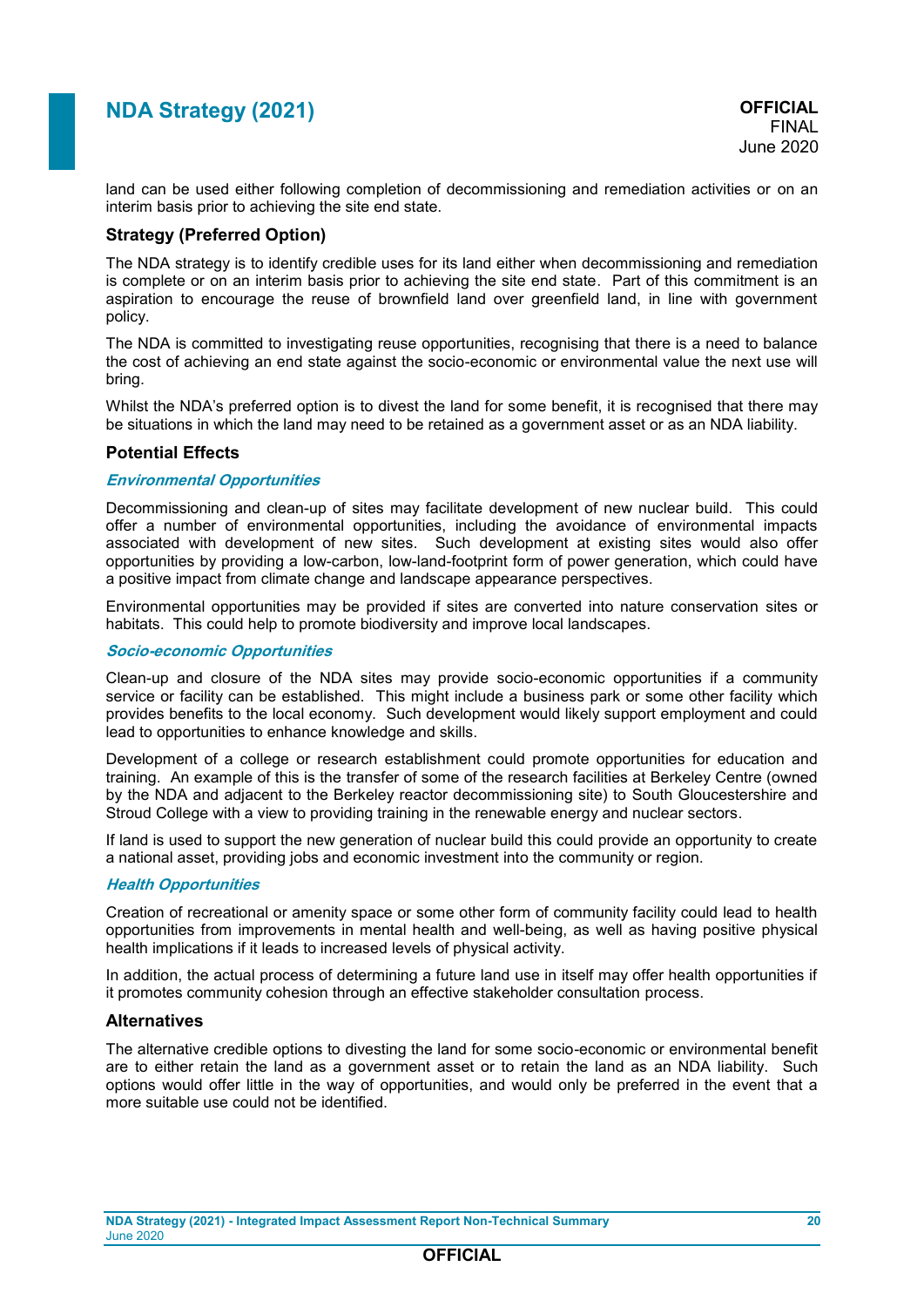### **5.3 Spent Fuels**

### *5.3.1 Spent Oxide Fuel*

Oxide fuel is used in Advanced Gas-Cooled Reactors (AGRs) operated by EDF Energy in the UK, and in light-water reactors operated by numerous utilities throughout the world. Spent oxide fuel has historically been reprocessed in the Thermal Oxide Reprocessing Plant (THORP) at Sellafield, which started operation in 1994 and ceased in 2018.

The NDA has contractually committed to receive and manage all the spent fuel arising from the seven currently operating EDF AGR power stations in England and Scotland. EDF has publicly declared its intention to operate these stations for as long as it is safe and economic to do so and to seek significant life extensions for them. Given the cessation of AGR spent fuel reprocessing in THORP, the remainder of this spent fuel is to be placed into interim storage pending a future decision over its long-term management.

#### **Strategy (Preferred Option)**

In the previous Strategy the NDA committed to reprocess the contracted amount of spent fuel in THORP, completing THORP reprocessing as soon as practicable, while interim storing, immobilising and then eventually disposing of any unreprocessed spent fuel to a GDF.

Reprocessing at THORP has now ceased, and re-opening THORP is no longer deemed a credible option. As such, in delivering the current strategy, the NDA seeks to continue with the preferred option from the previous Strategy: to store, immobilise and dispose of unreprocessed spent oxide fuel to a GDF. As the disposal end point is viewed as fixed, the only strategic decision to be made by the NDA is whether to store spent oxide fuel in existing or new storage facilities. The preferred option is to store spent oxide fuel in current facilities at the Sellafield site, namely in the THORP Receipt and Storage facility.

#### **Potential Effects**

#### **Environmental Risks and Opportunities**

Managing the spent oxide fuel inventory through existing storage facilities avoids most of the short-, medium- and long-term environmental impacts associated with construction, operation and decommissioning of a new facility to store the inventory. These impacts may include emissions of air pollutants, noise and vibration, landscape and visual impacts, energy use and consumption of raw materials. Some construction may still be required to maintain existing stores and will be required to build a packaging plant to enable disposal of the unreprocessed spent fuel. However, such a packaging plant would be required in any case if constructing new storage facilities.

Operation of the packaging plant (which is required under both options) could generate a number of environmental impacts, particularly from a materials and waste perspective, as several thousand tonnes of spent oxide fuel would be packaged to produce a waste product.

Managing the spent oxide fuel in existing facilities may lead to slightly greater volumes of water abstraction, given the current wet storage of spent oxide fuels. However, any reduction in water abstraction as a result of constructing new facilities is likely to be small compared to water abstraction volumes for the site as whole. Managing the spent oxide fuel in existing facilities may also lead to slightly greater radiological discharges and operational waste volumes compared to newer facilities, because newer facilities would be optimised to reduce these disbenefits. However, given the current stringent controls on radiological discharges, which are very low, any reduction in discharges as a result of constructing new facilities would be small. In addition, construction of new facilities would lead to increased decommissioning waste volumes, which would likely dwarf any benefits in terms of operational waste generation.

There may be additional increased risk of corrosion of spent fuel stored in current storage facilities, which could lead to releases to the ground or water environments. Such risks, although low, would need to be carefully managed.

**NDA Strategy (2021) - Integrated Impact Assessment Report Non-Technical Summary 21** June 2020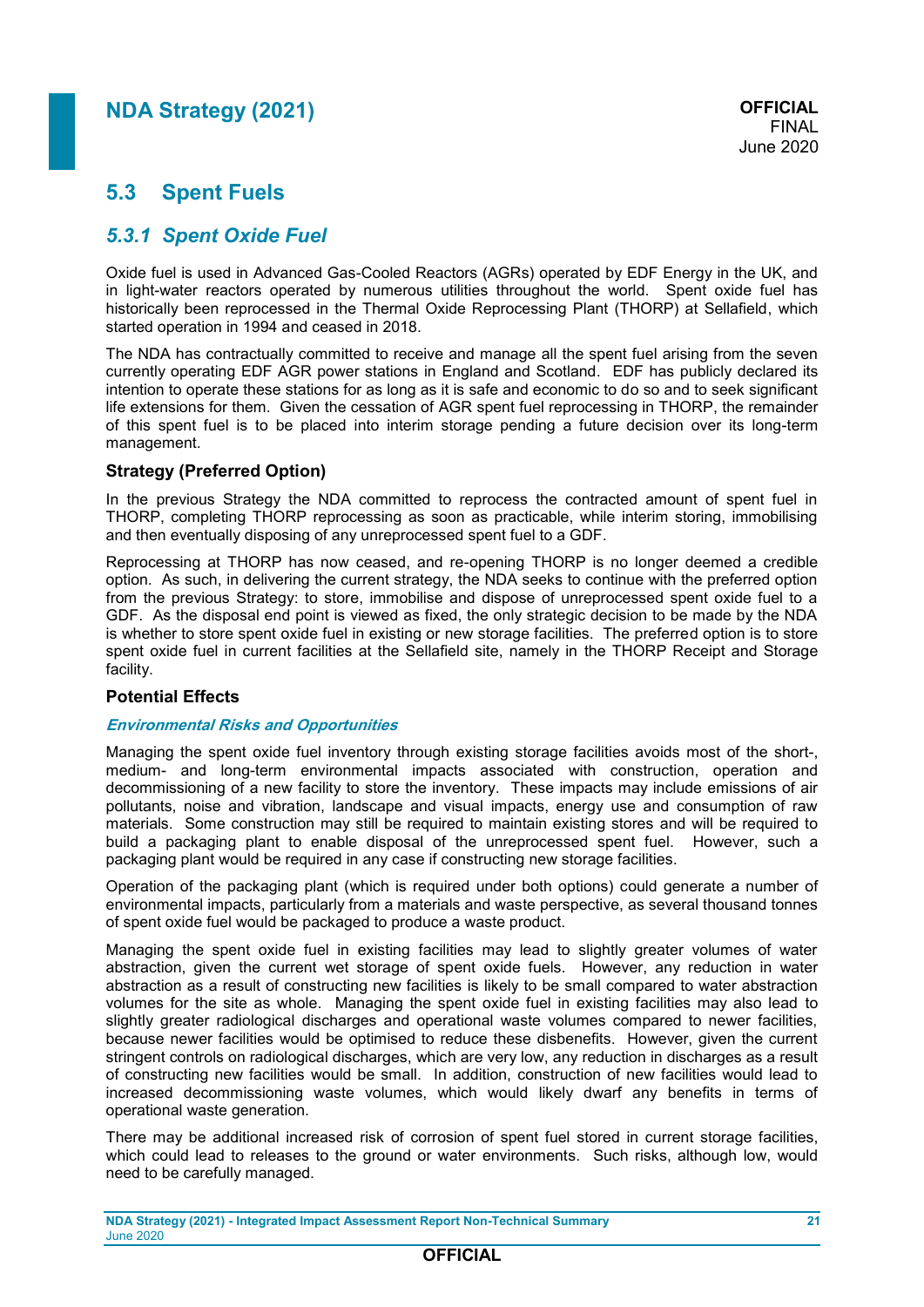#### **Socio-economic Risks and Opportunities**

Under the preferred option, current jobs at the THORP Receipt and Storage facility would be maintained, however new jobs from construction of new facilities would not be created.

Considerable employment would be generated through construction of a packaging plant for the spent oxide fuels prior to packaging and disposal to a GDF. This would range from lower-skilled construction jobs to highly specialist engineering and managerial skills.

Management of the spent oxide fuels using existing facilities offers limited opportunities for developing new knowledge and skills, with the exception of the knowledge and skills that might be gained from implementing techniques to prolong the life of existing interim stores. This might lead to some minor opportunities for education and training.

Development of a packaging plant offers some minor opportunities to enhance knowledge and skills in the conditioning of radioactive wastes. Construction of the facility may also offer socio-economic opportunities by creating a national asset that could be used to manage other waste streams.

Finally, continued operation of the THORP Receipt and Storage facility and supporting infrastructure will maintain investment into the local economy in the short to long term. Opportunities for investment may be provided by construction and operation of the packaging plant, but such opportunities will not be as large as if new storage facilities were constructed.

#### **Health Risks and Opportunities**

In terms of health risks, construction activities required to develop a packaging plant could lead to shortterm adverse changes in air quality, which might influence the risk of respiratory and cardiovascular conditions amongst the local population. Noise and vibration could possibly lead to annoyance and anxiety, while construction traffic could increase the risk of accidents on the local road network. There is also a risk of releases of non-radioactive contaminants to the ground and water environment, which could have further health implications, though these could be controlled through implementation of a construction environmental management plan. However, such risks would all be greater if new storage facilities were constructed.

This option may offer some health opportunities by avoiding the additional movement of the spent oxide fuel to a new facility prior to packaging and disposal to a GDF. These risks would include conventional risks associated with transport movement and air quality, but also the small radiological risk associated with movement of radioactive waste. Such radiological risks would likely be partially or fully offset by new facilities being built to more modern standards, and therefore offering a higher level of radiological protection. However, extensive controls are in place to manage radiological risks in existing facilities, so any radiological benefit from constructing new stores would be very small.

Avoiding the construction of new facilities would likely have mental health benefits through the avoidance of environmental effects, including reduced air quality, noise and vibration generation, and visual and landscape effects. However, construction of new facilities would lead to mental health benefits associated with employment opportunities. Overall, the effects on mental health of storing spent oxide fuel in existing facilities is likely to be small.

#### **Alternatives**

There is one credible alternative option to storing the oxides inventory using existing facilities, which is to store the oxides inventory in a new pond, cask store or dry store. The potential environmental, socioeconomic and health impacts of this option compared to the baseline is considered in the detailed assessment presented in IIA Report: Volume 2 – Section 3.1.

### *5.3.2 Spent Magnox Fuel*

The Magnox reactors were the first generation of commercial nuclear power stations to operate in the UK. All of these twenty-six reactors have now been shut down. The last remaining operating reactor at Wylfa ceased generating in December 2015.

**NDA Strategy (2021) - Integrated Impact Assessment Report Non-Technical Summary 22** June 2020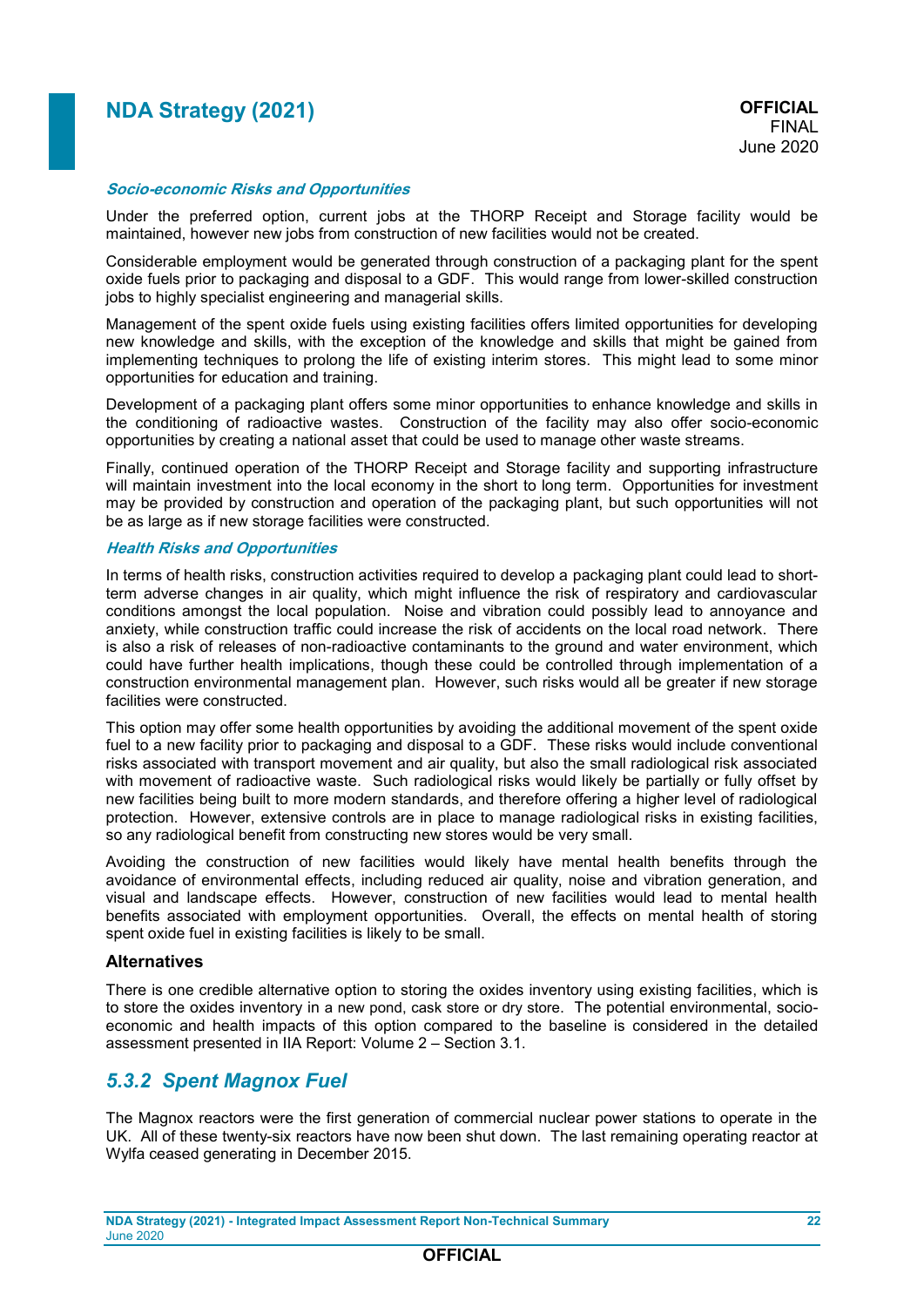The NDA has the responsibility to defuel and decommission all of these Magnox reactors. Prior to decommissioning, spent fuel was removed from reactor cores and sent to Sellafield for reprocessing.

Reprocessing was identified as the preferred option for managing Magnox spent fuel as the fuel and alloy in which it is encased are both susceptible to corrosion in water over time. Reprocessing allows the spent fuel to be broken down into its components of uranium, plutonium and waste.

#### **Strategy (Preferred Option)**

The NDA strategy is to reprocess all Magnox fuel in line with the Magnox Operating Programme (MOP 9) [16].

MOP 9 outlines the timeframes and targets for activities at Magnox sites. Detailed co-ordination of all activities ensures a smooth sequence of transport movements and efficient operation of the reprocessing facilities at Sellafield.

Reprocessing of spent Magnox fuel has been the UK's historic strategic position for over 50 years and remains the current preferred option.

#### **Potential Effects**

#### **Environmental Risks and Opportunities**

One of the main environmental risks associated with Magnox reprocessing is the potential for liquid and aerial discharges. These are managed in line with government targets, as set out in the *UK Strategy for Radioactive Discharges* [\[6\]](#page-11-1).

There are a number of other environmental impacts associated with continuing to reprocess the Magnox inventory. These include the ongoing use of energy and generation of carbon emissions associated with equipment and the movement of workers, and the visual impact of the plant and stores on the landscape. These impacts are short-term as the plant is scheduled to be shut down at the end of the 2020/21 financial year.

Reprocessing spent Magnox fuel produces plutonium, uranium and High-Activity Liquor (HAL), all of which are radioactive and require careful management. Although there are appropriate management routes in place to deal with these products (see Sections [5.4.1](#page-27-0) and **Error! Reference source not found.**), this could be considered an environmental risk from a radiological perspective. Indeed, extending Magnox reprocessing beyond the end of the 2020/21 financial year would exacerbate such risks, which are avoided under this preferred option.

There are also risks associated with the use of aqueous processes and solvents during the extraction of plutonium and uranium. The use of such processes can lead to risks of hazardous releases to water bodies. Given the extensive controls that are put in place to avoid, minimise and monitor releases of contamination to the water environment, any residual risks are generally small.

Such risks may also be offset somewhat by the opportunities that come from converting the spent fuel into a form less susceptible to corrosion. Long-term interim wet storage of spent Magnox fuel can lead to contamination and degradation of interim storage facilities; therefore, the baseline option is to store any unprocessed spent Magnox fuel in self-shielded boxes. A greater number of facilities to store such boxes would be required if Magnox reprocessing operations ceased early, whereas extended reprocessing increases the likelihood of significant maintenance being required if supporting plant fails (see 'Alternatives' section). As such, ceasing reprocessing at the end of the 2020/21 financial year balances the environmental risks and opportunities of avoiding construction and maintenance activities.

One of the main opportunities associated with ceasing reprocessing at the end of the 2020/21 financial year is the avoidance of continued operation of the Magnox reprocessing plant at decreased throughput rates, which would result from the attempt to reprocess the entire spent Magnox fuel inventory. Such extended reprocessing would be associated with significant energy usage and would delay the decommissioning of the Magnox reprocessing plant, with associated landscape and visual effects.

Ceasing reprocessing at the end of the 2020/21 financial year would also likely avoid the need for the construction of an additional self-shielded-box store that is assumed to be needed if reprocessing operations ceased early. Such construction would have a range of short-, medium- and long-term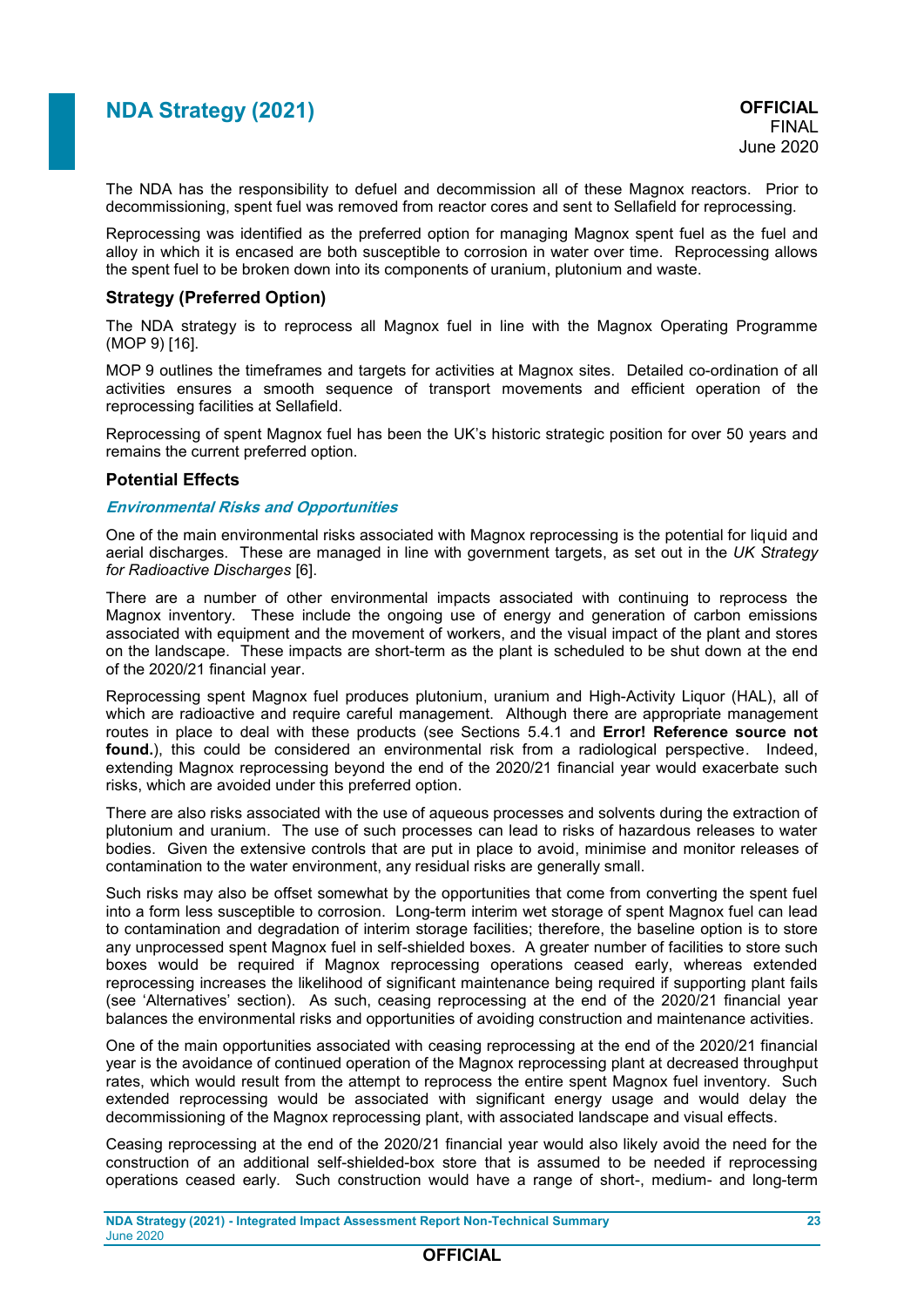environmental impacts, including changes in air quality, noise and vibration, landscape and visual impacts, material and energy use and contamination of soil and water. These impacts are avoided under the preferred option. However, it is acknowledged, that the difference in impacts between the baseline option and ceasing reprocessing operations early narrows as the end of the 2020/21 financial year approaches.

#### **Socio-economic Risks and Opportunities**

Reprocessing spent Magnox fuel at Sellafield has brought, and continues to bring, economic investment into the local and regional economy. This investment may be both direct, and through supporting employment, which in turn has multiplier effects. Such economic opportunities would continue under this option until the end of the 2020/21 financial year, and perhaps for some time after this as the facilities are decommissioned, but would eventually decline.

From an employment perspective, continuing to reprocess the Magnox inventory will maintain jobs over the next few months. These jobs are associated with operation of the plant and stores, in addition to managerial and administrative positions that may be required to support reprocessing activities. Once Magnox reprocessing has ceased, and the facilities are shut down in preparation for decommissioning, these jobs will be lost. Some opportunities for job creation may exist to undertake decommissioning, which could help to offset some of these losses, as could the potential transfer of jobs to other facilities. Such employment changes may affect the nature of local communities and the local economy.

Ceasing reprocessing at the end of the 2020/21 financial year offers limited opportunities to develop new skills or knowledge. However, such knowledge and skills would likely be enhanced if reprocessing operations were extended to cope with more heavily corroded spent Magnox fuels.

#### **Health Risks and Opportunities**

The main opportunity provided by this option from a health perspective is the conversion of spent fuel into a form less susceptible to corrosion in storage. Such corrosion can lead to land and water contamination, which could have adverse health implications if not managed appropriately. However, as reprocessing generates HAL, a highly radioactive waste which requires careful management, overall there may be an adverse effect on radiological safety from continued reprocessing, though risks remain well within acceptable limits. Ceasing operations at the end of the 2020/21 financial year somewhat balances these competing effects.

If an alternative option were implemented to deal with the spent Magnox inventory, construction or maintenance activities would lead to environment-related health risks such as changes in air quality, noise and traffic.

Finally, the maintenance of jobs to operate the plant and stores until the end of the 2020/21 financial year may have a positive impact in terms of mental health and well-being, although this benefit is small compared to ceasing reprocessing operations early, and would be greater, but ultimately only extended temporarily, if reprocessing operations were extended.

#### **Alternatives**

There are two credible alternative options to ceasing reprocessing of suitable spent Magnox fuel at the end of the 2020/21 financial year. These alternative options are to cease reprocessing operations early, by a few months, or to extend reprocessing operations to ensure all suitable spent Magnox fuel is reprocessed. In both alternatives, any unreprocessed spent Magnox fuel or fuel that is not suitable for reprocessing would be placed in interim stores pending treatment, packaging and disposal to a GDF. The potential environmental, socio-economic and health risks associated with these alternative options are assessed in IIA Report: Volume 2 – Section 3.2.

### *5.3.3 Spent Exotic Fuel*

In addition to bulk Magnox and oxide fuels, the NDA also manages a smaller inventory of non-standard fuels, commonly referred to as 'exotics'. These fuels include metallic, oxide and carbide materials that have come from early nuclear industry activities such as the development of research, experimental and prototype fuels and reactors.

**NDA Strategy (2021) - Integrated Impact Assessment Report Non-Technical Summary 24** June 2020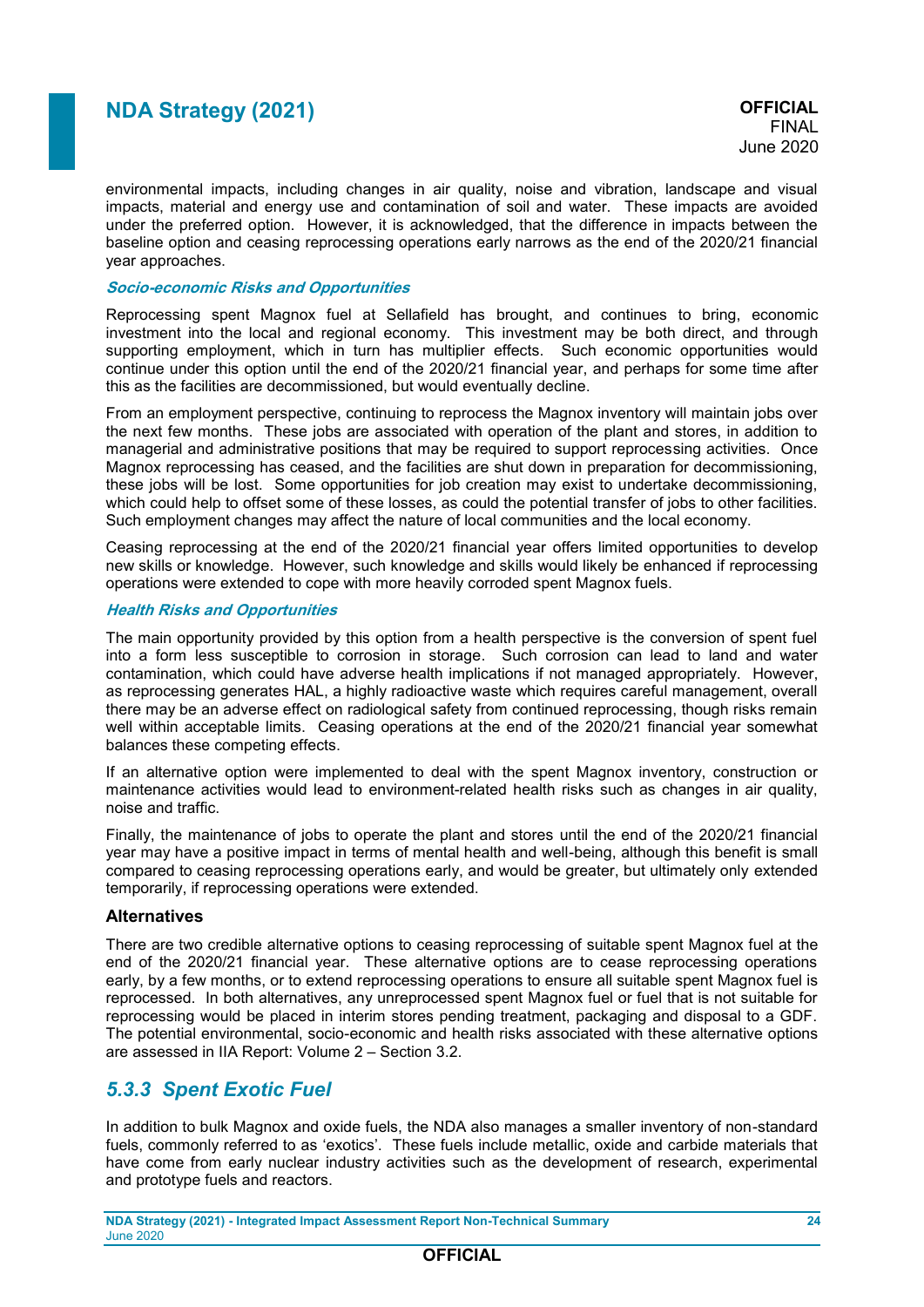Some, but not all, of these fuels share common characteristics with bulk Magnox and oxide fuels, and can be managed in the same way, for example through reprocessing or through storage, immobilisation and eventual disposal. Some, however, present their own particular management challenges due to their diverse and sometimes unique properties. In some cases, tailored solutions for long-term management and disposition may be required.

#### **Strategy (Preferred Option)**

Where the properties of the exotic fuels share common characteristics with bulk fuels such as Magnox and oxides, it may be practicable and economic to manage them using the same facilities. The NDA has therefore identified that its preferred option is to continue managing the exotic inventory using existing facilities, reprocessing the spent fuels, where possible, alongside bulk fuels.

Any part of the inventory which cannot be reprocessed alongside bulk fuels will be stored pending availability of a GDF. In preparation for this, the decision has been made to consolidate these fuels at Sellafield. This consolidation is currently underway. Following consolidation, two options have been identified for these fuels: interim store in existing or modified facilities, or interim store in new facilities. The preferred option may vary with fuel type.

#### **Potential Effects**

#### **Environmental Risks and Opportunities**

For spent fuels that cannot be reprocessed or remain following closure of the reprocessing plants, the main difference between the options is the impact of constructing a new store compared to using or modifying an existing store.

Impacts of constructing new storage facilities include short-term changes in air and water quality and landscape and visual impacts. Noise may also be generated from vehicle movements and the use of plant which would require energy and could generate carbon emissions. Modifications to an existing store could cause similar impacts on a smaller scale.

Constructing a new facility rather than using an existing facility requires more resources. It would also generate more waste, as it creates an extra store to decommission once fuels have been transferred to the GDF. However, as the facility would be designed with decommissioning and the waste hierarchy in mind, the impact of this would be minimised as far as reasonably possible.

#### **Socio-economic Risks and Opportunities**

Construction of a new store would generate more construction jobs in the short-term than modifying an existing store. There would be a small contribution (in comparison to the impact of the whole Sellafield site) to the local economy during this period.

Under both options, personnel would be required to operate the stores and transport waste to a GDF when it becomes available. Appropriate education and training, and maintenance of knowledge and skills would be required.

#### **Health Risks and Opportunities**

Modifying an existing store may lead to higher worker doses than constructing a new store, as some radioactive material will already be in place in an existing store. A new store may have improved shielding compared to an older store, although it may be possible to improve existing shielding if required, and existing worker exposures are already managed and minimised within safe and legal guideline values.

Air quality and associated health impacts, such as increased risks of cardiovascular and respiratory illness amongst the local population, are likely to be worse under the new storage facilities option in the short-term whilst it is being constructed. Annoyance and road traffic impacts will also be greater at this time compared to if a store is being modified, although both options have an impact.

Both options require maintenance of jobs over a longer period of time, which could offer mental health and well-being benefits.

**NDA Strategy (2021) - Integrated Impact Assessment Report Non-Technical Summary 25** June 2020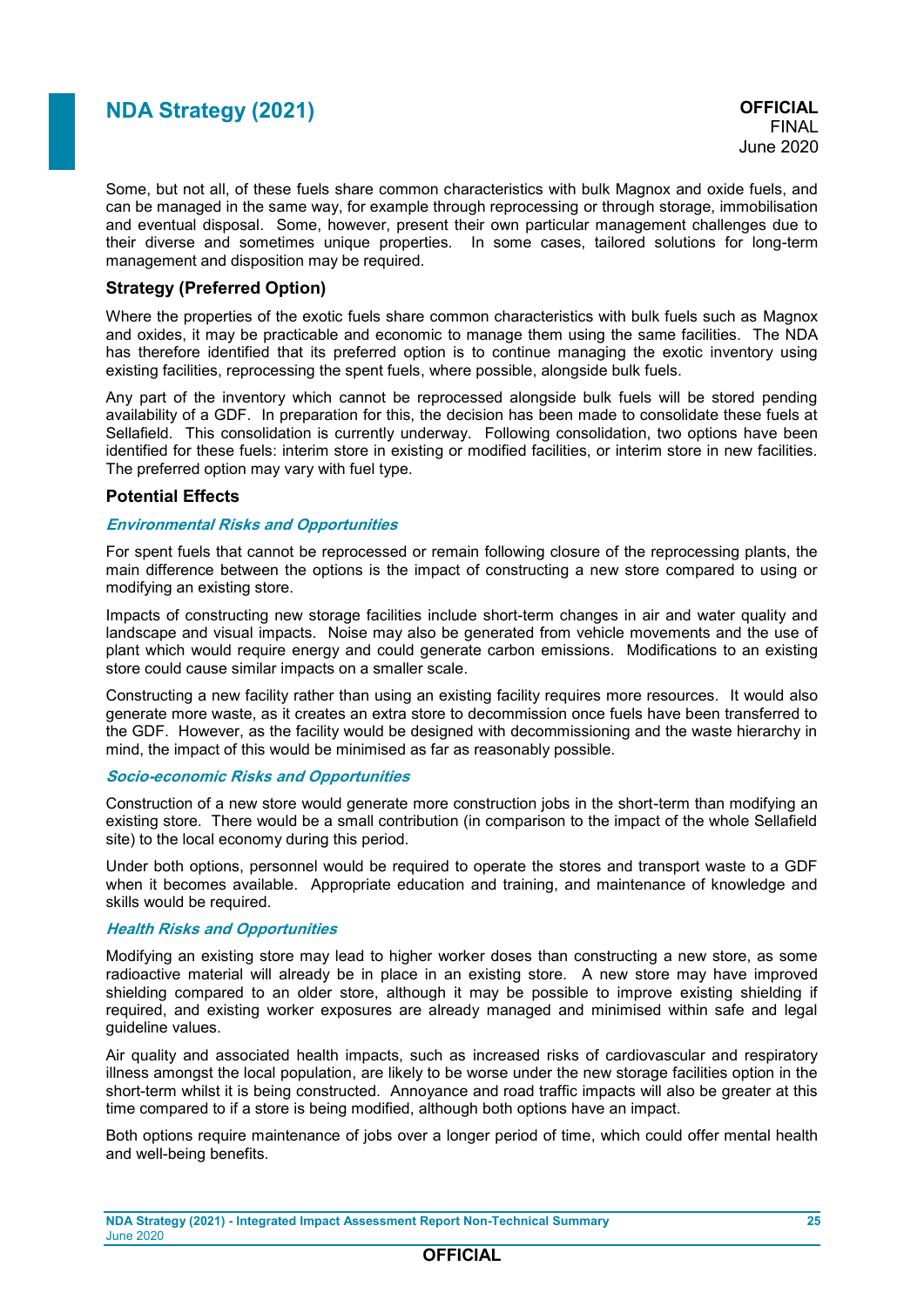#### **Alternatives**

Where part of the exotics inventory is suitable for management alongside bulk fuels such as Magnox and spent oxide fuels, potential effects are covered under the assessments of those strategies (see Sections 8.3.1 and 8.3.2). There are a number of different types of exotic fuels, and which of the preferred options is selected for exotic fuel management may vary with each fuel type. There are no additional alternative options for managing the remaining exotic spent fuels, as the decision has been made to consolidate the fuels at Sellafield, and they will require disposal in a GDF due to their activity and heat generation. This consolidation process is underway, but not yet complete.

### **5.4 Nuclear Materials**

### <span id="page-27-0"></span>*5.4.1 Plutonium*

On completion of reprocessing operations at Sellafield, there will be around 140 tonnes of separated plutonium from civil sources in the UK. This inventory will need to be managed in a way that renders the vast majority of UK plutonium beyond reach, in line with UK government priorities.

#### **Strategy (Preferred Option)**

In 2011, informed by NDA strategic options work, the UK government proposed a preliminary policy view to pursue reuse of plutonium, by converting the vast majority of the UK civil separated plutonium into fuel for use in nuclear reactors. Use of the plutonium as reactor fuel would reduce the proliferation risk, as the resulting spent fuel would be less accessible. Any remaining plutonium whose condition is such that it could not be converted into fuel would be immobilised and treated as waste for disposal.

As outlined in reference [17], reuse of plutonium is the preferred policy position, but there is currently an insufficient understanding of the options to confidently move into implementation. In the meantime, the NDA's strategy for plutonium stocks is to continue to safely and securely store them on its sites in suitable facilities in line with regulatory requirements.

The NDA continues to work with the UK government to develop strategic options for the implementation of its policy to render plutonium beyond reach. This work covers reuse, conditioning and treatment options. In any case, disposal to a GDF is the ultimate end point of the plutonium stocks, either after irradiation in a reactor or after suitable conditioning and treatment.

#### **Option Description**

#### **Continued Safe and Secure Storage**

The NDA's stocks of plutonium are contained in custom-built stores that ensure safe and secure storage. Over the past five years, the NDA has continued to retrieve materials from older stores and consolidate them in state-of-the-art facilities, such as the Sellafield Product and Residue Store (SPRS).

This option would involve continuing to store the plutonium inventory, repackaging the materials and replacing the stores as required. Generally speaking, the packages for the two different types of plutonium, Magnox and THORP, have 50- and 40-year lives respectively. There is a new facility at Sellafield which is designed to repack the Magnox plutonium packages to achieve 100-year storage life. Therefore, repackaging will be required according to the relevant package lifetime, or utilisation of the plutonium (whichever comes first).

Although some of the older storage facilities have limited life availability, the most modern plutonium store has been built to a "50 +  $50$ " year life expectation (with the additional 50 years subject to regulatory approval). Additionally, there are plans to build extensions to the modern store to accommodate the plutonium that will be removed from the older stores over the next two decades, if required. This means that, as long as the materials continue to be stored pending development of a long-term disposition solution, there will continue to be ongoing maintenance activities and monitoring to ensure that levels of radioactivity stay well within legally acceptable limits.

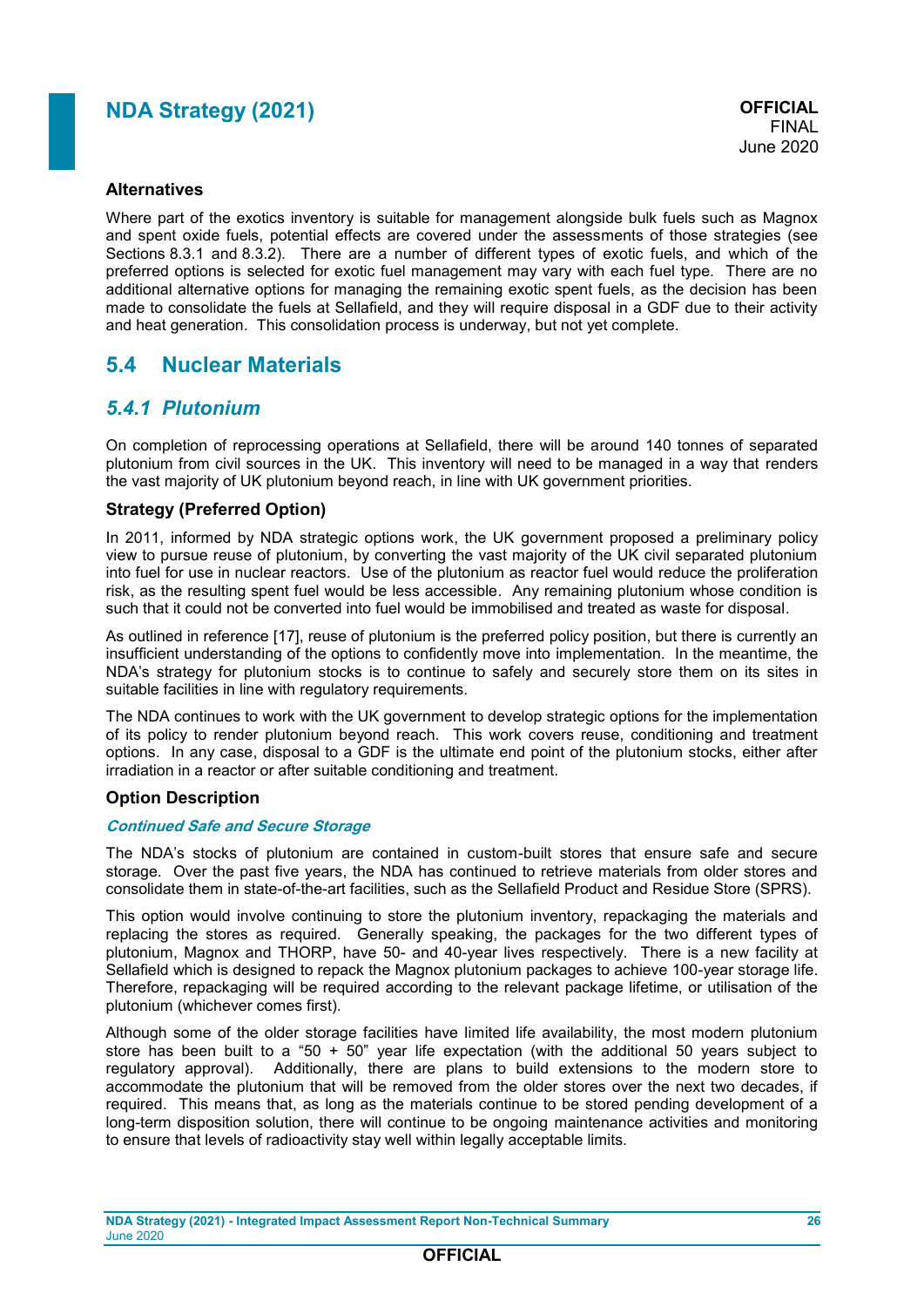#### **Potential Effects**

#### **Environmental Risks and Opportunities**

There are a number of environmental risks associated with maintaining the baseline scenario of continued safe and secure storage. These include the major landscape and visual impacts that come from the presence of the stores at the site and the air, noise and water-quality impacts resulting from activities to repackage the material and replace the stores on a periodic basis. It should be noted that such impacts are spread out over time, as the plutonium requires repackaging aligned to the package life and the modern stores are built to a "50 + 50" year design life.

There would be some ongoing energy use and carbon emissions associated with this option, when stores are constructed, for maintenance and monitoring activities and for ongoing vehicle movements to transport plutonium to the stores. Impacts from flooding are a further environmental risk with continued storage, as there is an ongoing potential for flooding at Sellafield. This risk may become more prevalent over time due to the effects of climate change, including sea-level rise, storm surges and other extreme weather events.

From a radiological risk perspective, plutonium decay in storage gives rise to alpha, neutron and gamma radiation, which can be hazardous to the workforce and requires careful management. If the stored plutonium was accidentally released, there would be a significant local (and potentially wider) environmental risk. Storage of the plutonium on a continuous basis would increase the time at risk, although the risk can potentially be mitigated by regular maintenance, monitoring and treatment activities.

#### **Socio-economic Risks and Opportunities**

Whilst continued safe and secure storage of the plutonium inventory prevents the land the stores are built on from being used for alternative purposes, construction, maintenance and repackaging activities do support ongoing employment. The current strategy of plutonium storage consolidation into modern stores reduces the overall footprint of stores on the site over time. This includes construction jobs, monitoring and management positions.

In terms of knowledge and skills, continued storage offers little in the way of opportunities. There are also limited opportunities to provide education and training.

A case could be made that the existing plutonium storage facilities constitute a national asset, providing a means to store the UK's civil plutonium stocks safely and securely. Storing the materials on a continuous basis would therefore preserve a national asset which could be used to store future arisings of plutonium.

#### **Health Risks and Opportunities**

Due to the build-up of alpha, neutron and gamma radiation over time, storing the plutonium on a continuous basis could be seen to have a negative impact in terms of radiological safety-related health risks. However, there are strict controls in place to monitor any changes in radiation levels, and any impacts would be appropriately mitigated to minimise radiological risks to people and the environment.

A number of health risks associated with this option are linked to environmental effects that would result from activities to maintain and replace the facilities. This might include changes in air quality which can influence the risk of respiratory and cardiovascular illnesses amongst the local population, as well as noise and vibration which can cause disturbance. As these effects would be spread out over time and would be relatively minor, any potential residual health risks would likely be minor or negligible.

Continued safe and secure storage offers very little in the way of health opportunities. Arguably the maintenance of jobs could be considered a minor benefit in terms of mental health and wellbeing, though this may be offset by negative impacts from the ongoing presence of facilities and hazardous material on the site.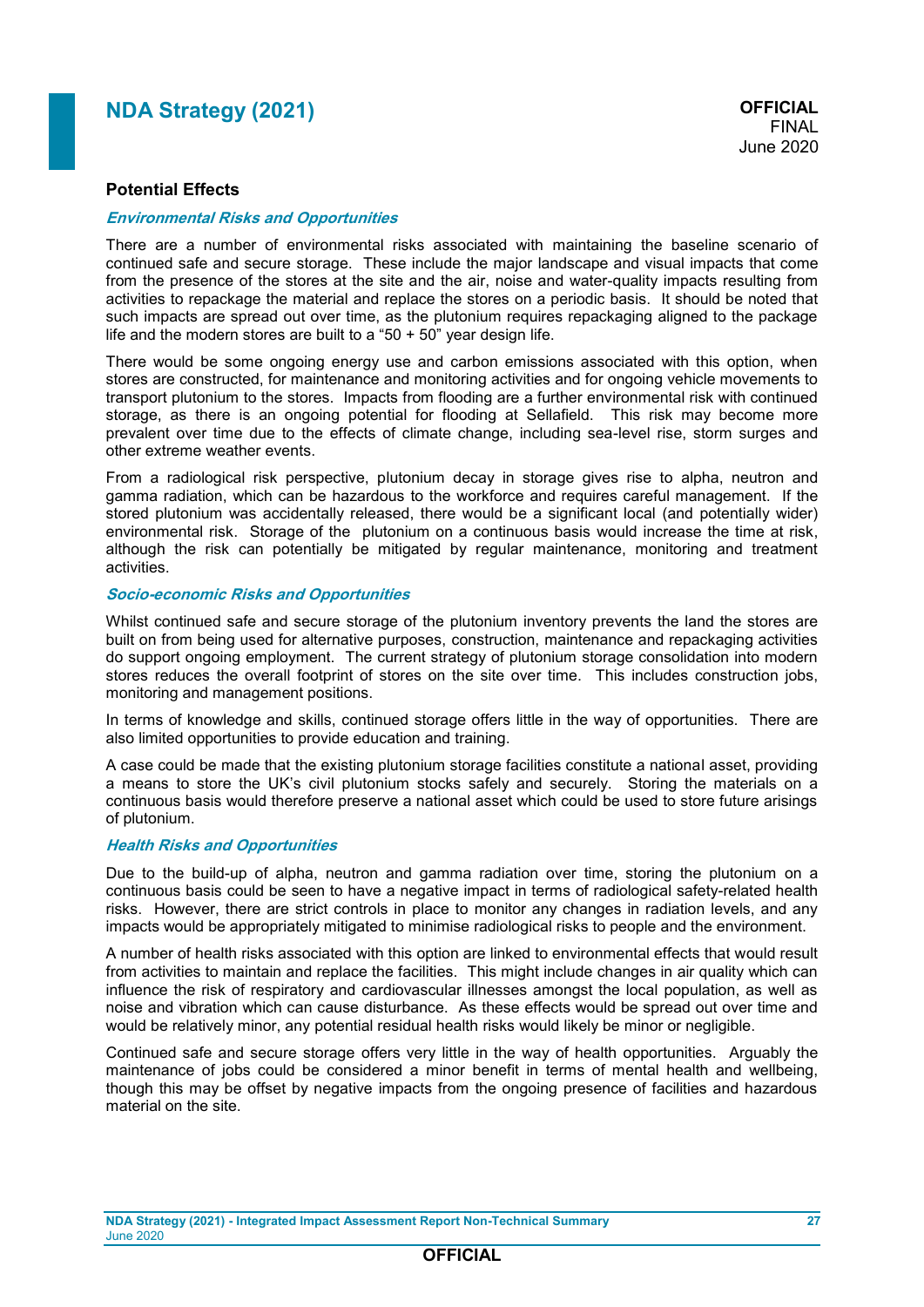#### **Alternatives**

#### **Reuse**

Although there is currently insufficient understanding of options to enable the preferred policy position of reuse to be implemented, the NDA continues to work closely with technology suppliers, developers and the UK government in order to establish how the reuse option could be secured and implemented.

For the purpose of this assessment, an assumption has been made that a fabrication facility would be required to convert the plutonium stocks into new nuclear fuel. The new nuclear fuel would then be transported to the reactors in which it is to be used.

The potential environmental, socio-economic and health effects of implementing the reuse option are considered in the IIA Report: Volume 2 – Section 4.1.

#### **Condition and Treat**

An alternative credible option to continuing to store, or reusing the plutonium as fuel, is to construct a suitable treatment facility or multiple facilities to convert the material into a safe form for disposal in a geological facility. This would also require construction of one or more suitable interim storage facilities.

The potential environmental, socio-economic and health effects of implementing the condition and treat option are considered in IIA Report: Volume 2 – Section 4.1.

#### *5.4.2 Uranium*

NDA's uranium has been produced from fuel cycle operations such as enrichment, fuel fabrication and reprocessing since the 1950s. Uranium is a nuclear material and is not usually classed as a waste, as uranium has the potential to be reused in nuclear fuel to generate electricity.

This assessment considers two main types of uranium. These are owned and strategically managed by the NDA and are uranium hexafluoride ( $UF<sub>6</sub>$ ), also known as 'hex' or 'tails', and Magnox depleted uranium (MDU), a product of spent fuel reprocessing. These are the two largest contributors (by mass) to the uranium inventory. The uranium in the  $UF_6$  and MDU in the inventory is depleted.

Other types of uranium include highly enriched uranium (HEU), which is covered in the Exotics strategy, and THORP-product uranium (TPU).

#### **Strategy (Preferred Option)**

Owing to the diverse nature of the uranium material owned by NDA, there is no single preferred management option for the whole inventory. The preferred option therefore needs to be determined on a group-by-group basis.

There are two broad credible management options that might be chosen to manage a particular group of uranium materials. These are:

- continued safe and secure storage pending sale to a third party for recycling and reuse;
- continued safe and secure storage pending conditioning to an appropriate form for disposal.

The NDA continues to manage its uranium material in line with UK government policy.

#### **Potential Effects**

#### **Environmental Risks and Opportunities**

There are a number of environmental risks associated with the baseline scenario of continued safe and secure storage, which include the landscape and visual impacts of the existing stores and any pollution generated from maintenance activities required to repackage the material or replace the stores.

Material and waste impacts would be considerable for the disposal option, as this option would involve construction of multiple facilities, in addition to classifying approximately 50,000 tonnes of depleted uranium as waste. However, the sale of uranium to third parties would also ultimately lead to waste generation.

**OFFICIAL**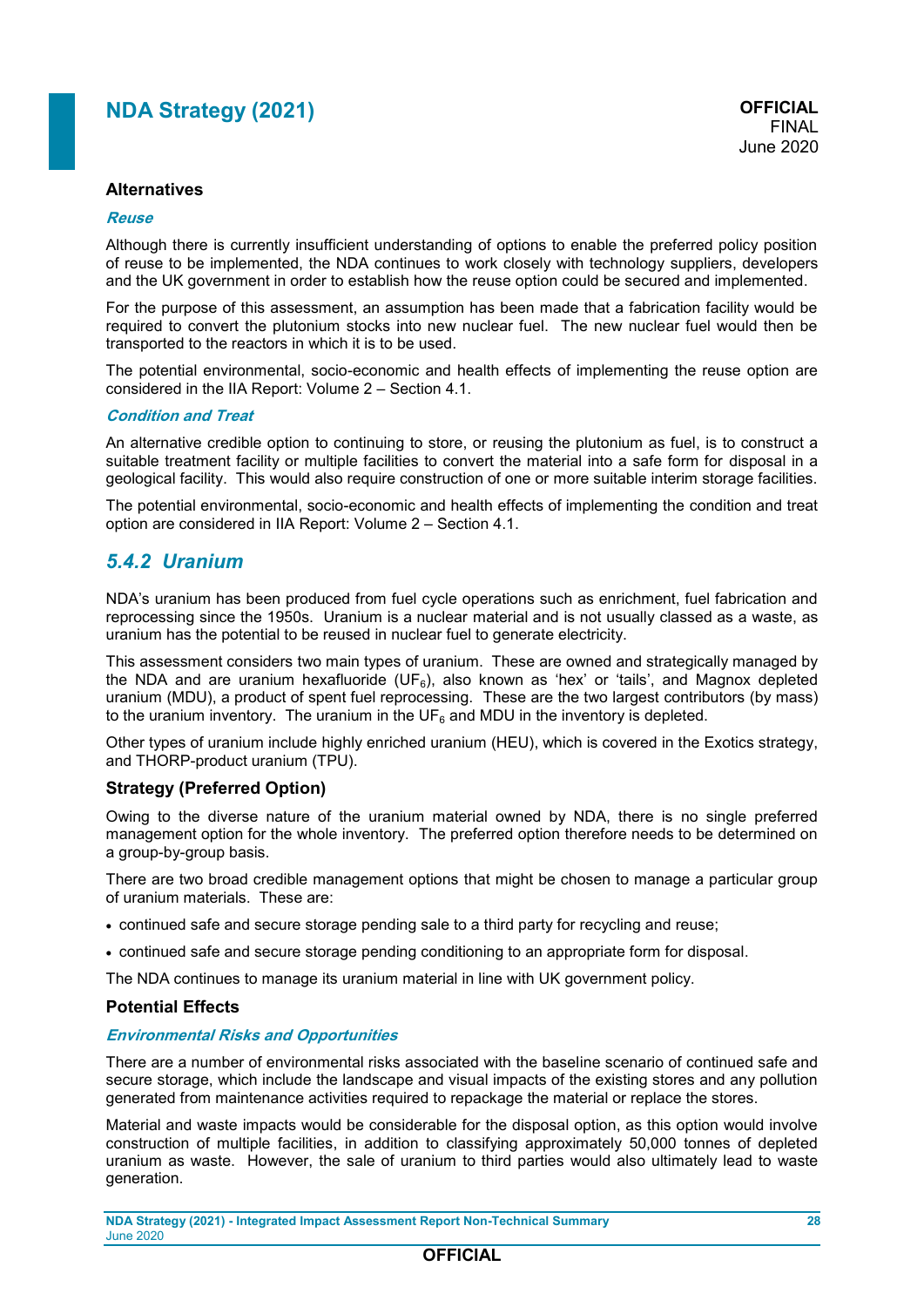The construction impacts associated with disposal may include short-term changes in air and water quality and landscape and visual impacts. Noise may also be generated from vehicle movements and the use of plant; these would also require energy and could generate carbon emissions.

Environmental impacts associated with construction would be avoided under the sell option. This option would also offer opportunities in terms of landscape and visual impacts by facilitating closure of existing facilities.

It is important to note that the sell option is highly dependent on market conditions and external factors such as the availability of technologies to use the uranium. Therefore, any landscape and visual and land use opportunities may not be realised for many years, during which time there would be ongoing environmental impacts associated with continued storage, including repackaging and replacing the stores.

#### **Socio-economic Risks and Opportunities**

Whilst storage of the uranium inventory on a continuous basis would prevent the land the stores are built on from being reused, maintenance and repackaging activities support ongoing employment. This includes construction jobs, monitoring and management positions.

Such jobs would be lost under the disposal option, but this could be offset to some extent by operational jobs created to manage a conditioning facility and interim stores. In addition, there would be short-term employment opportunities created during construction of the new facilities.

Under the sell option, jobs involved in managing and maintaining existing stores would be lost when the stores closed, with no new employment created. Depending on the timescales over which the uranium is sold, there may be an opportunity to transfer some of these jobs to other areas of the NDA's operations.

In terms of knowledge and skills, the disposal option may offer opportunities to enhance knowledge and skills in the area of uranium conditioning, which could then be applied to the management of other radioactive materials. The sell option would not directly lead to development of knowledge and skills but may facilitate indirect advances in the area of uranium reuse in fuel.

#### **Health Risks and Opportunities**

From a health perspective, under both credible options the Hex inventory would be deconverted in Urenco's purpose-built facility at Capenhurst. This would help to convert the uranium into a more stable and less hazardous form, thereby reducing radiological health risks. In particular, risks associated with cardiovascular and respiratory illness may be reduced, as canisters used to store Hex can leak if they are not actively maintained.

Short-term construction impacts associated with the disposal option, such as changes in air quality and noise and vibration, could have health impacts by slightly increasing the risk of cardiovascular and respiratory illness amongst the local population. Construction traffic may also put pressure on the local transport network which could increase the risk of road accidents and lead to increased driver stress.

Long-term, the disposal option could have some health risks because the long half-life of uranium-238 and the radiological hazard associated with its daughter products have the potential to lead to risks in the very far future. This will be evaluated using a suitable methodology once a disposal site has been determined.

In contrast, selling the uranium inventory may offer health opportunities, as risks associated with the build-up of hazardous daughter products of uranium can be more appropriately managed in the course of treatment prior to fabrication into fuel. It should be noted that these risks are generally very small and dependent on the type of uranium involved. Closure of existing stores may also offer landscape, visual and land use opportunities, which could lead to positive effects on mental health and well-being.

The creation of employment associated with disposal could lead to positive effects on mental health and well-being. The opposite would be true for the sell option, where employment associated with maintaining stores and repackaging the uranium would be lost.

**NDA Strategy (2021) - Integrated Impact Assessment Report Non-Technical Summary 29** June 2020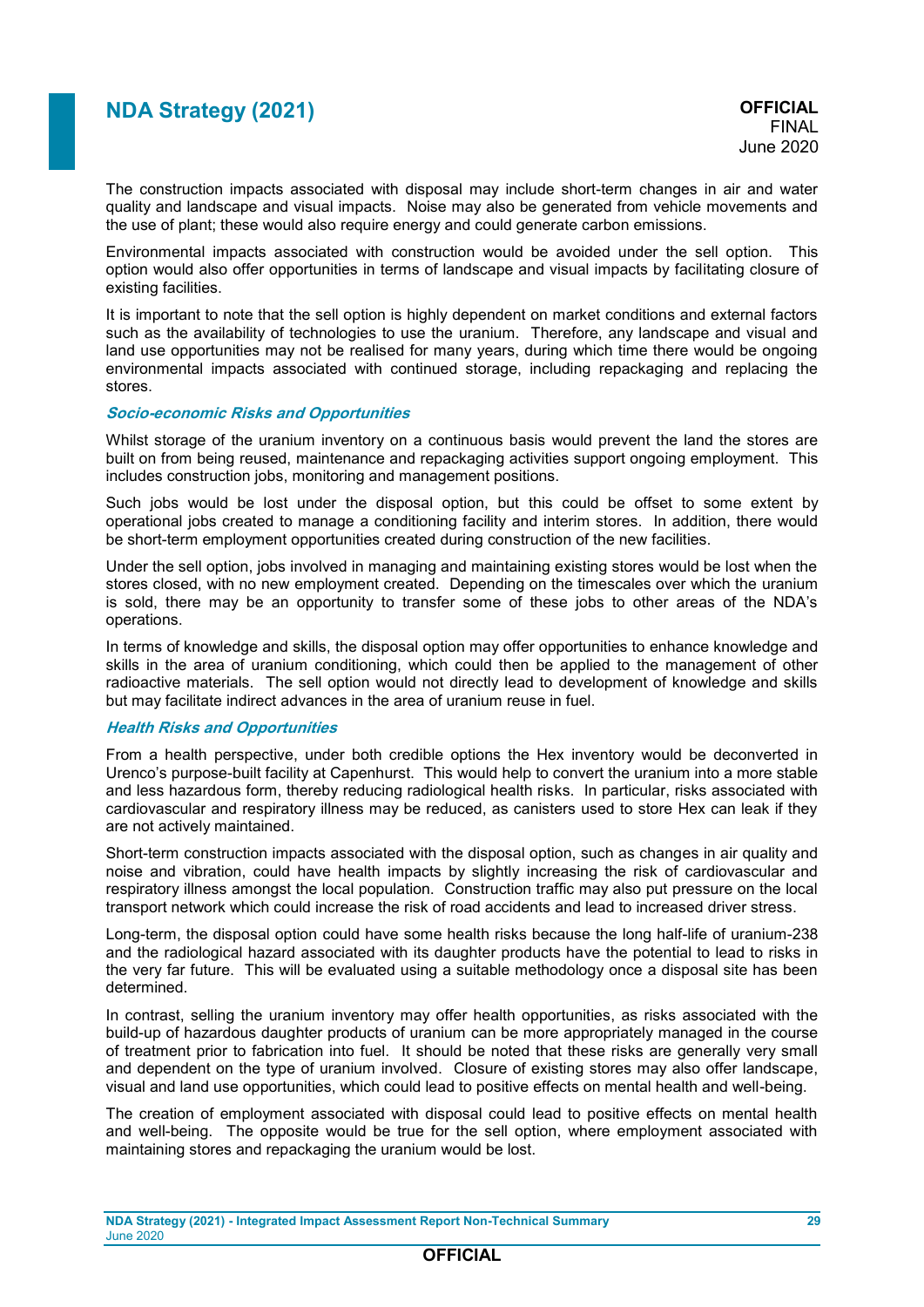#### **Alternatives**

As both of the credible options identified above might be preferred for dealing with a particular group of uranium, there are no other alternative credible options requiring assessment.

### **5.5 Integrated Waste Management**

### *5.5.1 Radioactive Waste – Higher-activity Waste*

Waste management is not a straightforward process of retrieval and disposal. It includes a series of steps: pursuing opportunities for waste minimisation, reuse and recycling, waste processing, packaging, storage, records management, transport and then, where applicable, final disposal.

Following retrieval, radioactive wastes often undergo some form of treatment to make them suitable for disposal. The technologies used to treat the wastes will vary depending on their specific The technologies used to treat the wastes will vary depending on their specific characteristics, the availability of appropriate facilities, time constraints and other relevant factors. Such decisions are made on a case-by-case basis.

The Radioactive Waste strategy is divided into two topics: HAW and LLW. This assessment has focused on the management of HAW. Solid LLW management is covered by the *UK Strategy for the Management of Solid Low Level Waste from the Nuclear Industry* [\[5\]](#page-10-0), Liquid and Gaseous Discharges are covered by the *UK Strategy for Radioactive Discharges* [\[6\]](#page-11-1) and non-radioactive waste is managed according to an established, comprehensive and prescriptive regulatory regime.

HAW comprises HLW, ILW and a relatively small volume of LLW that is unsuitable for disposal at the Low-Level Waste Repository in Cumbria or the LLW disposal facility at Dounreay.

From a strategic perspective, the key decisions that need to be made regarding HAW relate to:

1. Where the waste is treated

2. Where the waste is stored (either prior to treatment, following treatment or both)

#### **Strategy (Preferred Option)**

The NDA's overarching strategy is to treat and package HAW into a form that can be safely and securely stored for many decades. The current planning assumptions are that, at the appropriate time, the stored waste from England and Wales will be transported to and disposed of in a suitable facility. For HAW arising in Scotland, waste will be managed long-term in near-surface facilities. The NDA HAW strategy supports policy development and implementation.

There are three broad credible options for implementing this strategy: treatment and storage of HAW locally (at or close to the sites where it arises), treatment and storage at regional hubs and treatment at a national facility. Each option may be preferred under certain conditions. Storage of HAW at a national facility is not considered to be credible owing to the number of suitable facilities that already exist across the UK.

#### **Potential Effects**

#### **Environmental Risks and Opportunities**

From an environmental perspective, the main risks are associated with transport of the wastes to facilities and the footprint of the facilities themselves (including the extent of construction activities involved).

Treatment and storage of wastes locally would involve fewer transport movements than using regional or national facilities. This could provide environmental opportunities in terms of reduced air quality and noise and vibration impacts. Use of regional treatment and storage hubs would likely involve more movements than local facilities but less than the national option.

In terms of the facility footprint, the use of numerous local facilities may involve the greatest material requirements. The regional and national options therefore offer opportunities for achieving economies of scale, which has environmental implications in terms of materials, energy use and carbon emissions.

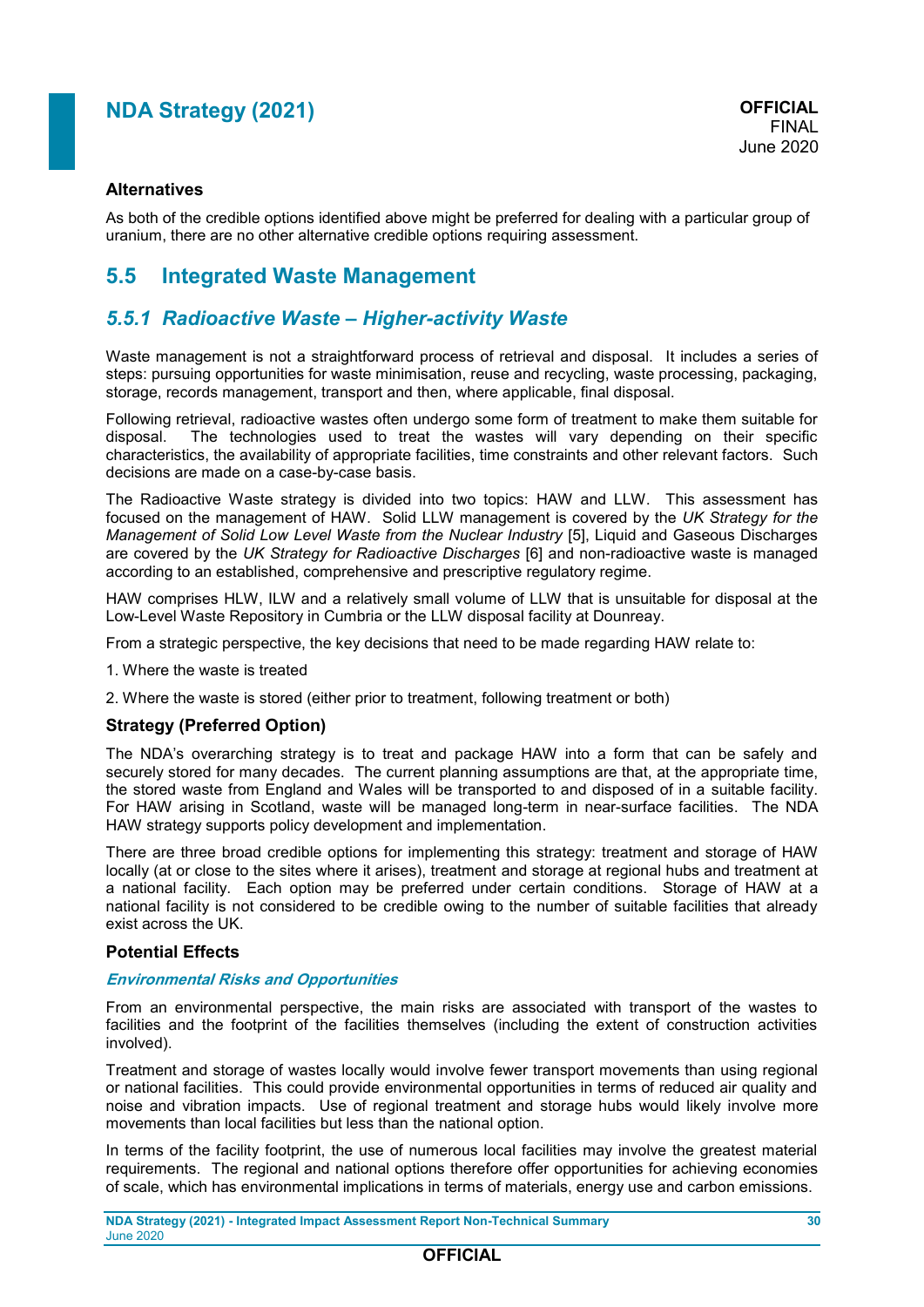FINAL June 2020

On the other hand, creation of a single national facility would have the largest physical and environmental footprint. This includes landscape and visual impacts, and may include releases of pollutants to air, water and the ground. Risks of impacts to biodiversity, wildlife and cultural heritage features may also be greater than under the local and regional options, although this is highly dependent on the final location of such a facility.

A degree of packaging and treatment may have to take place prior to transfer of wastes to regional or national facilities. This could result in duplication of effort and associated environmental risks relating to materials and energy. Avoiding these activities would be an environmental opportunity of using local **facilities** 

Risks from radiological discharges would be managed through the use of extensive controls such as the ALARA principle and BAT and are, therefore, considered unlikely to vary significantly between the options.

#### **Socio-economic Risks and Opportunities**

In terms of socio-economic opportunities, the use of local treatment and storage facilities may allow socio-economic benefits such as jobs and investment to be spread amongst a number of communities. In contrast, consolidation of waste at a single national facility could lead to job losses and may require some specialist workers to relocate. It would also mean socio-economic benefits are confined to one particular area.

The main opportunity offered by a single national facility or a number of regional facilities is the freeing up of land at other sites, thereby allowing them to undergo decommissioning and closure. This is less likely to be possible under the local option, meaning that opportunities to reuse the land or divest it for some socio-economic or environmental benefit may not be realised (see Section [5.2.4\)](#page-20-0).

Local facilities may be more complex to design, owing to the need for them to manage a range of different waste types, rather than having a single national or regional facility to manage all wastes of a particular type. This could be seen as an opportunity in terms of advancing knowledge, skills, education and training, or as a risk if it locked-up skills and resources which could be better directed elsewhere. In such a situation, creation of a single specialised facility to manage a particular waste stream may offer socio-economic opportunities, however these would be confined to one location.

#### **Health Risks and Opportunities**

One of the main health opportunities offered by the local treatment and storage option is the avoidance of risk associated with transport movements. This includes the risk of traffic accidents and changes in air quality that can influence the risk of cardiovascular and respiratory illness amongst the local population. Treatment at or close to sites may also reduce health risks by ensuring that wastes are converted to a safe and secure form more quickly.

Whilst it is likely that wastes would need to be treated and packaged under the regional and national options to facilitate transport, this could create a logistical challenge which extends the timescale over which wastes are managed. Alternatively, there is a chance that the need to construct multiple local facilities may result in some construction being deferred for funding reasons.

Development of regional or national facilities and subsequent transport of wastes to such facilities may enable decommissioning and remediation to take place at other sites across the estate. This could have positive mental health and well-being effects. On the other hand, loss of or relocation of jobs under a regional or national option could adversely affect the mental health and wellbeing of a local community. This could be seen as a health opportunity under the local option.

#### **Alternatives**

As treatment and storage of HAW locally and regionally and treatment of HAW nationally could all be considered preferred options under certain conditions, there are no alternative credible options requiring assessment.

**NDA Strategy (2021) - Integrated Impact Assessment Report Non-Technical Summary 31** June 2020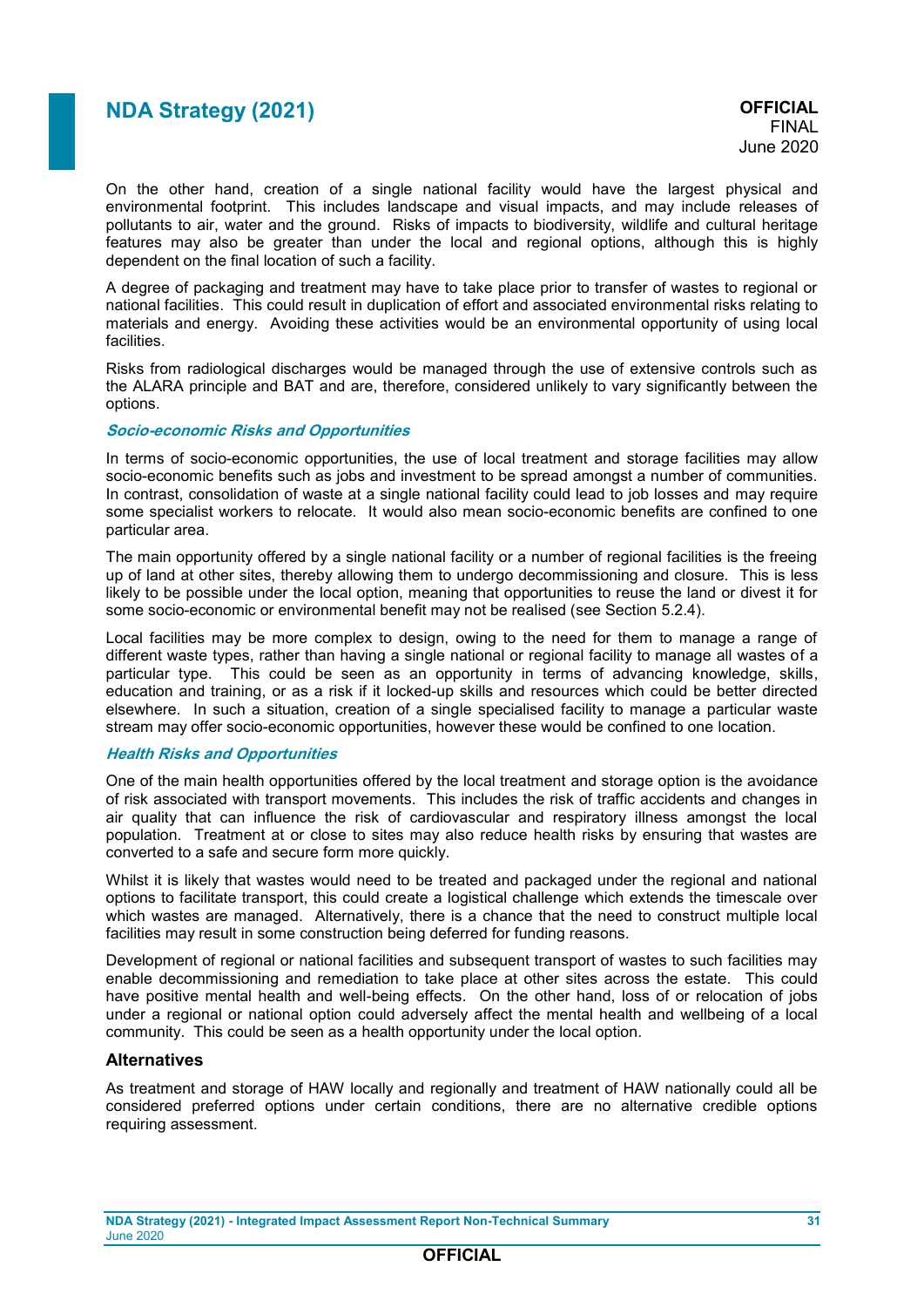### **5.6 Cumulative Effects**

### *5.6.1 Types of Cumulative Effect*

Cumulative effects are effects which arise from two or more impacts occurring simultaneously where an impact that may not have a significant effect on its own may combine with another to produce a net effect that is significant. There are two main types of cumulative effect relevant to the Strategy. These are:

- **intra-strategy effects**: effects which could result from preferred strategic options being taken forward where the timing of option implementation either overlaps to change the severity of an effect or follows sequentially to prolong an effect; and
- **inter-plan effects**: effects of other strategies, plans or programmes acting in combination with the NDA Strategy.

### *5.6.2 Intra-strategy Effects*

The four driving strategic themes of the Strategy do not operate in isolation at each of the NDA's sites. Instead, all four themes interact with one another and with a fifth theme covering 'Critical Enablers'. The effects of implementing the Strategy may, therefore, change if the preferred options for different themes result in developments or changes in transport or other infrastructure over similar timescales or locations.

For most of the sites in the NDA estate, the two strategic themes with the highest level of interaction, and thus most probability for cumulative effects, are Site Decommissioning and Remediation and Integrated Waste Management. The Spent Fuels and Nuclear Materials themes may also contribute to cumulative effects at some sites.

#### **Interaction Between Site Decommissioning and Remediation and Integrated Waste Management**

Successful site clean-up depends on the availability of suitable waste management routes and facilities, and as such, these two themes are inextricably linked. The three credible options for the Decommissioning strategy are decommissioning at pace, decommissioning slowly without interruption and deferred decommissioning (see Section [3.2.1](#page-7-0) for descriptions). As stated in Section [3.2.1,](#page-7-0) decommissioning at a pace could possibly put a strain on existing waste management facilities, as greater volumes of waste may be generated in the short term. As such, decommissioning at pace may not only accelerate the effects identified for the Integrated Waste Management options (see Section [3.5\)](#page-10-1), but potentially increase them, unless new facilities are built or additional capacity is identified. Decommissioning slowly may have a similar effect but allows more time for impacts on waste management facilities to be negated. The extent to which such effects are increased would depend on the number of sites or facilities undergoing continuous decommissioning compared to deferred.

Slow uninterrupted or deferred decommissioning may allow more time to plan appropriate management routes for waste generated, as well as allowing transport movements to be spread out over time. However, there may be a trade-off in terms of extended duration of impacts on land use and the landscape, as the sites will not be remediated as quickly.

The interactions identified above can impact on the time at which sites reach their end states, and therefore the timescales over which environmental, health and socio-economic effects occur (see Section [3.2.3\)](#page-8-0).

As with the Decommissioning strategy, there is a potential interaction between the Land Quality Management strategy and Integrated Waste Management. Depending on the specific conditions of the site and nature of contaminants involved, there is potential for *ex situ* remediation options (which involve excavation) to generate waste materials requiring management under the Integrated Waste Management theme. This may require the provision or expansion of waste management facilities.

### **OFFICIAL**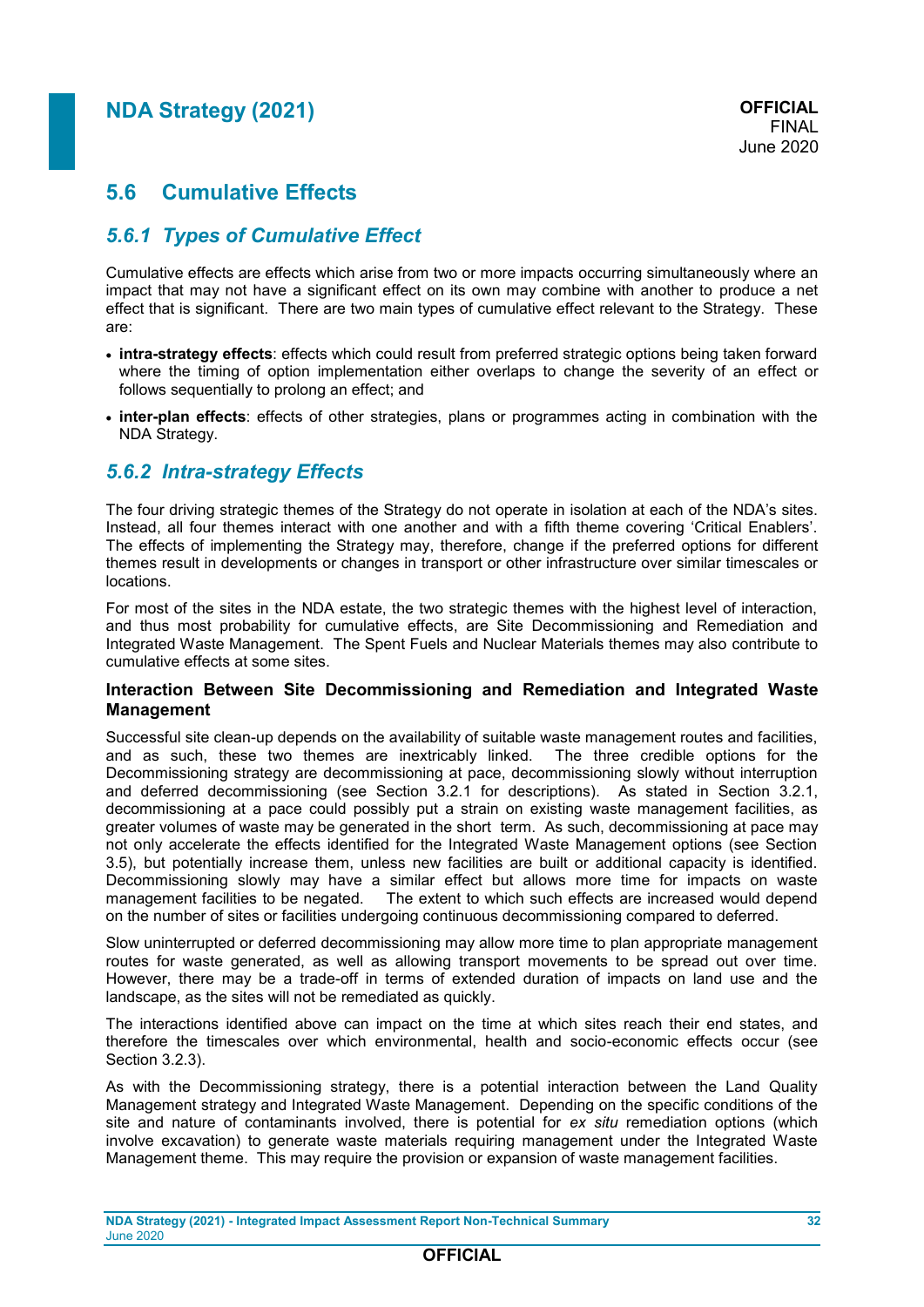#### **Spent Fuels and Nuclear Materials: Additional Cumulative Effects**

Management of spent fuels and nuclear materials is an important consideration in the decommissioning and clean-up of a site and also links to the Integrated Waste Management theme. The timing for defueling of sites, for example, may affect decisions on the preferred decommissioning approach, and can also influence Integrated Waste Management and Land Quality Management decisions (e.g. continued operation of facilities can restrict access to areas of contamination or limit space for *in situ* remediation activities to be used).

Magnox fuels are all held at Sellafield. Spent oxide fuels are also mainly held at Sellafield, with additional inventory being transferred to from EDF Energy's seven AGR power stations. Exotic fuels are present mainly at Dounreay and Sellafield.

In terms of nuclear materials, the UK stocks of civil plutonium have now been consolidated at Sellafield. The NDA owns uranium held at Sellafield, Capenhurst and Springfields.

As such, only four of the 17 NDA sites are affected by potential cumulative effects involving Spent Fuel and Nuclear Materials, but seven non-NDA sites, the AGR power stations, could be affected in terms of their future decommissioning programmes. It is not currently envisaged that implementation of any credible option set out in the Strategy would pose a risk to delivery of these contractual commitments.

### *5.6.3 Inter-plan Effects*

ÿ

The NDA's remit is focused on historical sites, as its mission is to ensure that civil, public-sector nuclear legacy sites are decommissioned safely, securely, cost-effectively and in ways that protect the environment. Other government policies and plans can influence this mission and have implications for how the NDA's Strategy is implemented. These include:

- **The UK Strategy for the Management of Solid Low Level Radioactive Waste in the nuclear industry [\[5\]](#page-10-0):** the timing and capacity of LLW management may influence selection and implementation of Site Decommissioning and Remediation and Integrated Waste Management strategies.
- **The Ministry of Defence's Submarine Dismantling Project (SDP):** the reactor cores of disused submarines form ILW, which will be interim-stored at Capenhurst [18].
- **The Department of Energy and Climate Change National Policy Statement for Nuclear Power Generation ('New Nuclear Programme') (NPS EN-6) [19]:** the government has identified the following sites as suitable for the development of new nuclear power stations in England and Wales before the end of 2025. These are Bradwell, Hartlepool, Heysham, Hinkley Point, Oldbury, Sizewell, Sellafield and Wylfa.<sup>7</sup>
- <span id="page-34-0"></span> **Advanced Nuclear Technologies:** the UK government recognises that the advanced nuclear sector, which encompasses a wide range of nuclear reactor technologies under development, has the potential to play an important role in the UK's industrial strategy and is funding development work in this area [21]. If advanced nuclear technologies reactors are built in the UK, they may be sited on or close to NDA sites.

For the MoD's SDP, the New Nuclear Programme and advanced nuclear technologies, issues around potential cumulative effects involve the potential for simultaneous construction, intensive decommissioning and remediation activities. These could require more transport capacity than currently anticipated, increase demand for nuclear skills and qualified personnel, or lead to constraints (including scheduling constraints) on options requiring facilities on existing nuclear-licensed sites. The timing of implementation (design, construction and operation) of such developments relative to implementation of the NDA Strategy is uncertain, making it difficult to accurately predict potential cumulative effects. It is crucial that SLCs and the NDA liaise with, and are informed by, relevant parties during future options development and decision-making at the site level.

<sup>7</sup> In 2017, the government held a consultation on the siting criteria and process for a new national policy statement for nuclear power stations with single reactor capacities over 1 GW [\[20\]](#page-34-0). The new nuclear National Policy Statement for the period 2026 to 2035 may identify alternative sites within the NDA estate.

**NDA Strategy (2021) - Integrated Impact Assessment Report Non-Technical Summary 33** June 2020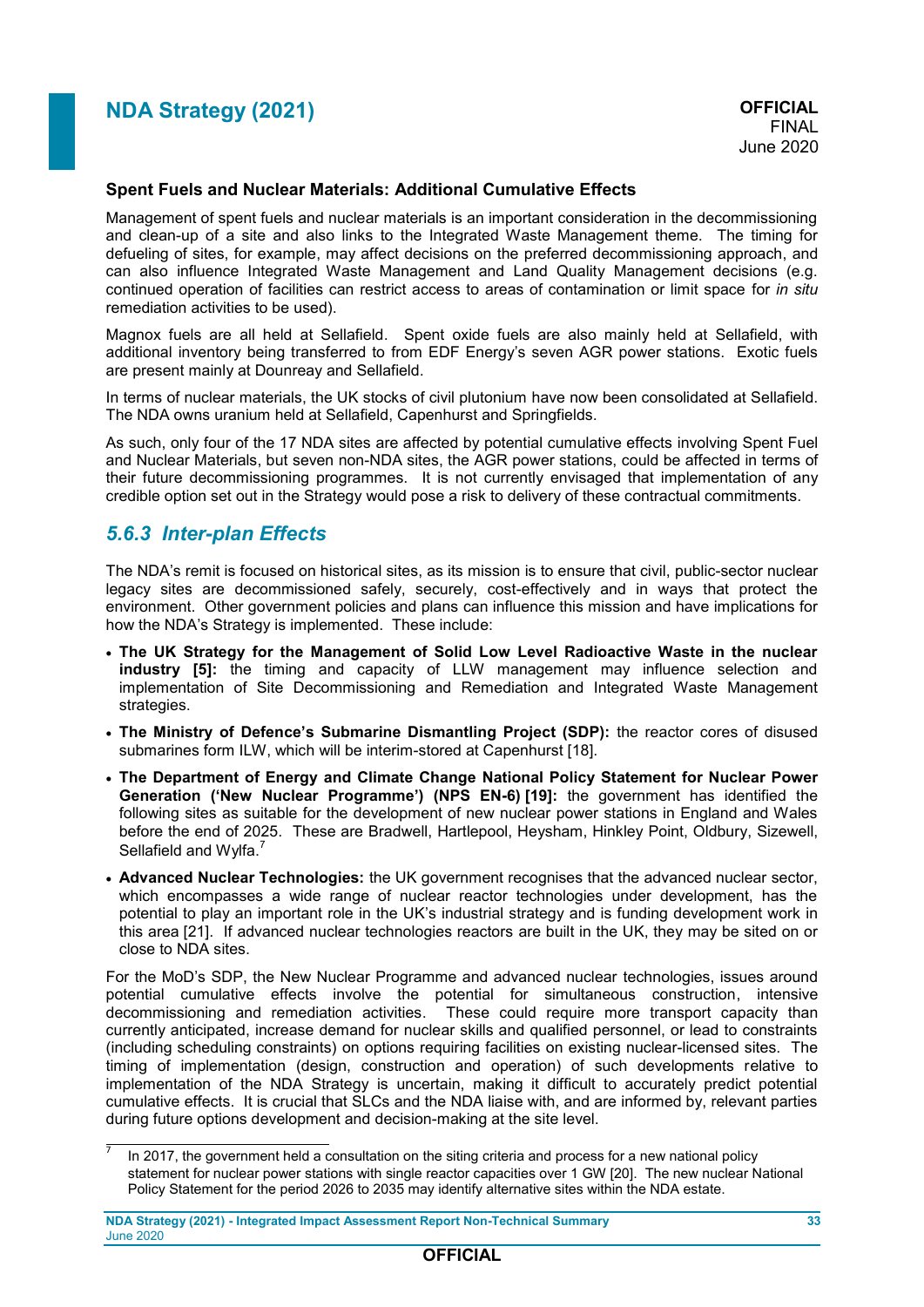### **5.7 Mitigation**

Many of the potential adverse environmental impacts from construction identified in the assessment could be reduced if joint treatment or storage facilities were constructed to manage different types of materials and waste, or if existing facilities are reused wherever possible. Some of the adverse socioeconomic impacts associated with closing facilities may be mitigated by transferring staff to alternative facilities or sites.

As there is considerable uncertainty regarding how strategic options will be implemented in future and at the site level, the results of this assessment should be viewed as being indicative of potential impacts of the Strategy, but not absolute or certain. The nature and significance of the identified impacts should be validated in the course of future assessments when more detailed information is available. Such work would enable appropriate mitigation measures to be determined and applied. The results of the IIA should be used to inform this work, as well as future decision-making made by the NDA and the SLCs which operate its sites.

**OFFICIAL**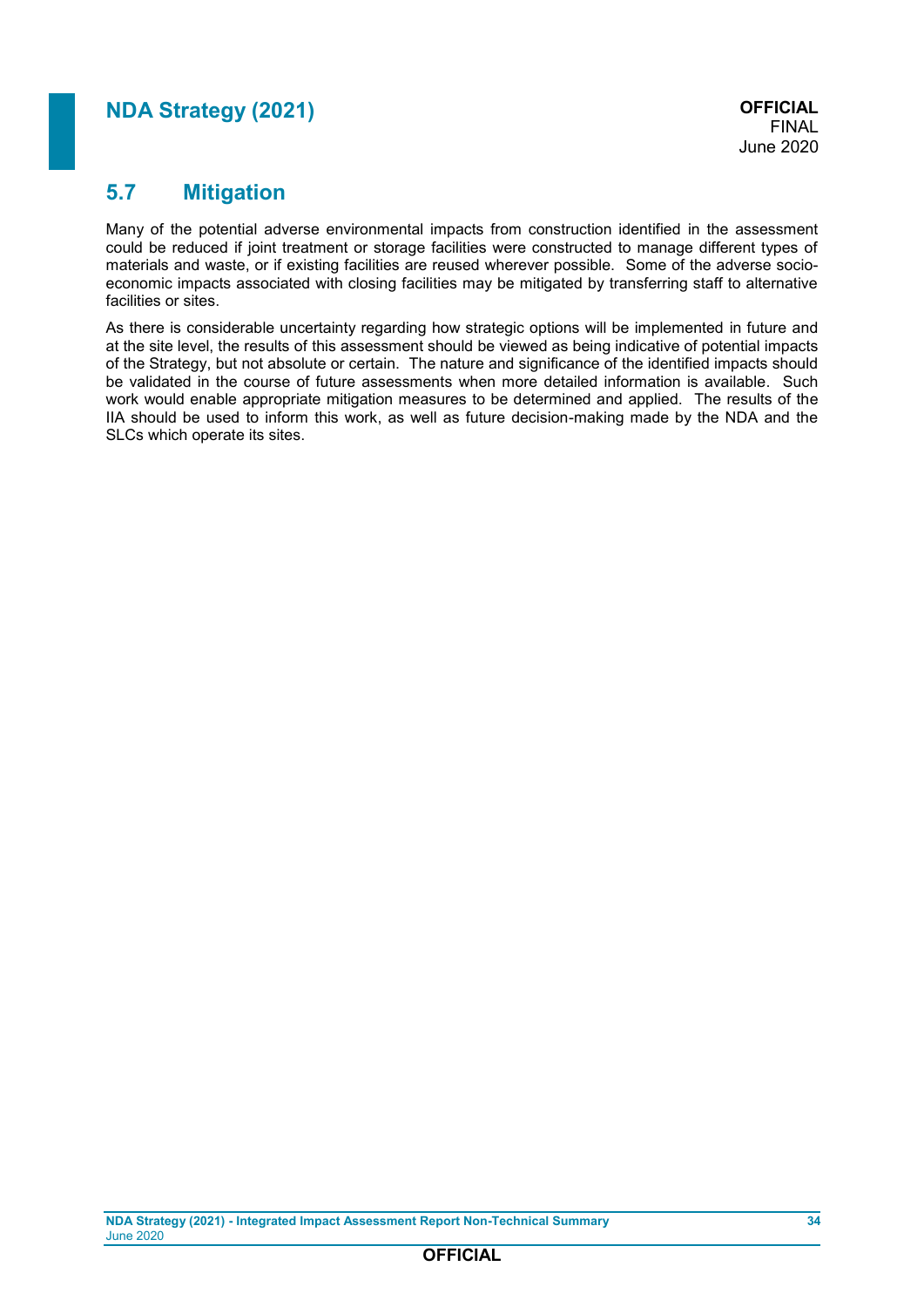# **6.0 Conclusion and Next Steps**

This IIA aims to inform, but not drive, future NDA strategic decision-making. As such, there are a number of general conclusions that can be drawn from this assessment. These are listed below, along with potential next steps.

### *6.1.1 General Conclusions*

- For most of the Site Decommissioning and Remediation and Integrated Waste Management strategies, the preferred option varies and is selected on a case-by-case basis.
- Development of new and modification of existing facilities will be needed for some of the preferred strategic options. This generally involves a range of major environmental and health risks and socioeconomic opportunities.
- Implementation of a number of the preferred options may put pressure on the existing nuclear skills base. This pressure will be increased due to demand from the UK's new nuclear build programme.
- Health risks associated with options are linked to environmental and socio-economic changes.
- Many adverse impacts of construction can be mitigated by reusing existing facilities.
- Some of the adverse socio-economic impacts associated with closing facilities may be mitigated by transferring staff to alternative facilities or sites.
- Adverse environmental impacts from construction could be reduced if joint treatment or storage facilities are constructed to manage different types of materials and wastes. For example, one packaging plant could be constructed to manage spent Magnox, oxide and exotic fuels that are not reprocessed.
- There is considerable uncertainty regarding how options will be implemented in the future and at the site level. The results of this assessment should therefore be viewed as being indicative of potential impacts but not absolute or certain.
- The results of this IIA should be used to inform future, more detailed assessments, to help select strategic options, as well as inform future decision-making made by the NDA and the SLCs which operate its sites.
- Impacts on specific receptors may be more appropriately assessed as part of project-level EIAs.

### **6.2 Next Steps**

- The IIA results will be used as part of the context for future strategic decision-making, alongside other important aspects such as cost, feasibility, security and site-specific factors.
- The assessment methodology will be used in future assessment work.
- Statutory consultees, key stakeholders and the general public will be consulted to obtain feedback on the IIA and identify potential improvements.

Following public consultation, this IIA Report will be published alongside the NDA Strategy (2021). The outcomes of the consultation and its influence on the development of the Strategy and the IIA will be documented in an IIA Post-Adoption Statement.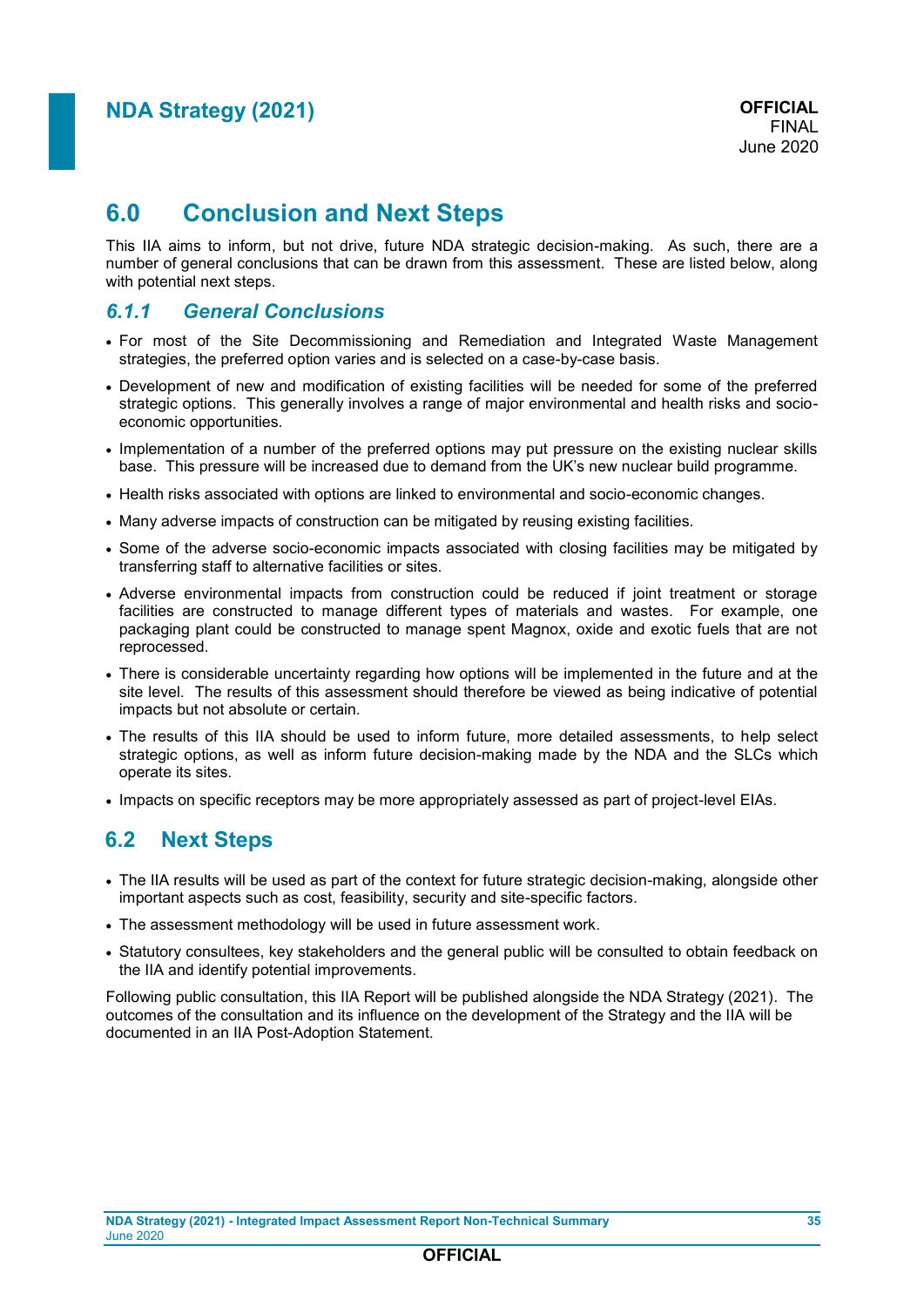# **7.0 References**

- 1 Office for Nuclear Regulation, *[LC33: Disposal of Radioactive Waste](http://www.onr.org.uk/operational/tech_insp_guides/ns-insp-gd-033.pdf)*, ONR Guide NS-INSP-GD-033 Revision 5, June 2019.
- 2 Nuclear Decommissioning Authority, *Business Plan: [1 April 2019 to 31 March 2022](https://www.gov.uk/government/consultations/nuclear-decommissioning-authority-draft-business-plan-2020-to-2023)*, ISBN 978-1- 5286-1892-2, March 2019.
- 3 Nuclear Skills Strategy Group, *[Nuclear Workforce Assessment 2019](https://www.nssguk.com/media/2018/nuclear-workforce-assessment-2019-full-report-final.pdf)*, November 2019.
- 4 Nuclear Skills Strategy Group, *Nuclear Workforce Assessment 2019*, underpinning data provided by S Bennett (personal communication March 2020).
- 5 DECC, Scottish Government, Welsh Government and Northern Ireland Department of the Environment, *[UK Strategy for the Management of Solid Low Level Waste from the Nuclear](https://www.gov.uk/government/consultations/consultation-on-an-update-of-the-uk-strategy-for-the-management-of-solid-low-level-radioactive-waste-from-the-nuclear-industry)  [Industry](https://www.gov.uk/government/consultations/consultation-on-an-update-of-the-uk-strategy-for-the-management-of-solid-low-level-radioactive-waste-from-the-nuclear-industry)*, DECC URN 15D/472, February 2016.
- 6 Welsh Assembly Government, Northern Ireland Department of the Environment, Scottish Government and DECC, *[UK Strategy for Radioactive Discharges](https://assets.publishing.service.gov.uk/government/uploads/system/uploads/attachment_data/file/249884/uk_strategy_for_radioactive_discharges.pdf)*, July 2009.
- 7 OSPAR Commission, *The North-East Atlantic Environment Strategy*, OSPAR Agreement 2010-3, 2010. Retrieved in June 2020 from: [https://www.ospar.org/site/assets/files/1200/ospar\\_strategy.pdf](https://www.ospar.org/site/assets/files/1200/ospar_strategy.pdf)
- 8 BEIS, *[UK Strategy for Radioactive Discharges 2018 Review of the 2009 Strategy](https://www.gov.uk/government/publications/uk-strategy-for-radioactive-discharges-2018-review-of-the-2009-strategy)*, June 2018.
- 9 Rennie, A.F., Hansom, J.D., and Fitton, J.M., *Dynamic Coast - National Coastal Change Assessment: Cell 6 - Mull of Kintyre to the Mull of Galloway*, CREW Report CRW2014/2, 2017. Retrieved in April 2020 from:<http://www.dynamiccoast.com/outputs.html>
- 10 Scottish Natural Heritage, *Landscape Character Types (LCTs) SNH 2019,* 2019. Retrieved in June 2020 from: [https://www.arcgis.com/apps/webappviewer/index.html?id=e3b4fbb9fc504cc4abd04e1ebc891d4](https://www.arcgis.com/apps/webappviewer/index.html?id=e3b4fbb9fc504cc4abd04e1ebc891d4e&extent=-2030551.0017%2C6851563.2052%2C1100309.6769%2C8923312.4198%2C102100) [e&extent=-2030551.0017%2C6851563.2052%2C1100309.6769%2C8923312.4198%2C102100](https://www.arcgis.com/apps/webappviewer/index.html?id=e3b4fbb9fc504cc4abd04e1ebc891d4e&extent=-2030551.0017%2C6851563.2052%2C1100309.6769%2C8923312.4198%2C102100)
- 11 Walton P., Eaton M., Stanbury A., Hayhow D., Brand A., Brooks S., Collin S., Duncan C., Dundas C., Foster S., Hawley J., Kinninmonth A., Leatham S., Nagy-Vizitiu A., Whyte A., Williams S. and Wormald K, *[State of Nature Report Scotland](https://nbn.org.uk/stateofnature2019/reports/)*, State of Nature Partnership Report, 2019.
- 12 Hayhow D.B., Eaton M.A., Stanbury A.J., Burns F., Kirby W.B., Bailey N., Beckmann B., Bedford J., Boersch-Supan P.H., Coomber F., Dennis E.B., Dolman S.J., Dunn E., Hall J., Harrower C., Hatfield J.H., Hawley J., Haysom K., Hughes J., Johns D.G., Mathews F., McQuatters-Gollop A., Noble D.G., Outhwaite C.L., Pearce-Higgins J.W., Pescott O.L., Powney G.D. and Symes N., *[State of Nature Report](https://nbn.org.uk/stateofnature2019/reports/)*, State of Nature Partnership Report, 2019.
- 13 Crick H., Crosher I., Mainstone C., Taylor S., Wharton A., Langford P., Larwood J., Lusardi J., Appleton D., Brotherton P., Duffield S. and Macgregor N., *[Nature Network Evidence Handbook](http://publications.naturalengland.org.uk/publication/6105140258144256)*, Natural England Research Report NERR081, March 2020.
- 14 HM Government, *[A Green Future: Our 25 Year Plan to Improve the Environment](https://www.gov.uk/government/publications/25-year-environment-plan)*, 2018.
- 15 Scottish Environment Protection Agency, Environment Agency and Natural Resources Wales*, [Management of Radioactive Waste from Decommissioning of Nuclear Sites: Guidance on](https://www.sepa.org.uk/media/365893/2018-07-17-grr-publication-v1-0.pdf)  [Requirements for Release from Radioactive Substances Regulation](https://www.sepa.org.uk/media/365893/2018-07-17-grr-publication-v1-0.pdf)*, Version 1.0, July 2018.
- 16 Nuclear Decommissioning Authority, Magnox Ltd, Sellafield Ltd and Dounreay Site Restoration Ltd, *[The Magnox Operating Programme \(MOP9\),](https://www.gov.uk/government/publications/magnox-operating-programme-mop-9)* ISBN 978-1-905985-29-6, 2012
- 17 Nuclear Decommissioning Authority, *[Progress on Plutonium Consolidation, Storage and](https://www.gov.uk/government/publications/progress-on-plutonium-consolidation-storage-and-disposition)  [Disposition,](https://www.gov.uk/government/publications/progress-on-plutonium-consolidation-storage-and-disposition)* March 2019.

**NDA Strategy (2021) - Integrated Impact Assessment Report Non-Technical Summary 36** June 2020